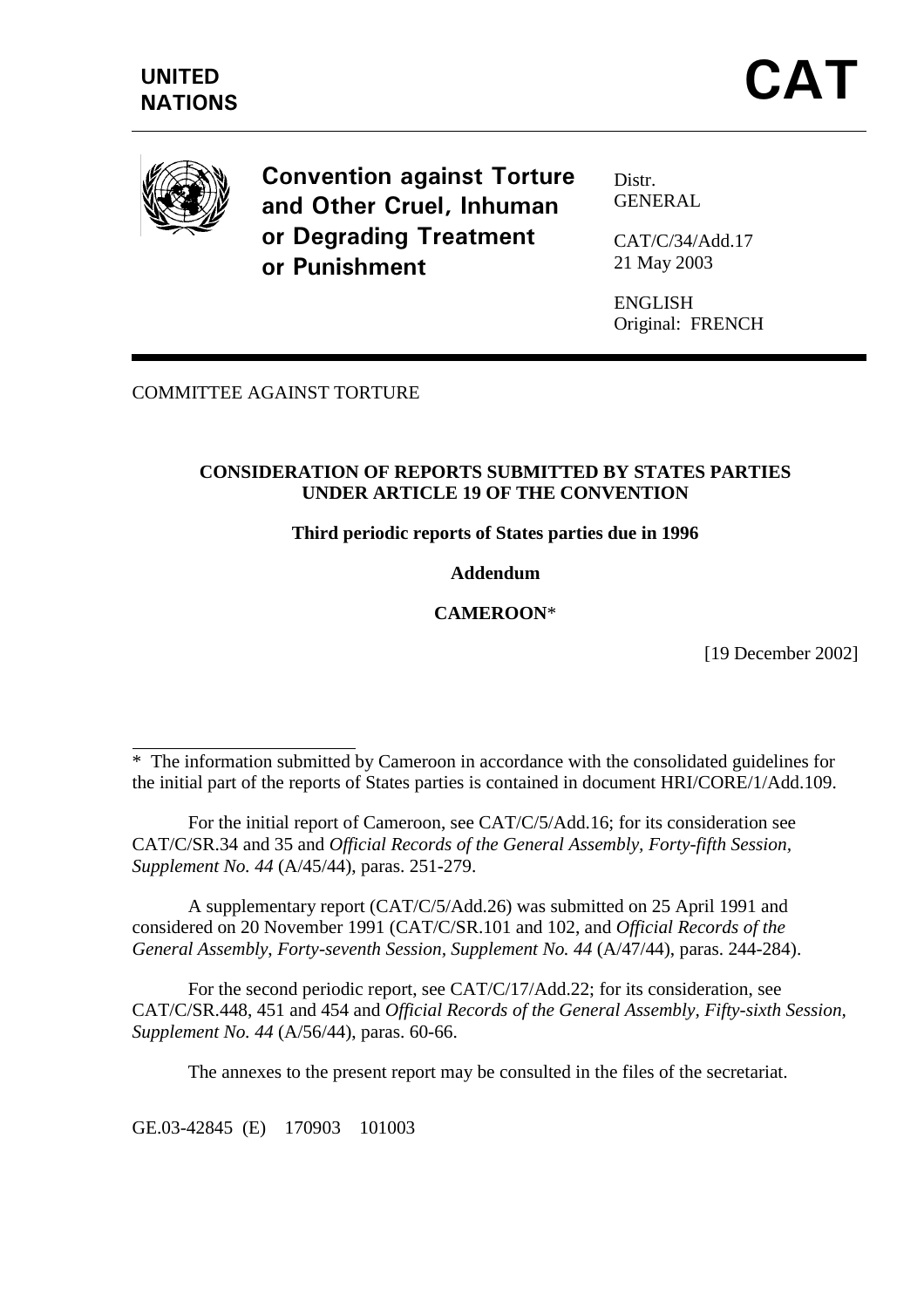## **CONTENTS**

|                                                                                                               | Paragraphs  | Page |
|---------------------------------------------------------------------------------------------------------------|-------------|------|
|                                                                                                               | $1 - 7$     | 5    |
|                                                                                                               | $8 - 46$    | 5    |
| PART TWO: INFORMATION ON NEW MEASURES AND<br>NEW DEVELOPMENTS RELATING TO THE<br><b>IMPLEMENTATION OF THE</b> |             |      |
|                                                                                                               | $47 - 225$  | 12   |
|                                                                                                               | $47 - 49$   | 12   |
|                                                                                                               | $50 - 145$  | 13   |
|                                                                                                               | $146 - 150$ | 31   |
|                                                                                                               | $151 - 158$ | 32   |
|                                                                                                               | $159 - 164$ | 33   |
|                                                                                                               | 165         | 34   |
|                                                                                                               | $166 - 167$ | 34   |
|                                                                                                               | $168 - 175$ | 35   |
|                                                                                                               | $176 - 178$ | 36   |
|                                                                                                               | $179 - 187$ | 36   |
|                                                                                                               | $188 - 189$ | 39   |
|                                                                                                               | 190         | 39   |
|                                                                                                               | 191 - 204   | 39   |
|                                                                                                               | $205 - 213$ | 41   |
|                                                                                                               | $214 - 218$ | 43   |
|                                                                                                               | $219 - 225$ | 44   |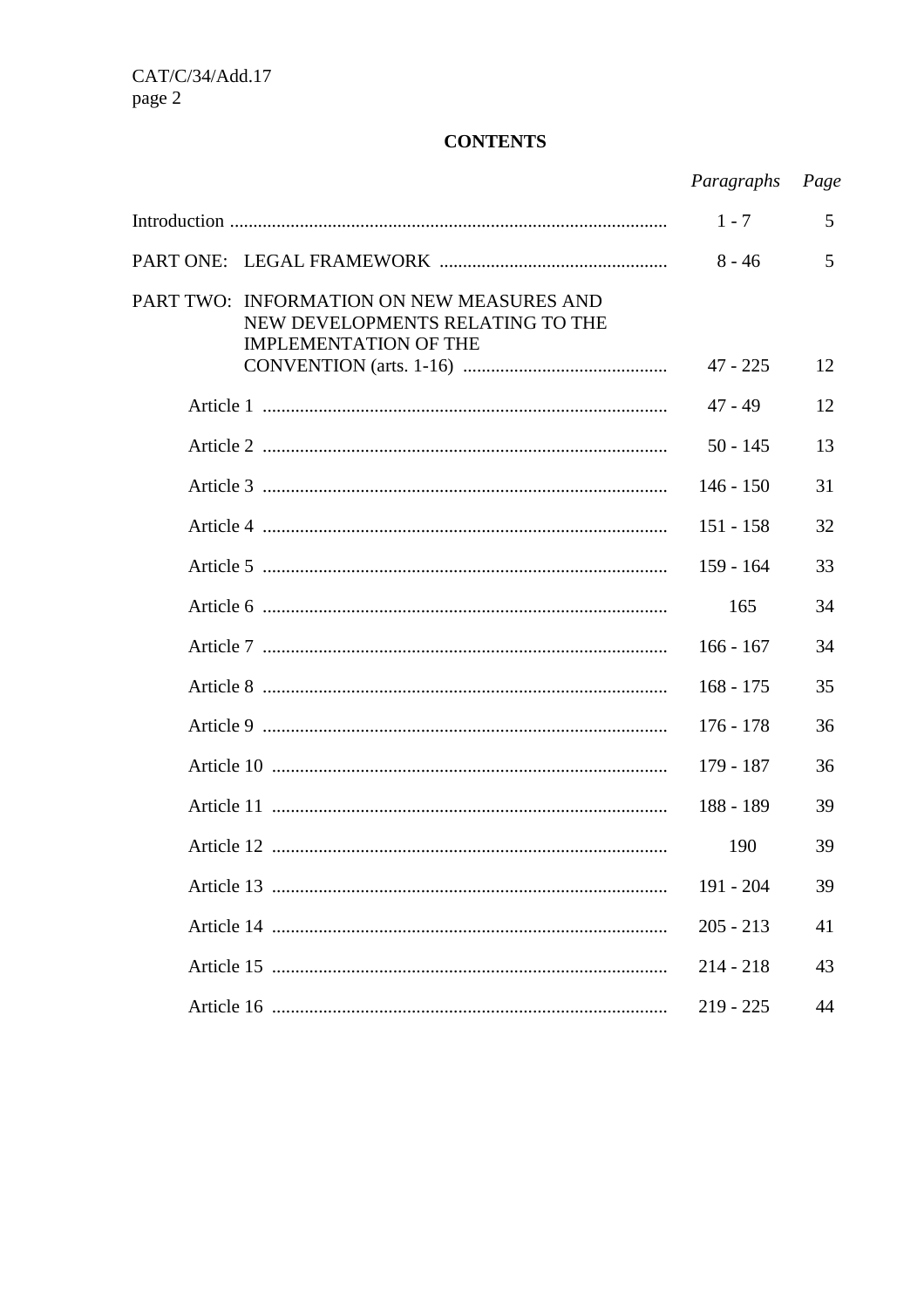# **CONTENTS (***continued***)**

|                |                                                                                                                                                                                                                                                                                                                                    | Paragraphs Page |    |
|----------------|------------------------------------------------------------------------------------------------------------------------------------------------------------------------------------------------------------------------------------------------------------------------------------------------------------------------------------|-----------------|----|
|                | PART THREE: INFORMATION ON THE CONCLUSIONS<br>AND RECOMMENDATIONS FORMULATED<br>BY THE COMMITTEE AT THE CONCLUSION<br>OF ITS CONSIDERATION OF THE SECOND<br>PERIODIC REPORT OF CAMEROON                                                                                                                                            | $226 - 286$     | 44 |
| $\mathbf{I}$ . | INTRODUCE A MECHANISM INTO ITS LEGISLATION                                                                                                                                                                                                                                                                                         |                 |    |
|                | FOR THE FULLEST POSSIBLE COMPENSATION AND<br>REHABILITATION OF THE VICTIMS OF TORTURE                                                                                                                                                                                                                                              | $228 - 230$     | 45 |
| II.            | <b>INTRODUCE PROVISIONS INTO ITS LEGISLATION</b><br>ON THE INADMISSIBILITY OF EVIDENCE OBTAINED<br>THROUGH TORTURE, EXCEPT IN THE CASE OF<br>ACTS CARRIED OUT AGAINST THE PERPETRATOR<br>OF TORTURE IN ORDER TO PROVE THAT AN ACT                                                                                                  |                 | 45 |
| III.           | TAKE ADVANTAGE OF THE PROCESS OF<br>CODIFICATION ALREADY UNDER WAY TO BRING<br>CAMEROONIAN LEGISLATION INTO LINE WITH<br>THE PROVISIONS OF ARTICLES 5, 6, 7 AND 8 OF                                                                                                                                                               | 233             | 46 |
| IV.            | ENSURE THE EFFECTIVE IMPLEMENTATION OF THE<br><b>INSTRUCTIONS FROM THE MINISTER OF JUSTICE</b><br>THAT PRE-TRIAL DETENTION MUST TAKE PLACE<br>ONLY WHEN ABSOLUTELY NECESSARY AND THAT<br>PROVISIONAL RELEASE SHOULD BE THE RULE,<br>ESPECIALLY SINCE THIS COULD HELP TO DEAL<br>WITH THE PROBLEM OF PRISON OVERCROWDING  234 - 251 |                 | 46 |
| V.             | CONSIDER TRANSFERRING RESPONSIBILITY FOR<br>PRISON ADMINISTRATION FROM THE MINISTRY<br>OF THE INTERIOR TO THE MINISTRY OF JUSTICE                                                                                                                                                                                                  | $252 - 269$     | 49 |
| VI.            | <b>CONSIDER ABOLISHING THE SPECIAL FORCES</b><br>ESTABLISHED TO COMBAT HIGHWAY<br>ROBBERY, WHILE AT THE SAME TIME<br>LIFTING THE FREEZE ON THE RECRUITMENT                                                                                                                                                                         | $270 - 280$     | 51 |
|                |                                                                                                                                                                                                                                                                                                                                    |                 |    |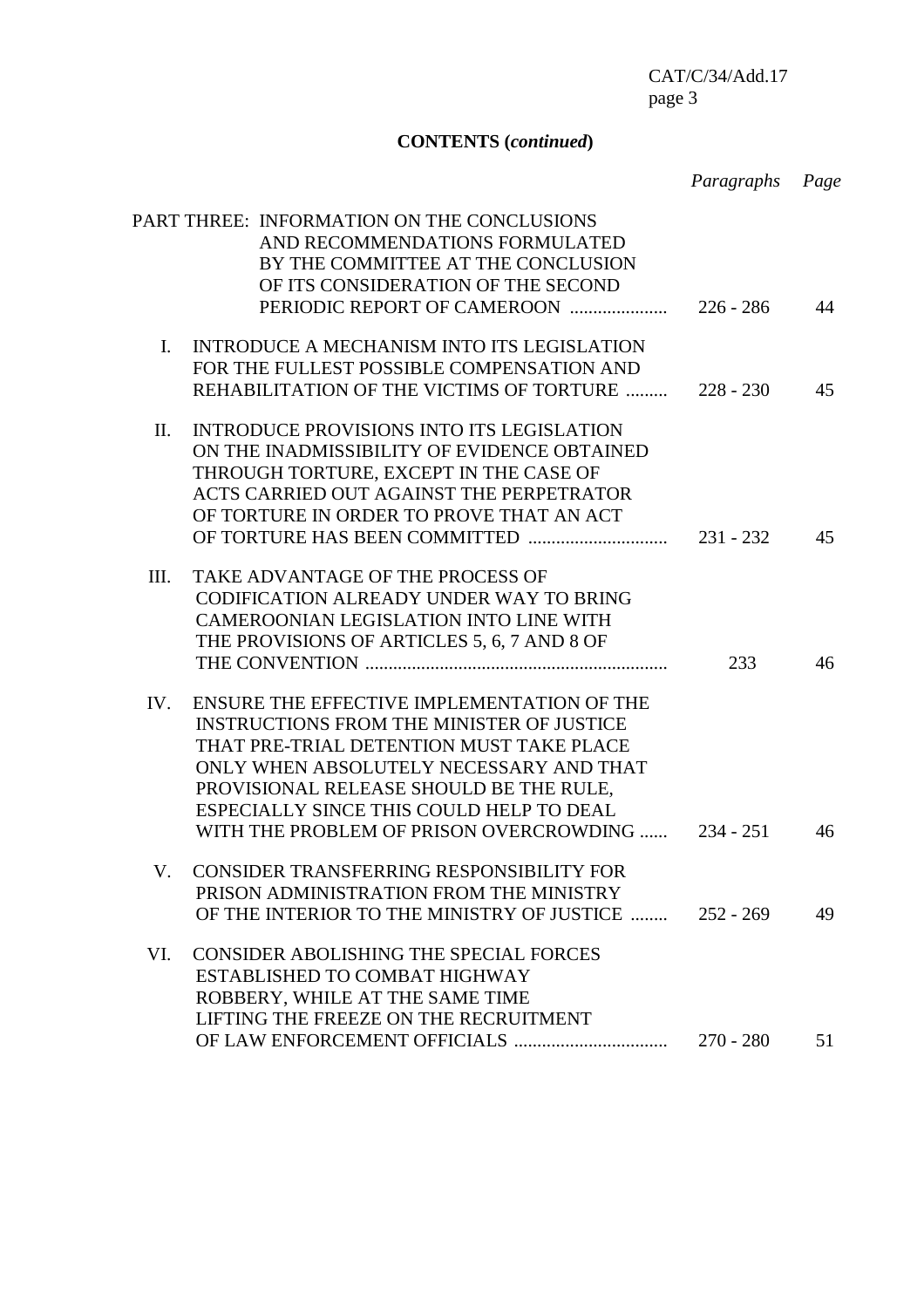# **CONTENTS (***continued***)**

*Paragraphs Page*

| VII.<br>PURSUE ENERGETICALLY ANY INQUIRIES<br>ALREADY UNDER WAY INTO ALLEGATIONS OF |     |    |
|-------------------------------------------------------------------------------------|-----|----|
| HUMAN RIGHTS VIOLATIONS AND, IN CASES                                               |     |    |
| WHICH HAVE YET TO BE INVESTIGATED,                                                  |     |    |
| GIVE THE ORDER FOR PROMPT AND IMPARTIAL                                             |     |    |
| INQUIRIES TO BE OPENED AND INFORM THE                                               |     |    |
|                                                                                     | 281 | 53 |
| VIII.<br>ENSURE SCRUPULOUS RESPECT FOR THE HUMAN                                    |     |    |
| RIGHTS OF PERSONS ARRESTED IN THE                                                   |     |    |
| CONTEXT OF EFFORTS TO COMBAT HIGHWAY                                                |     |    |
|                                                                                     |     | 53 |
| PURSUE THE TRAINING PROGRAMME FOR LAW<br>IX.                                        |     |    |
| ENFORCEMENT PERSONNEL IN HUMAN                                                      |     |    |
| RIGHTS, WITH PARTICULAR REFERENCE TO                                                |     |    |
|                                                                                     | 284 | 53 |
| $X_{\cdot}$<br>CONSIDER ESTABLISHING A REGULAR SYSTEM                               |     |    |
| TO ASSESS THE EFFECTIVENESS OF THE                                                  |     |    |
| IMPLEMENTATION OF LEGISLATION ON THE                                                |     |    |
| PROHIBITION OF TORTURE, FOR INSTANCE BY                                             |     |    |
| <b>MAKING THE BEST USE OF THE NATIONAL</b>                                          |     |    |
| <b>COMMITTEE ON HUMAN RIGHTS AND</b>                                                |     |    |
| NON-GOVERNMENTAL HUMAN RIGHTS                                                       |     |    |
|                                                                                     | 285 | 54 |
| XI.<br>SCRUPULOUSLY MAINTAIN A REGISTRY OF                                          |     |    |
| DETAINED PERSONS AND MAKE IT                                                        |     |    |
|                                                                                     | 286 | 54 |
|                                                                                     |     | 55 |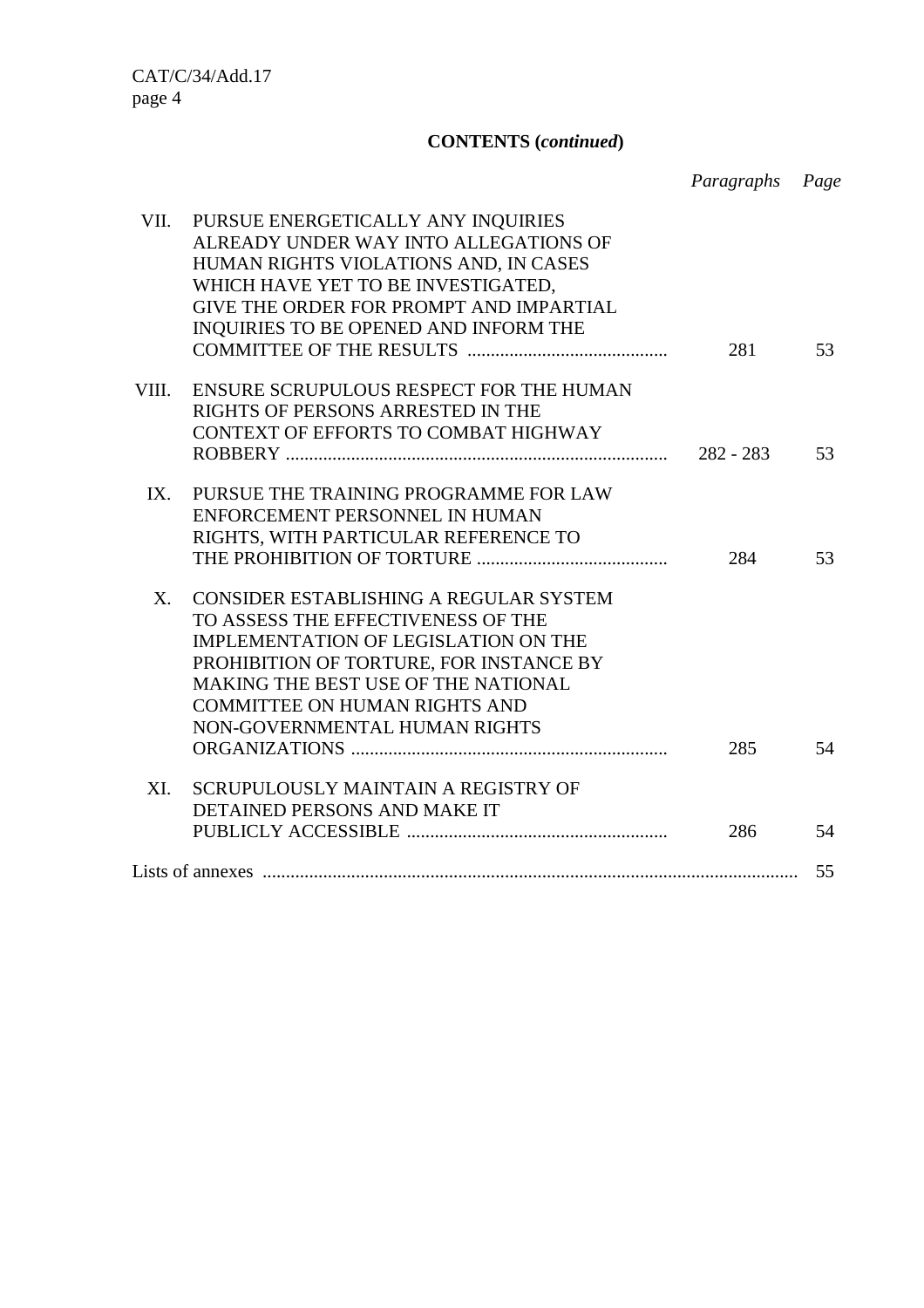#### **Introduction**

1. On 19 December 1986 Cameroon acceded, without any reservations, to the Convention against Torture and Other Cruel, Inhuman or Degrading Treatment or Punishment (hereinafter referred to as "the Convention"), adopted by the General Assembly of the United Nations on 10 December 1984. The Convention entered into force for Cameroon on 26 June 1987.

2. Under article 19, paragraph 1, of the Convention, States parties are required to submit to the Committee against Torture reports on the measures they have taken to give effect to their undertakings under the Convention, within one year after the entry into force of the Convention. Thereafter, States parties submit supplementary reports every four years on any new measures taken and such other reports as the Committee may request.

3. Cameroon's initial report, submitted on 15 February 1989 (CAT/C/5/Add.16), was considered by the Committee on 20 November 1989 (CAT/C/SR.34 and 35). Following its consideration, the Committee requested the Cameroonian Government to submit a supplementary report, which was sent to the Committee on 25 April 1991 (CAT/C/5/Add.26) and considered on 20 November 1991 (CAT/C/SR.101 and 102).

4. The information due to be submitted to the Committee in 1992 and 1996, in accordance with Cameroon's quadrennial treaty obligation, was provided in Cameroon's consolidated second periodic report, covering the period from 1988 to 1996 (CAT/C/17/Add.22).

5. On 12 October 2000 Cameroon declared its recognition of the competence of the Committee against Torture under articles 21 and 22 of the Convention. On 24 October 2000 the Secretary-General of the United Nations, in his capacity as depositary, notified the States and organizations concerned of this declaration by Cameroon.

6. The Committee considered Cameroon's second periodic report at its 448th, 451st and 454th meetings, held on 20, 21 and 23 November 2000 (CAT/C/SR.448, 451 and 454), and adopted its concluding observations on 6 December 2000 (A/56/44, paras. 60-66).

7. In accordance with the general guidelines adopted by the Committee at its sixth session on 30 April 1991, the present third periodic report, which covers the period from 1996 to 2000, is divided into three parts. Part one presents the general legal framework for the prohibition of torture in Cameroon. Part two contains information on new measures and new developments relating to implementation of the Convention. Part three contains additional information and replies to the Committee's observations and to the questions raised during consideration of the supplementary report in November 2000.

## **PART ONE: LEGAL FRAMEWORK**

8. Between 1990 and 2000, Cameroon's socio-political and legal environment underwent a process of extensive liberalization. During the period 1996-2000, the implementation of the Convention was fostered by the Government's determination to endow Cameroon with the most liberal and republican laws possible and to establish the sustainable rule of law and democratic pluralism, accompanied by institutional and other checks and balances and the emergence of civil society. On 19 December 1990 the President of the Republic promulgated a series of laws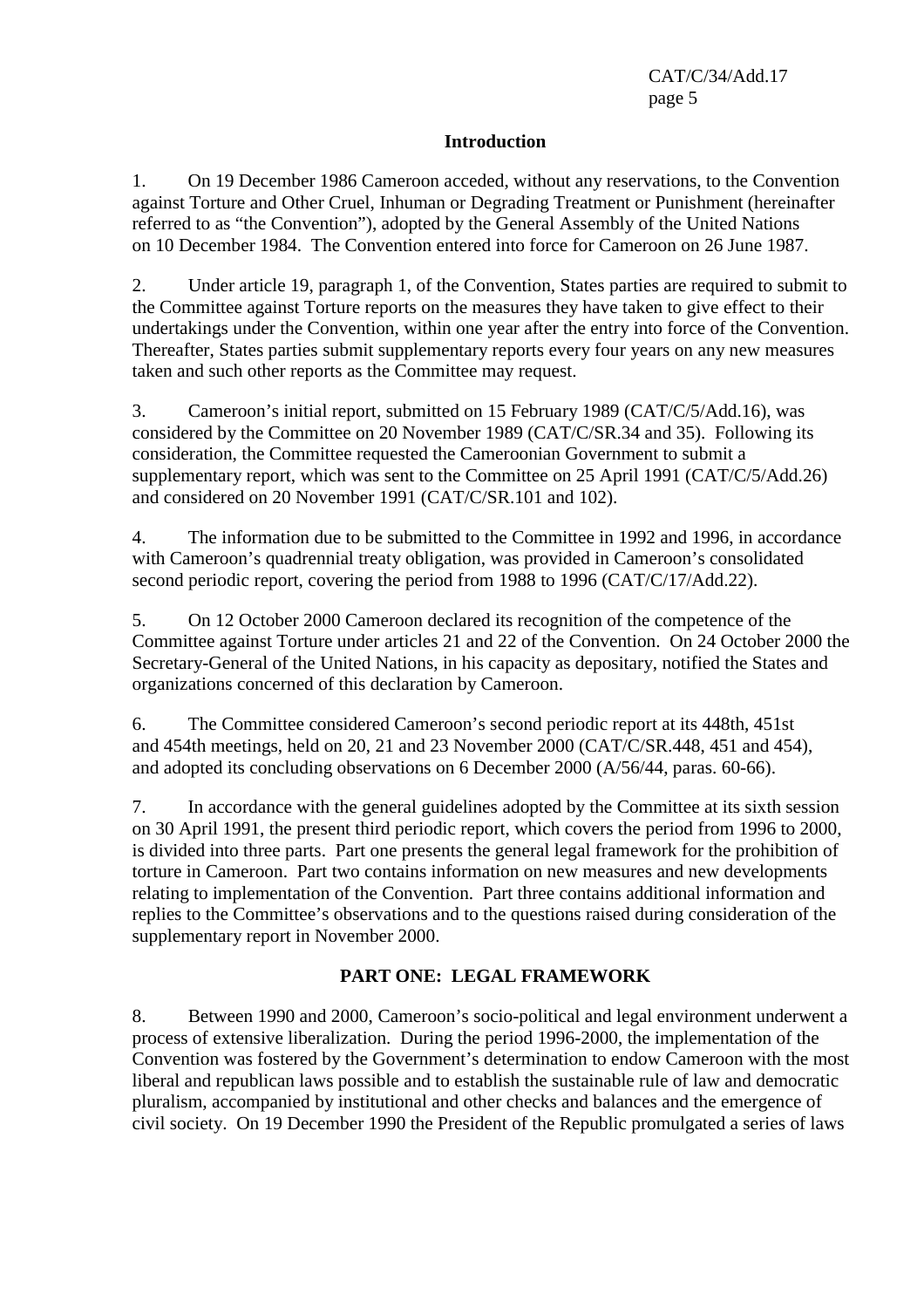that had just been adopted by the National Assembly during a parliamentary session known as the "session of freedoms". Most of the laws that violated human rights and fundamental freedoms were either repealed or amended.

9. It was in this context of political liberalization that multiparty elections were held. Cameroon was a de facto one-party State from 1966 to 1990, when Act No. 90/56 of 19 December 1990 on political parties was promulgated, providing for the establishment of a genuine multiparty system. Five elections have been held since the change:

 (a) In 1992, 5 political parties took part in the presidential election and 32 in the legislative elections;

 (b) In 1996, 36 political parties took part in municipal elections: town councillors from 15 parties were elected and many town halls were taken over by opposition parties;

 (c) In 1997, 9 political parties each fielded a candidate in the presidential election and 44 political parties took part in the legislative elections. The 1997-2002 legislature consisted of deputies from seven political groupings.

10. Among the institutional innovations engendered by the liberalization process was the creation, on 8 November 1990, of the National Committee on Human Rights and Freedoms. This body, which has legal personality and enjoys financial autonomy, has made the prohibition of torture and other ill-treatment a major focus of its endeavours. Its work is supplemented by several private charities and non-governmental organizations (NGOs) concerned with the defence of human rights. These NGOs are governed by Act No. 99/014 of 22 December 1999.

11. In 1996 a decisive turning point was reached in the consolidation of the rule of law. The Constitution adopted by referendum on 20 May 1972 was amended by Act No. 96/06 of 18 January 1996. The major elements of this constitutional amendment were the incorporation of human rights into constitutional law, the creation of a judicial system independent of the legislature and the executive, and administrative decentralization.

12. Under article 37 of the Constitution, justice is administered in the Republic in the name of the Cameroonian people. Judicial power is held by the Supreme Court, the courts of appeal and the ordinary courts.

13. Under article 38, the Supreme Court is the highest court in the State with competence for judicial, administrative and auditing matters. It comprises a judicial division, an administrative division and an audit division:

 (a) The judicial division (art. 39) issues final rulings on appeals upheld by law against final judgements handed down by courts and tribunals of the judicial system;

 (b) The administrative division (art. 40) examines all administrative disputes involving the State and other public authorities. It examines appeals arising from disputes over regional and municipal elections;

 (c) The audit division (art. 41) is competent to audit and issue final rulings on public accounts and those of public and semi-public enterprises.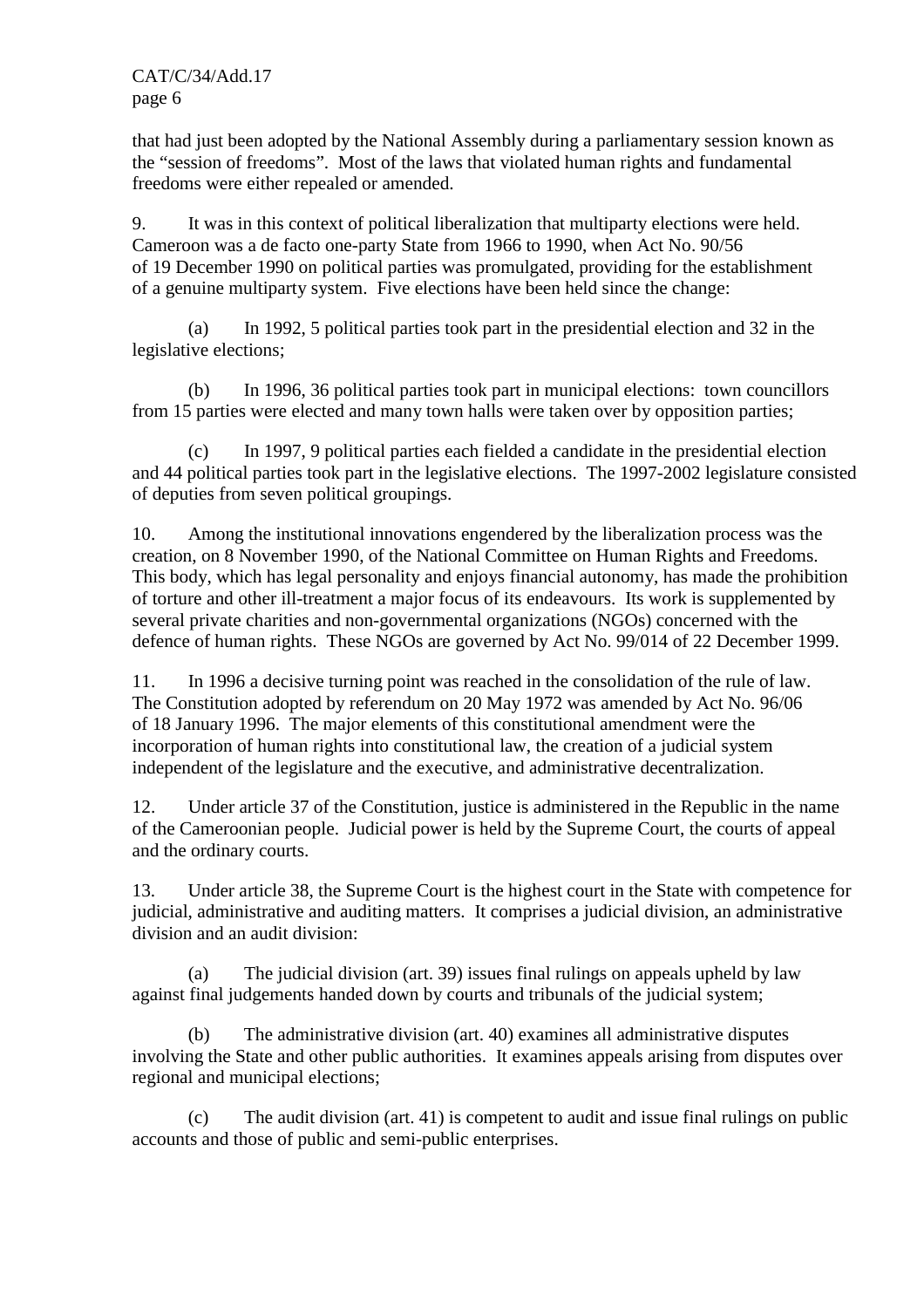14. Each of the Supreme Court's three divisions issues final rulings on final judgements handed down by the competent lower courts and considers any other disputes or matters expressly devolving upon it by law. The newly restructured administrative court will include the new administrative division of the Supreme Court, as an appeals body, as well as the administrative tribunals due to be established throughout the country, in a reversal of the previous situation where there was only one administrative court, namely the Supreme Court at Yaoundé.

15. The amended Constitution of 1996 established the Constitutional Council, which has competence for constitutional matters. This is the regulatory body responsible for overseeing the running of institutions. The Council delivers final rulings on:

The constitutionality of laws, treaties and international agreements;

The constitutionality of rules of procedure of the National Assembly and the Senate prior to their implementation;

Conflict of authority between State institutions, the State and the regions, and between the regions themselves.

16. Prior to their enactment, laws, treaties and international agreements may be referred to the Constitutional Council by the President of the Republic, the President of the National Assembly, the President of the Senate, one third of the members of the National Assembly, one third of the members of the Senate, or the presidents of the regional executives.

17. The Constitutional Council ensures the regularity of presidential elections, parliamentary elections and referendums. It also proclaims the results thereof.

18. The constitutional functions of the Supreme Court have thus been largely revamped and passed on to the Constitutional Council. For example, judicial monitoring (direct or collateral challenge) of the constitutionality of laws, which used to be very limited, has been opened up and completely overhauled.

19. However, pending the full functioning of this body, the Supreme Court continues to carry out its duties.

20. There is also the Parliamentary Court of Justice, which has been given broader personal jurisdiction. It is competent to adjudicate acts carried out in the course of their duties by:

The President of the Republic, in cases of high treason;

The Prime Minister, other members of the Government and other top government officials to whom power has been delegated, in cases involving conspiracy against State security.

21. With regard to the administrative system, the Constitution established 10 regions to replace the 10 provinces that had existed since 1984 and were nothing more than decentralized administrative districts. Unlike its 1972 predecessor, the Constitution devotes all of its part X to the decentralized authorities of the Republic, namely the regions and communes. These are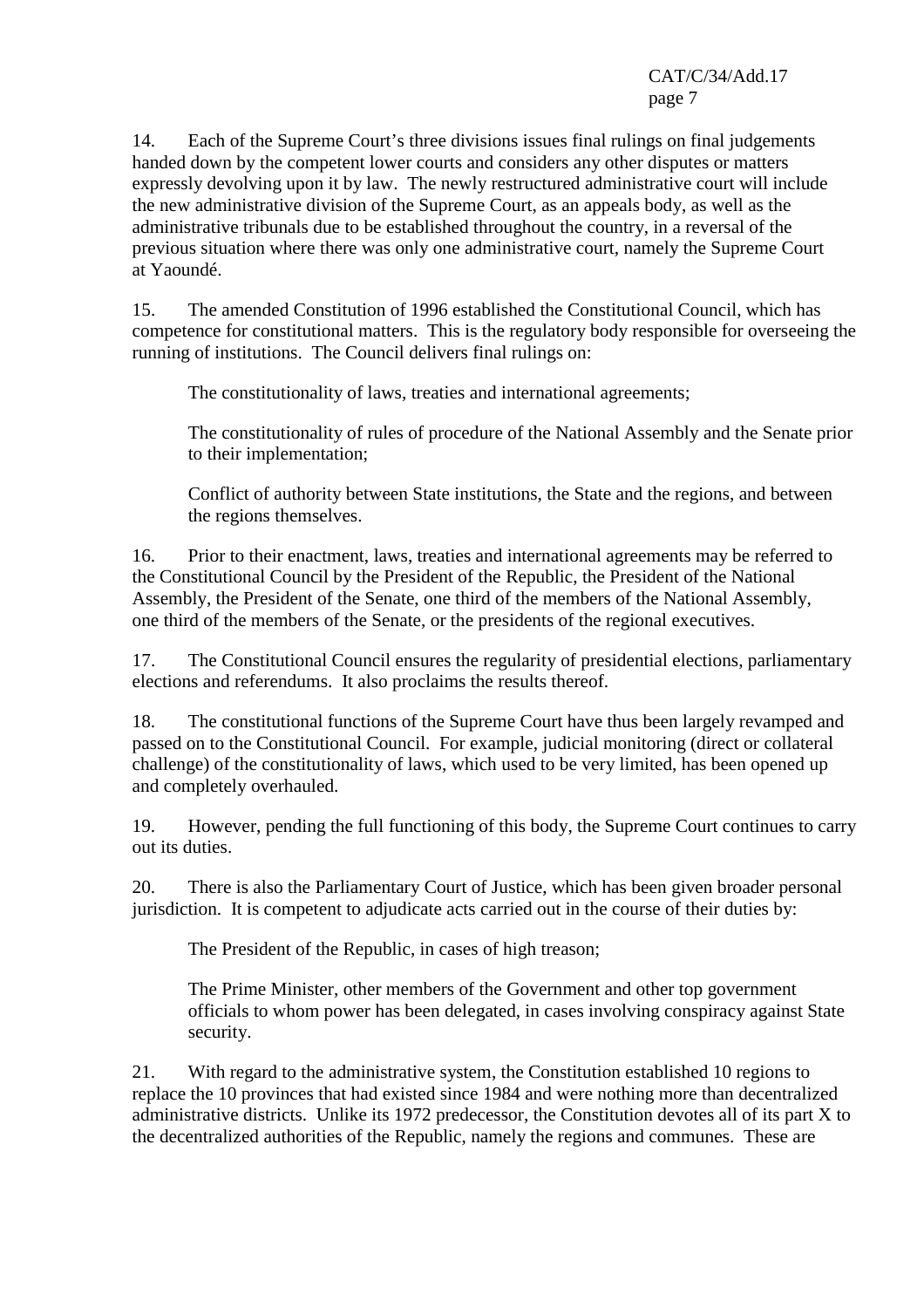bodies corporate under public law, enjoy administrative and financial autonomy in the running of regional and local affairs and are independently managed by the regional councils. The councils have responsibility for promoting the development of these authorities in the economic, social, health, educational, cultural and sporting domains and are overseen by the State.

22. Cameroon is a decentralized, unitary, democratic State with a semi-presidential system characterized by the separation of the executive, legislature and judiciary. The Parliament, which, under the 1972 Constitution, consisted of a single chamber, the National Assembly, is now a bicameral institution including a second chamber, the Senate.

23. In the fight against torture, two laws of 10 January 1997 deserve particular mention:

 (a) Act No. 97/009, which amended and supplemented certain provisions of the Criminal Code and introduced article 132 bis, entitled "Torture" into the chapter on offences committed by public officials in the discharge of their functions. This new article, which reproduces, mutatis mutandis, the definition of torture contained in the Convention, also prescribes the penalties to be imposed on persons who perpetrate acts of torture. It furthermore recalls the absolute nature of the right of every person to be protected against torture and excludes any derogation from the prohibition of torture;

 (b) Act No. 97/010 amending certain provisions of the Extradition Act, No. 64/LF/13 of 26 June 1964, satisfies the requirements of article 3 of the Convention prohibiting the expulsion, return (refoulement) or extradition of persons to receiving States where they would be in danger of being subjected to torture.

24. The dissemination of human rights with a view to their effective realization is being facilitated by the media in the context of the liberalization of the media environment in Cameroon. In order to reconcile the requirements of legal prosecutions with guarantees of freedom of expression, the crime of opinion has been abolished. Under Act No. 90/092 of 19 December 1990 on freedom of public information, the maximum penalty for any breach of its provisions is a fine.

25. On 3 April 2000 the Prime Minister, as the Head of Government, signed Decree No. 2000/158, which stipulates the conditions and procedures for the establishment and operation of private enterprises in the audio-visual communications sector.

26. The transformation of Cameroon's socio-political and legal environment with a view to promoting human rights and strengthening the rule of law was a challenge that the Cameroonian authorities took up without any reservation. Indeed, since 1999, the Government has been engaged, in coordination with the competent international institutions, in a national programme of good governance, which puts the emphasis on the fight against corruption, on transparency and on greater participation by citizens in the management of public affairs. The basic philosophy of this programme is the promotion of human dignity.

27. The fight against torture and other ill-treatment is certainly one of the central focuses of these liberal reforms. This liberal environment brings into sharper focus both the development of the judicial and democratic culture of the people and the implementation of the Convention to which Cameroon committed itself 15 years ago.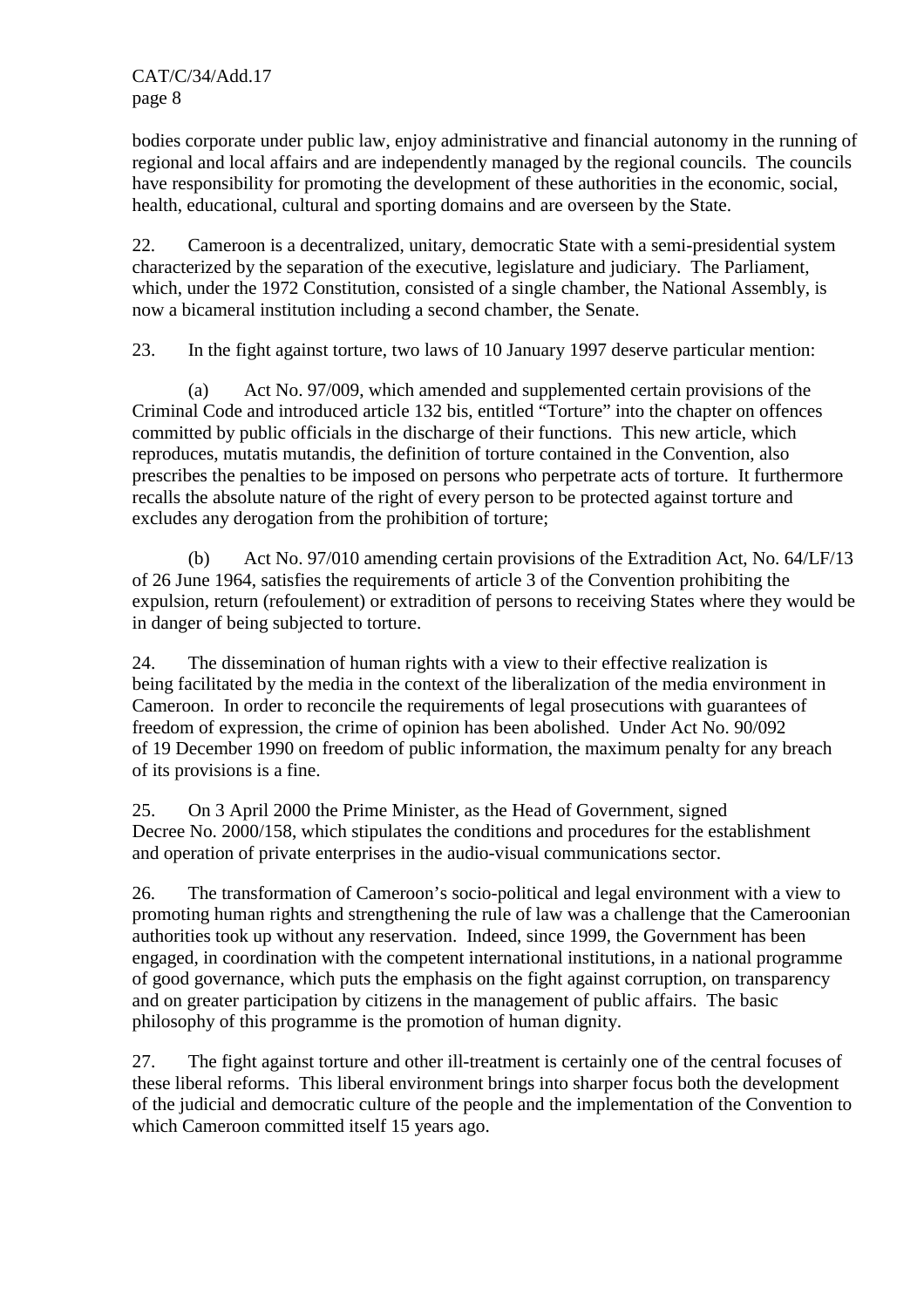28. The Cameroonian Constitution of 1972 ensured harmonization between international commitments and domestic legislation. The Constitution of 1996 clarifies that relationship still further. Article 45 of the Constitution stipulates: "International treaties or agreements which have been ratified take precedence, as soon as they have been published, over national law, provided that each such agreement or treaty is implemented by the other party." Leaving aside the rule of reciprocity, the same can be said of treaties or agreements concerned with the protection of human rights, including, in particular, the Convention.

29. In this light, the Convention takes precedence over domestic law. Its provisions may be directly invoked before the national judicial and administrative authorities, which may directly apply them without needing to make provision for them through the adoption of a domestic law.

30. One of the major innovations brought about by the 1996 constitutional reform was the greater recognition given to human rights. The preamble to the Constitution, which was improved and developed, takes even fuller account of the democratic aspirations of the Cameroonian people and specifies some new rights.

31. Having declared that the human person, without distinction as to race, religion, sex or belief, possesses inalienable and sacred rights, the people of Cameroon affirm their attachment to the fundamental freedoms enshrined not only in the Universal Declaration of Human Rights and the Charter of the United Nations, but also in the African Charter on Human and Peoples' Rights and all duly ratified international conventions pertaining thereto.

32. Apart from addition of the reference to the African Charter on Human and Peoples' Rights and duly ratified international human rights conventions, the preamble of the Constitution includes some new principles for the protection of rights. It states, inter alia, that everyone has the right to life and to physical and moral integrity; that everyone should be treated with humanity in all circumstances; and that under no circumstances should a person be subjected to torture or to cruel, inhuman or degrading treatment or punishment. It also states that everyone charged with an offence has the right to be presumed innocent until proved guilty according to law in a trial conducted in strict compliance with due process of law.

33. One of the new rights specified in article 1 of the Constitution refers to the virtues of tradition as follows: "The Republic of Cameroon is a secular, democratic and socially committed State. It recognizes and protects traditional values that are consistent with democratic principles, human rights and the law."

34. This declaration of principle on the protection of human rights makes a positive contribution to the existing body of rules designed to protect physical and moral integrity, inspired by the principle that "no one may be subjected to prosecution, arrest or detention except in the cases and in accordance with the procedures determined by law".

35. The 1996 Constitution also has the merit of having dispelled the uncertainty over the value attached to human rights in the preamble to the 1972 Constitution. Article 65 of the Constitution clearly states: "The preamble shall be an integral part of the Constitution". This incorporation of the preamble into the body of the Constitution gives constitutional value and thus unquestionable binding force to the rights proclaimed therein.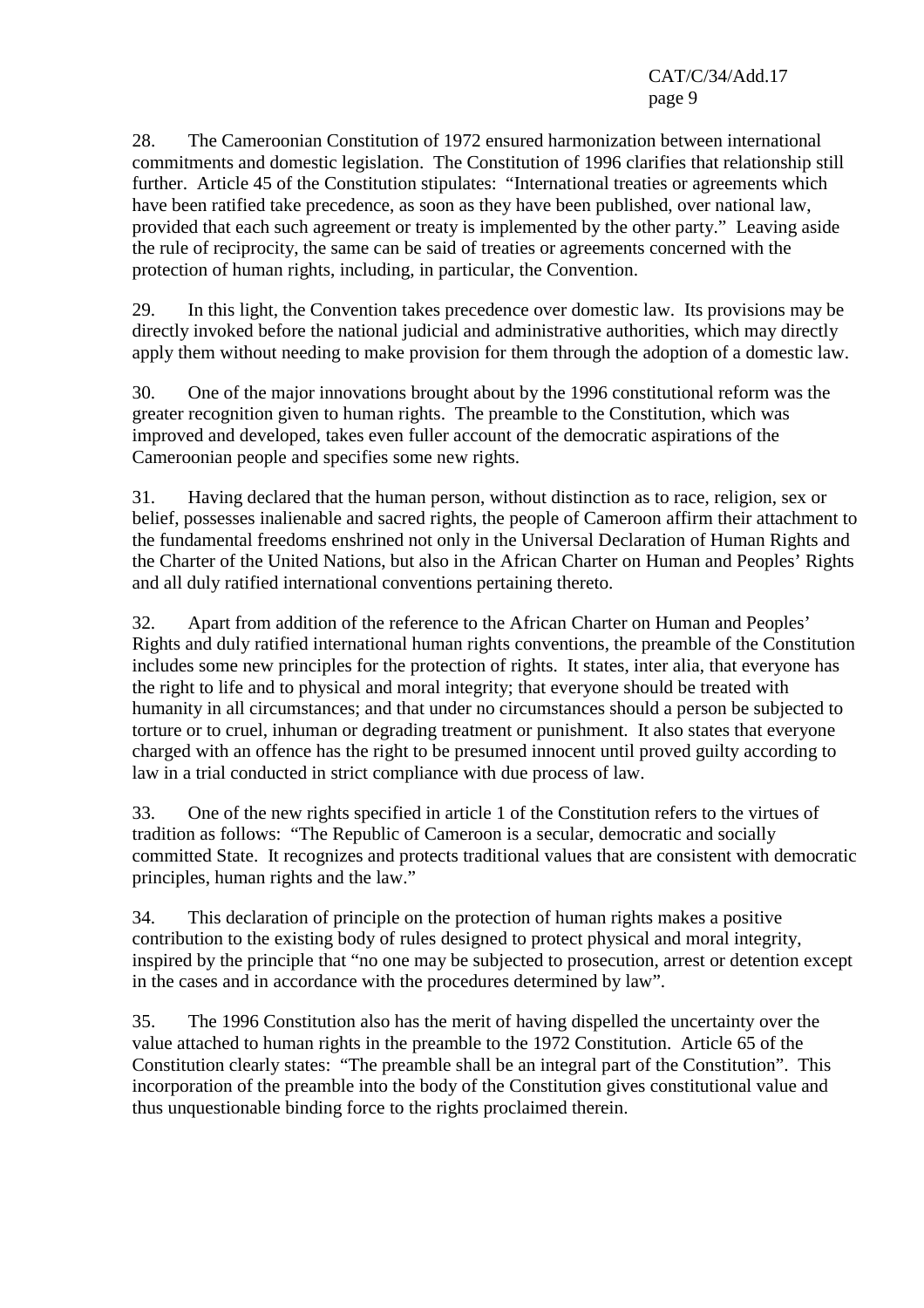36. The precise definition of the meaning of the right to physical and moral integrity, particularly the right not to be subjected to torture or other cruel, inhuman or degrading treatment or punishment, as formulated in the preamble to the revised Constitution, makes it possible for this right to be subjected to constitutional monitoring and for violations to be prosecuted by the judge of a constitutional, administrative or ordinary court.

37. Finally, by proclaiming certain rights with reference to relevant duly ratified conventions, the revised Constitution, article 45 of which gives legal precedence to such conventions, makes them an integral part of its preamble and thereby endows them with constitutional force which the constitutional courts are required to guarantee.

38. Hence, the Convention benefits from this interpretation in Cameroonian law, with regard to its position in the normative hierarchy.

39. In any event, the 1996 Constitution, in terms of both the content of the newly enunciated rights and the constitutional value of the preamble, represents a highly significant advance in terms of building a liberal State under the rule of law. These changes are all the more fundamental and inviolable as no procedure for amendment of the Constitution can be accepted if it affects the republican form and democratic principles which govern the Republic (art. 64).

40. A unique feature of the Cameroonian legal system is its legislative and judicial pluralism. Traditional or customary law coexists with two legal systems of English and French origin, common law and civil law. The French and English laws applicable to Cameroon during the colonial period are, in some respects, viewed as an integral part of Cameroonian legislation.

41. This is why, after the transition from the federal State instituted on 1 October 1961 to the unitary State provided for in the Constitution of 2 June 1972, the constitutional rule has been that legislative provisions arising from the laws and regulations applicable in the federal State of Cameroon and in the federated States on the date on which this Constitution came into force remain in effect where they do not contravene the terms of the Constitution provided that such provisions have not been amended by legislation or regulation.

42. The solutions employed in resolving incompatibility of norms rely on this juridical pluralism by giving precedence in general to the application of those rules that are most protective of human rights.

43. The decision of Bamenda regional court (High Court of Mezam Judicial Division), judgement No. HCB/19 CRM/921 of 23 December 1992 in *Nyo Wakai and 172 others v. the State of Cameroon*, may be cited by way of illustration. The administrative authorities responsible for maintaining order had proceeded to arrest individuals suspected of having instigated or participated in the destruction of property and other crimes during demonstrations as a result of the declaration of a state of emergency in Nord-Ouest province in October 1992.

44. The court, considering the application by a group of defence lawyers for the release on bail of the individuals on the ground that their arrest and detention were unlawful, rejected the argument advanced by the representative of the State that an ordinary court was not competent to determine the legality of action taken by the authorities, under Act No. 90/47 of 19 December 1990 on states of emergency, to maintain order at a time of exceptional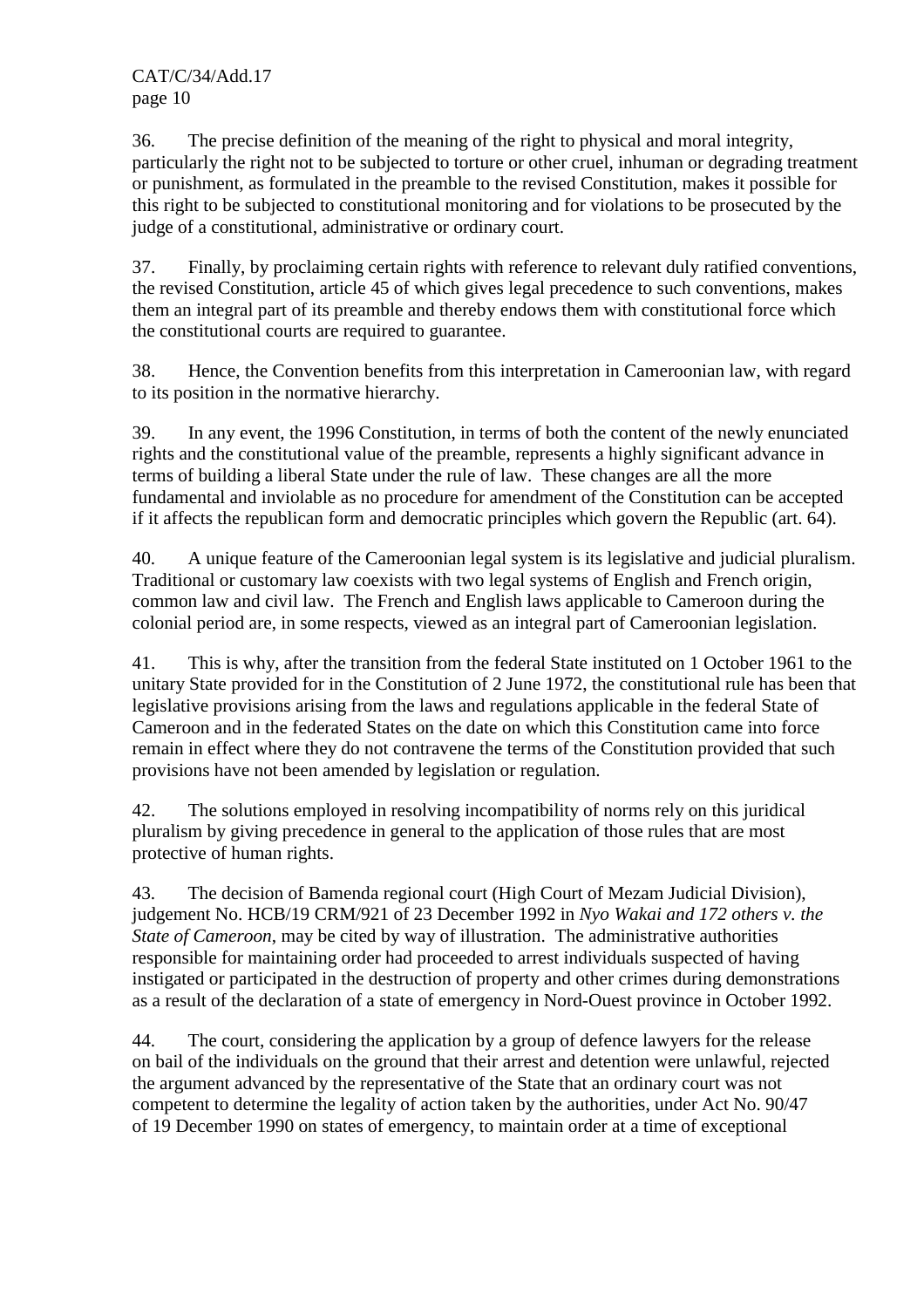circumstances. It declared itself competent on the ground that the action by the Administration had led to such a blatant violation of fundamental human rights that it constituted an administrative act so fraught with irregularity that it was deprived of its administrative character, and thus came within the competence of the ordinary courts. As a result the court ordered the conditional release, without bail, of certain detainees, and the immediate and unconditional release of other detainees, without prejudice to possible proceedings for any offences they might have committed.

45. Contrary to what might be expected, the Bamenda High Court judge did not rely on English criminal law rules (rule of freedom from arrest), specifically a writ of habeas corpus, of legendary efficacity in protecting human rights in general and individual liberty in particular. Instead he applied the complex concept of administrative irregularity (*voie de fait*), based in French law, to assert the court's competence ipso jure by finding a situation of flagrant administrative irregularity and ordering appropriate measures to end it. Such measures include the freedom to award pecuniary compensation as damages, grant injunctions and order restitution by appropriate means, such as financial penalties.

46. Lastly, it should be noted that the Convention forms part of a significant network of international commitments undertaken by Cameroon for the protection of human rights. In addition to the Charter of the United Nations and the Universal Declaration of Human Rights, these include:

 (a) The International Convention for the Suppression of the Traffic in Women of Full Age of 11 October 1933 (succession on 27 October 1961);

 (b) The International Agreement for the Suppression of the White Slave Traffic, amended on 4 May 1949 (succession on 3 November 1961);

 (c) The Supplementary Convention on the Abolition of Slavery, the Slave Trade, and Institutions and Practices Similar to Slavery of 7 September 1956;

 (d) The International Labour Organization (ILO) Convention (No. 29) concerning Forced or Compulsory Labour, 1930 (signed on 7 June 1960);

 (e) The ILO Convention (No. 105) concerning the Abolition of Forced Labour, 1957 (signed on 13 September 1962);

 (f) The ILO Convention (No. 87) concerning Freedom of Association and Protection of the Right to Organize, 1948 (signed on 7 June 1960);

 (g) The ILO Convention (No. 100) concerning Equal Remuneration for Men and Women Workers for Work of Equal Value, 1951 (ratified on 15 May 1970);

 (h) The ILO Convention (No. 111) concerning Discrimination in Respect of Employment and Occupation, 1958 (ratified on 15 May 1988);

 (i) The Convention for the Suppression of the Traffic in Persons and of the Exploitation of the Prostitution of Others (accession on 19 February 1982);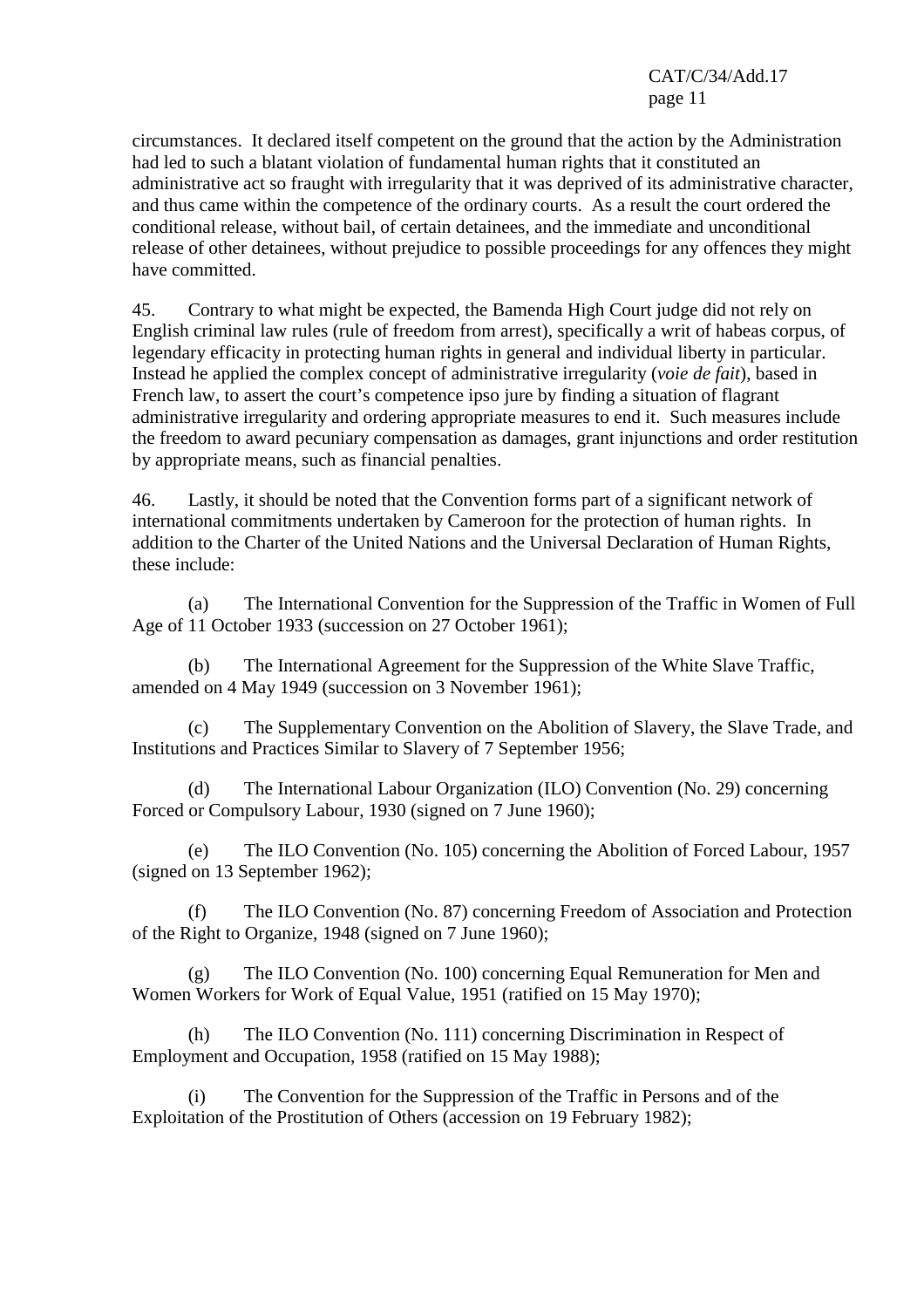(j) The Convention relating to the Status of Refugees (signed by State succession on 23 June 1961);

 (k) The Protocol relating to the Status of Refugees (accession on 19 September 1967);

 (l) The International Convention on the Elimination of All Forms of Racial Discrimination (ratified on 24 June 1971);

 (m) The International Covenant on Economic, Social and Cultural Rights (accession on 27 June 1984);

 (n) The Optional Protocol to the International Covenant on Civil and Political Rights (accession on 27 June 1984);

 (o) The Convention on the Non-Applicability of Statutory Limitations to War Crimes and Crimes against Humanity (accession on 6 October 1972);

 (p) The International Convention on the Suppression and Punishment of the Crime of Apartheid (accession on 1 November 1976);

 (q) The Convention on the Elimination of All Forms of Discrimination against Women (ratified on 23 August 1994);

 (r) The Convention on the Rights of the Child (signed on 27 September 1990 and ratified on 11 January 1993);

 (s) The Convention governing the Specific Aspects of Refugee Problems in Africa (ratified in 1985);

 (t) The African Charter on Human and Peoples' Rights of 27 June 1981 (ratified on 21 October 1986); and

 (u) The African Charter on the Rights and Welfare of the Child (ratified on 5 September 1997).

#### **PART TWO: INFORMATION ON NEW MEASURES AND NEW DEVELOPMENTS RELATING TO THE IMPLEMENTATION OF THE CONVENTION (arts. 1-16)**

#### **Article 1**

47. Act No. 97/009 of 10 January 1997 amending and supplementing certain provisions of the Criminal Code incorporated in the Code an article 132 bis, entitled "Torture".

48. Under paragraphs 5 (a) and (b) of the article, the word "torture" means "any act by which severe pain or suffering, whether physical, mental or psychological, is intentionally inflicted on a person by or at the instigation of or with the consent or acquiescence of a public official or other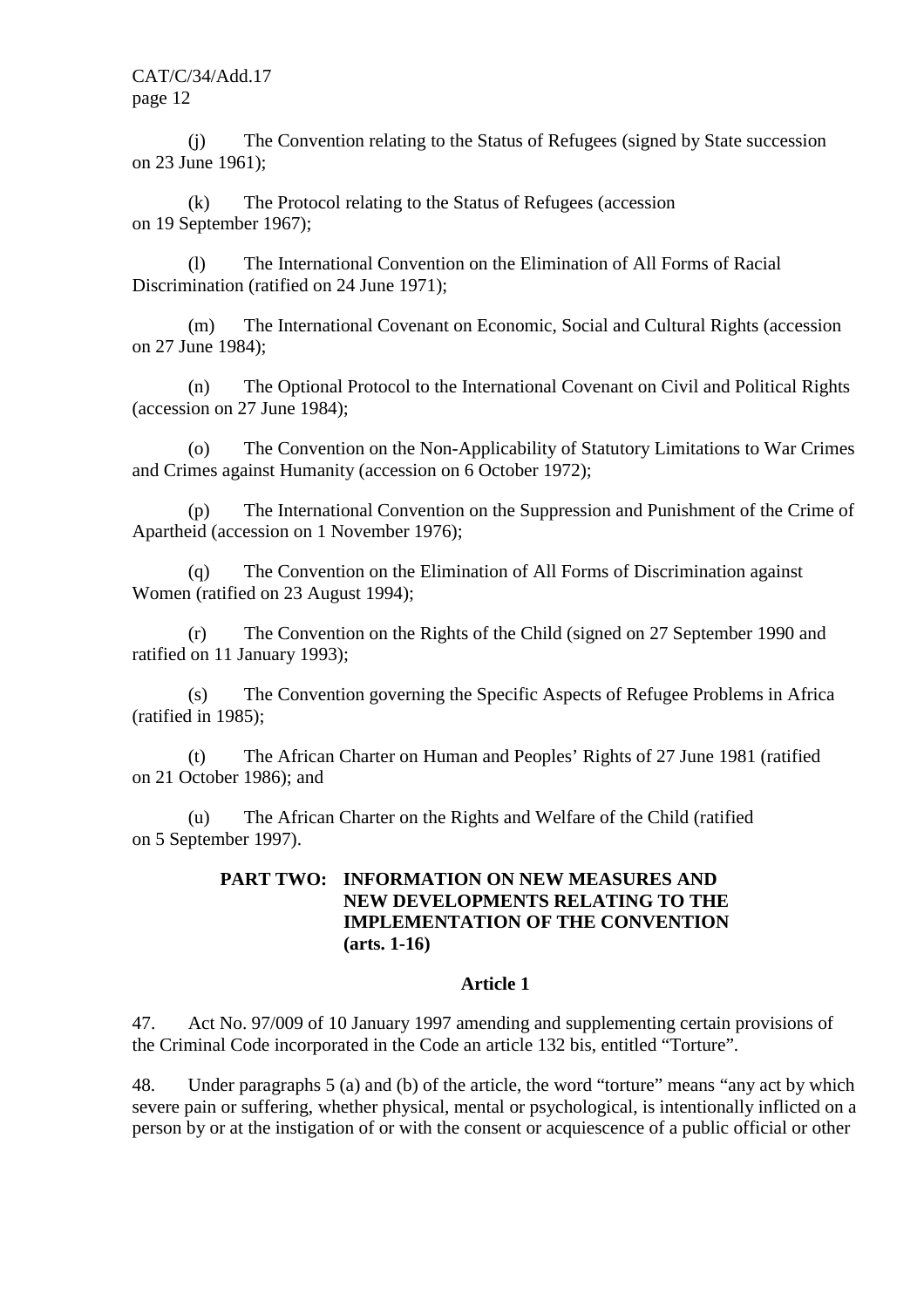person acting in an official capacity, for such purposes as obtaining from him or a third person information or a confession, punishing him for an act he or a third person has committed or is suspected of having committed, or intimidating or coercing him or a third person, or for any reason based on discrimination of any kind. […] The word 'torture' thus defined does not include pain or suffering arising only from, inherent in or incidental to lawful sanctions".

49. The origin of this text in the relevant provision of the Convention is clear and testifies to the wish of the State of Cameroon to comply with the Convention.

## **Article 2**

## **Paragraph 1**

50. Cameroon's previous reports have included a collection of legislative, administrative and legal provisions and other measures taken up to 1996 to combat torture and other ill-treatment.

51. As indicated earlier, the Constitution of 2 June 1972, as amended by Act No. 96/06 of 18 January 1996, stipulates, inter alia, that:

(a) No one may be compelled to do what the law does not prescribe;

 (b) No one may be subjected to prosecution, arrest or detention except in the cases and in accordance with the procedures determined by law;

(c) The law shall ensure the right of every person to a fair hearing before the courts;

 (d) Every accused person is presumed innocent until proved guilty in a trial conducted in strict compliance with due process of law;

 (e) Everyone has the right to life and to physical and mental integrity and must be treated humanely in all circumstances. No one may on any account be subjected to torture or cruel, inhuman or degrading treatment or punishment.

52. This incorporation into the Constitution of the prohibition of torture and other ill-treatment portends a new era with the adoption of a series of legislative and regulatory instruments and other measures as part of a State criminal policy to protect the physical and psychological integrity of individuals in general and to eliminate torture in particular.

## *Legislative measures*

53. As stated in the second periodic report (CAT/C/17/Add.22, para. 50), the political will of Cameroon to give effect to the Convention has now taken the form of classifying torture as an offence. Since 1997 a series of laws adopted by the National Assembly has been promulgated by the President of the Republic.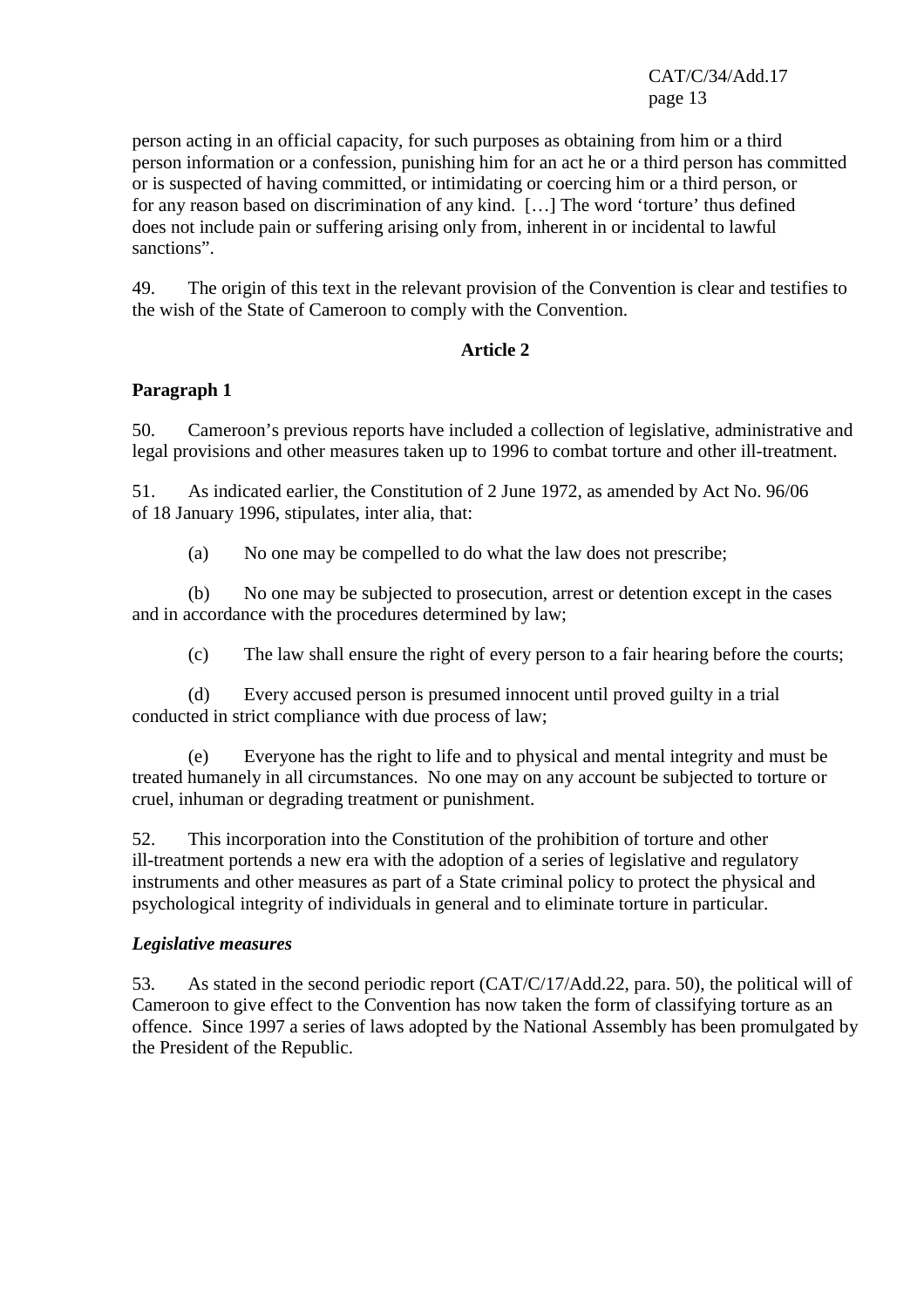## *Act No. 97/009 of 10 January 1997 amending and supplementing certain provisions of the Criminal Code*

54. As stated above, this Act inserts in the Criminal Code a new article 132 in the chapter on offences committed by public officials in the performance of their duties. Briefly, the article defines torture, sets forth penalties of varying degrees of severity punishing acts of torture, and excludes any justification for torture.

## *Act No. 97/010 of 10 January 1997 amending certain provisions of the Extradition Act, No. 64/LF/13 of 26 June 1964*

55. The Act incorporates in the Cameroonian regulations on extradition the essential provisions of articles 3 and 6 of the Convention, and represents a major innovation in the punishment of torture as an international crime.

*Act No. 97/012 of 10 January 1997 establishing the conditions governing entry to, residence in and departure from Cameroon by aliens* 

56. The Act abrogates its predecessor, Act No. 90/043 of 19 December 1990, in particular its provisions relating to aliens. It contains no specific prohibition of torture or other ill-treatment. However, the Act incorporates, better than the earlier Act of December 1990, a number of liberal guarantees.

57. With regard to the regulations governing deportation of an alien who has contravened the regulations on residence, the provisions on refoulement, deportation, expulsion, etc., give no latitude at all to border police officers to inflict ill-treatment on the person concerned. Neither does it allow other authorities the right to do so, in contravention of article 3 of the Convention; moreover, the protection of aliens against administrative policing measures is ensured.

58. Thus, under article 35, an alien must be notified of any deportation measure. Upon notification, the alien in question may immediately alert counsel or another person of his choice or, where appropriate, the relevant diplomatic or consular authorities. Under article 36, an alien who is the subject of a deportation measure may, in the 48 hours following notification, request its cancellation before the competent administrative court, notwithstanding the rules governing prior administrative appeals. He may be assisted by counsel or request the judge presiding over the administrative court hearing the case to appoint counsel. Article 37 states that the administrative court must rule within eight days of the case being brought before it. Should the deportation measure be cancelled, the alien may, subject to regularization of his status, be authorized to remain in the country. The judgement thus delivered is subject to appeal in the forms prescribed by law. The appeal has no suspensory effect; costs are met by the State. Lastly, article 38 provides that deportation may not be executed before expiry of the period of 48 hours following notification or before the court seized of the matter has made a ruling.

59. Presidential Decree No. 2000/286 of 12 October 2000 clarifies the procedures for the application of Act No. 97/012 of 10 January 1997. The Decree consolidates the guarantees of the rights of aliens in the context of deportation from the country.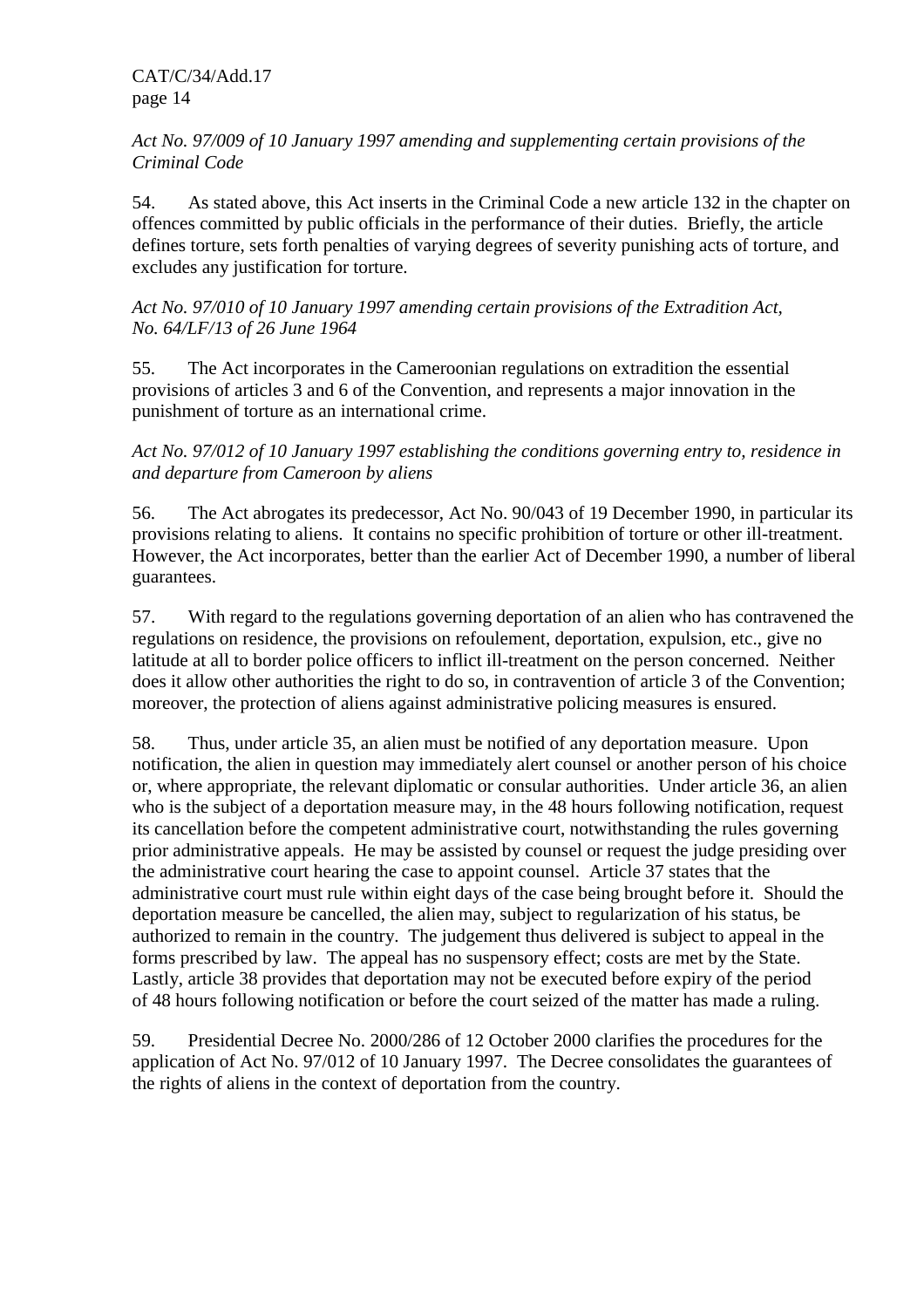## *Regulation No. 97/01 of 4 April 1997 amending articles 3 and 4 of Act No. 92/008 of 14 August 1992 establishing certain provisions governing execution of judicial decisions*

60. The regulation authorizes the court hearing the case, where a decision is rendered in adversarial proceedings or is considered as such, to order provisional execution, notwithstanding any appeal, in particular in matters of compensation for injury resulting from assault causing bodily harm for reasonable costs and expenses for emergency care, limited, where appropriate, to transport or transfer costs, and the costs of medication, medical care and hospitalization.

61. These provisions apply to civil judgements delivered by a criminal court, and thus apply to torture victims who are civil parties in criminal proceedings against perpetrators of acts of torture.

## *Act No. 97/002 of 10 January 1997 on protection of the "Red Cross" name and emblem*

62. This Act regulates use and protection of the "Red Cross" name and emblem, without prejudice to the relevant provisions of the international humanitarian law conventions duly ratified by the Republic of Cameroon, including the Geneva Conventions of 12 August 1949 and Additional Protocols I and II of 8 June 1977. From this the Cameroonian Red Cross has the exclusive right to display the Red Cross emblem and use the name "Red Cross" throughout the country.

63. On 31 March 1999 Cameroon signed an agreement with the International Committee of the Red Cross (ICRC) on the ICRC regional headquarters office at Yaoundé. This headquarters agreement reflects the desire expressed by ICRC to establish a regional office at Yaoundé to discharge its functions under the mandates entrusted to it pursuant to the 1949 Geneva Conventions and 1977 Additional Protocols to which the State of Cameroon is party, and the statutes of the International Red Cross and Red Crescent Movement. Under the headquarters agreement the Cameroonian Government accords the ICRC regional office privileges and immunities similar to those accorded international organizations and grants it, in a number of areas, treatment as favourable as that granted such organizations (see below, developments relating to article 11 of the Convention).

64. In addition, on 18 June 1999 Cameroon signed a similar agreement with the International Federation of Red Cross and Red Crescent Societies on the status of the regional office for Central Africa in Cameroon. The agreement provides for a range of facilities relating to the Federation's operations, with the general aim of promoting, encouraging, facilitating and advancing at all times and in all ways the humanitarian work of national societies with a view to preventing and alleviating human suffering and thereby contributing to the maintenance and promotion of peace in the world.

65. Further, it should be noted that after having played an active part in the United Nations Diplomatic Conference of Plenipotentiaries on the Establishment of an International Criminal Court, held in Rome from 15 June to 17 July 1998, Cameroon signed the text containing the statute of the Court on 17 July 1998, the day of its adoption. The Rome Statute of the International Criminal Court makes torture and other ill-treatment crimes against humanity (art. 7, paras. 1 (f), (g) and (k)) and war crimes (art. 8, paras. 2 (a) (ii) and (iii)).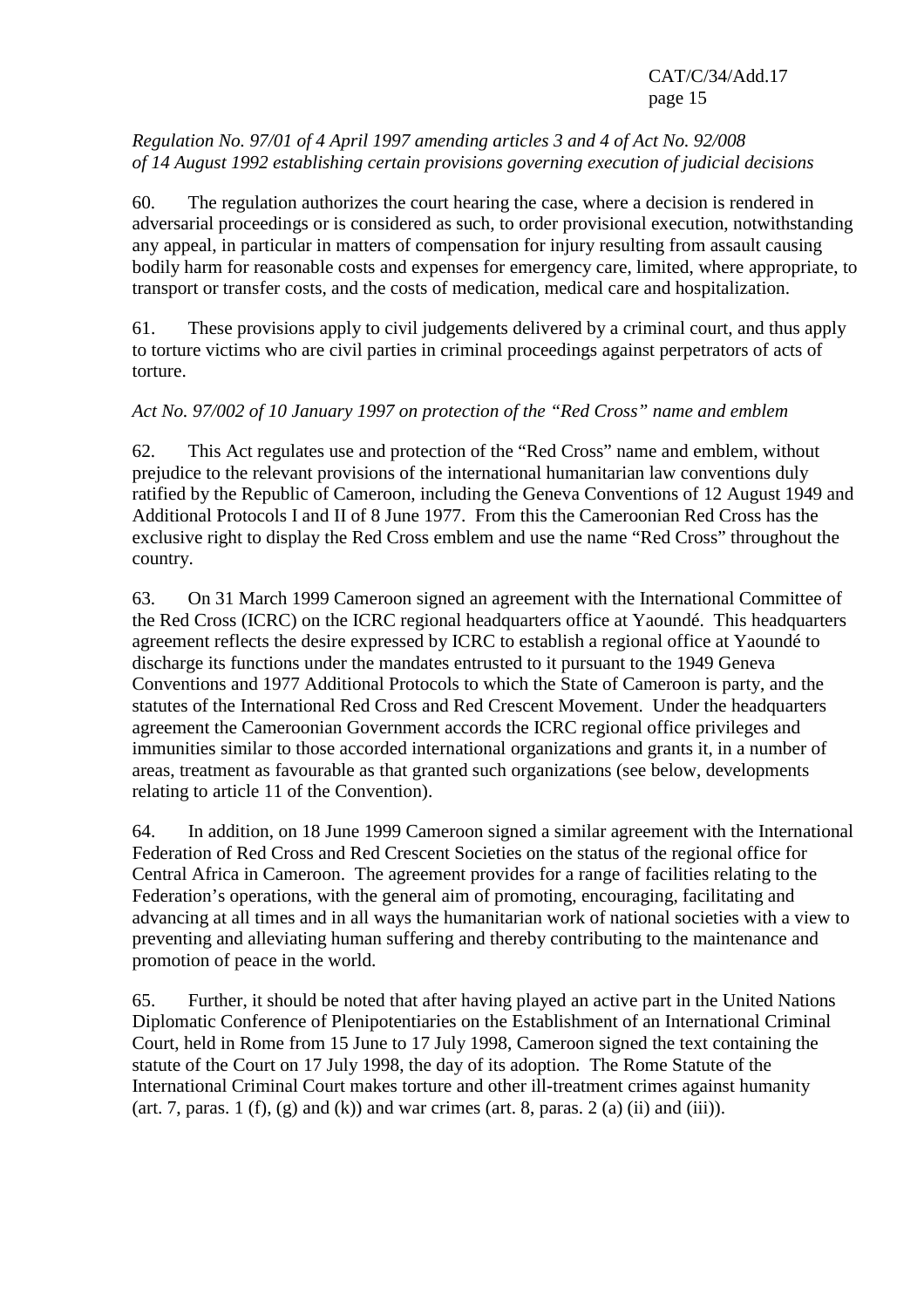66. To prepare for ratification, the President of the Republic of Cameroon created, by Decree No. 2000/343 of 4 December 2000, the Ad Hoc Technical Committee for Implementation of the Rome Statute of the International Criminal Court. The Committee was responsible, inter alia, for studying the implications for Cameroonian domestic law of ratification of the statute of the Court. The Committee comprised:

 Members of the Cameroonian delegation to the Preparatory Commission for the International Criminal Court;

 University professors and English- and French-speaking judges, representing the two modern branches of the Cameroonian legal system;

Diplomats.

67. The work of this technical committee, which took place outside the reporting period, will be dealt with subsequently.

## *Regulatory and administrative measures*

68. Decree No. 97/205 of 7 December 1997 on organization of the Government distributes the various offices for the promotion and protection of human rights among a number of ministerial departments.

69. The Ministry of Territorial Administration is responsible, inter alia, for prison administration, civil protection, oversight of not-for-profit associations and religions. It contains a public liberties unit.

70. The Ministry of Social Affairs is responsible for the social protection of the individual and protection of the family, in particular prevention and treatment of juvenile delinquency or social maladjustment, and facilitation of social reintegration.

71. The Ministry on the Status of Women is responsible for education and for implementation of measures relating to the rights of Cameroonian women in society, the ending of all discrimination against women, and increased guarantees of equality in the political, economic, social and cultural fields.

72. The Ministry of Employment, Labour and Social Security is responsible for supervising implementation of the Labour Code and international conventions relating to employment ratified by Cameroon.

73. The Ministry of Justice is responsible for the preparation of regulations governing the professional status of judges and clerks of the court, organization of the judiciary, status of individuals and property, and general and special criminal law.

74. The Ministry of Defence, the Ministry of Education, the Ministry of Foreign Affairs, the Ministry of Public Health and other ministerial departments together with the Department of National Security have been given specific, complementary responsibilities in this regard.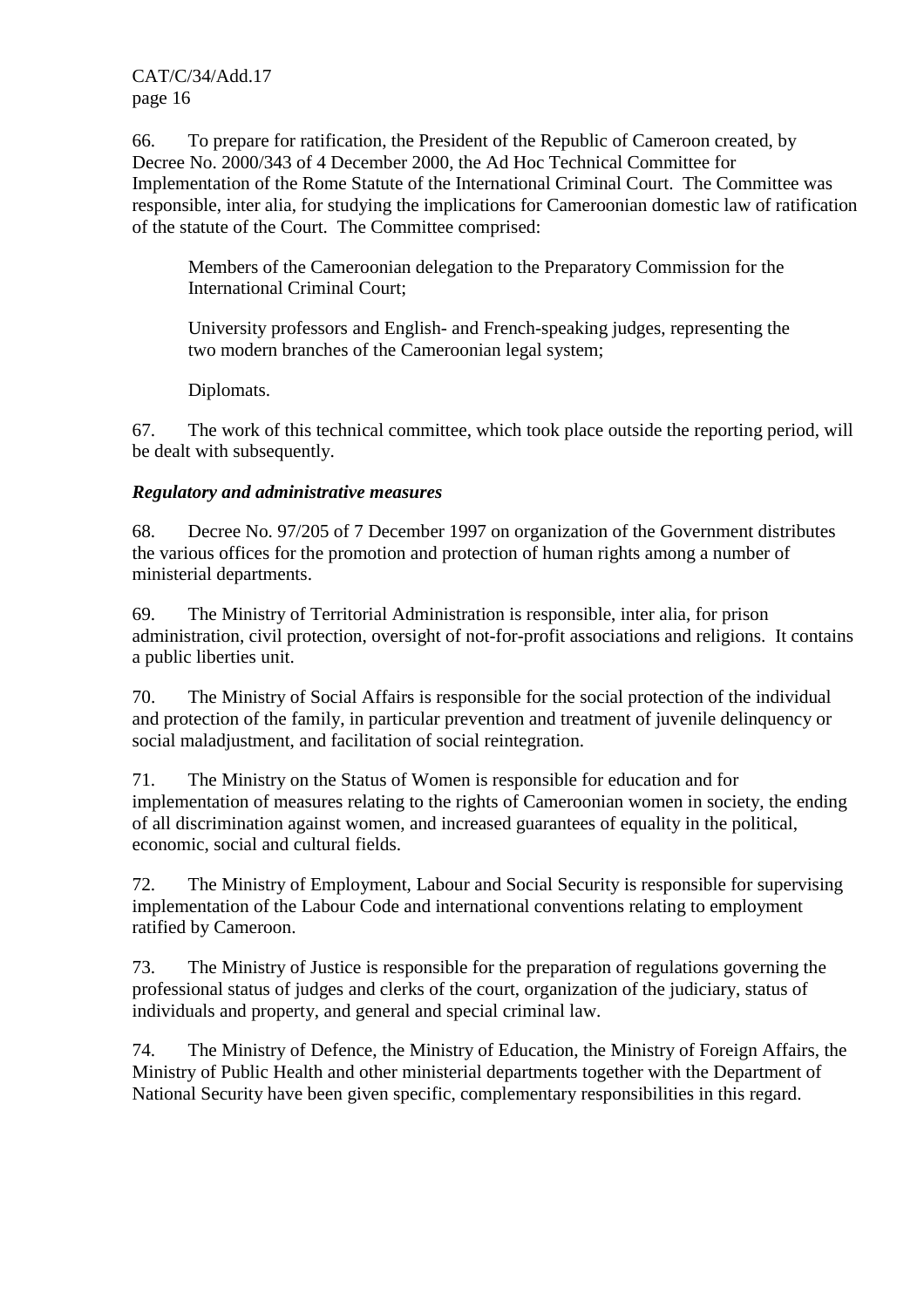#### *(a) Territorial administration*

75. The Deputy Prime Minister responsible for territorial administration, on 13 November 1997, issued circular No. 02306/CAB/VPM-80 specifying measures governing administrative detention. The intention was to protect the freedom of individual citizens against arbitrary acts by the administrative authorities, in order to make good certain omissions in Act No. 90/054 of 19 December 1990 on the maintenance of order. This act empowers administrative authorities, in particular the Minister for Territorial Administration, governors and prefects, to order detention for renewable periods of 15 days in the context of measures to combat highway robbery. The circular of 13 November 1997 seeks to avoid an inappropriate interpretation of administrative detention that would distort its purpose. In the terms of the circular:

 Administrative detention can be ordered only in the context of efforts to counter highway robbery, with the aim of maintaining or restoring public order;

 Provincial governors and prefects are the only administrative authorities competent to order such a measure, and, where necessary, to renew it one time only;

 Those in administrative detention must be held in appropriate facilities under the authority of the national security services, the gendarmerie or the prison administration.

76. The lawfulness of form and content is monitored. Any order for administrative detention must comply with the general rules governing unilateral administrative actions. The Minister for Territorial Administration and provincial governors exercise administrative oversight in this matter. Supervision by the courts is also possible.

77. The circular brings the regulations on administrative detention closer to those governing judicial detention under article 9 of the Code of Criminal Investigation, which provides that only officers in the criminal investigation police and not constables may order detention.

78. It should be recalled that this measure to restrict individual freedom can give rise to an action for immediate release based on (new) article 16 of Regulation No. 72/4 of 26 August 1972 on the organization of the judiciary, which provides that the regional court is competent "to hear petitions for immediate release submitted by, or on behalf of, a prisoner or detainee when the said petitions are based on an alleged procedural flaw or the lack of a detention order".

## *(b) Prison administration*

79. Presidential Decree No. 97/205 of 7 December 1997 on organization of the Government created within the Ministry of Territorial Administration two posts of Secretary of State, for local authorities and prison administration, respectively.

80. Presidential Decree No. 97/207 of 7 December 1997 on formation of the Government filled the post of Secretary of State for Prison Administration.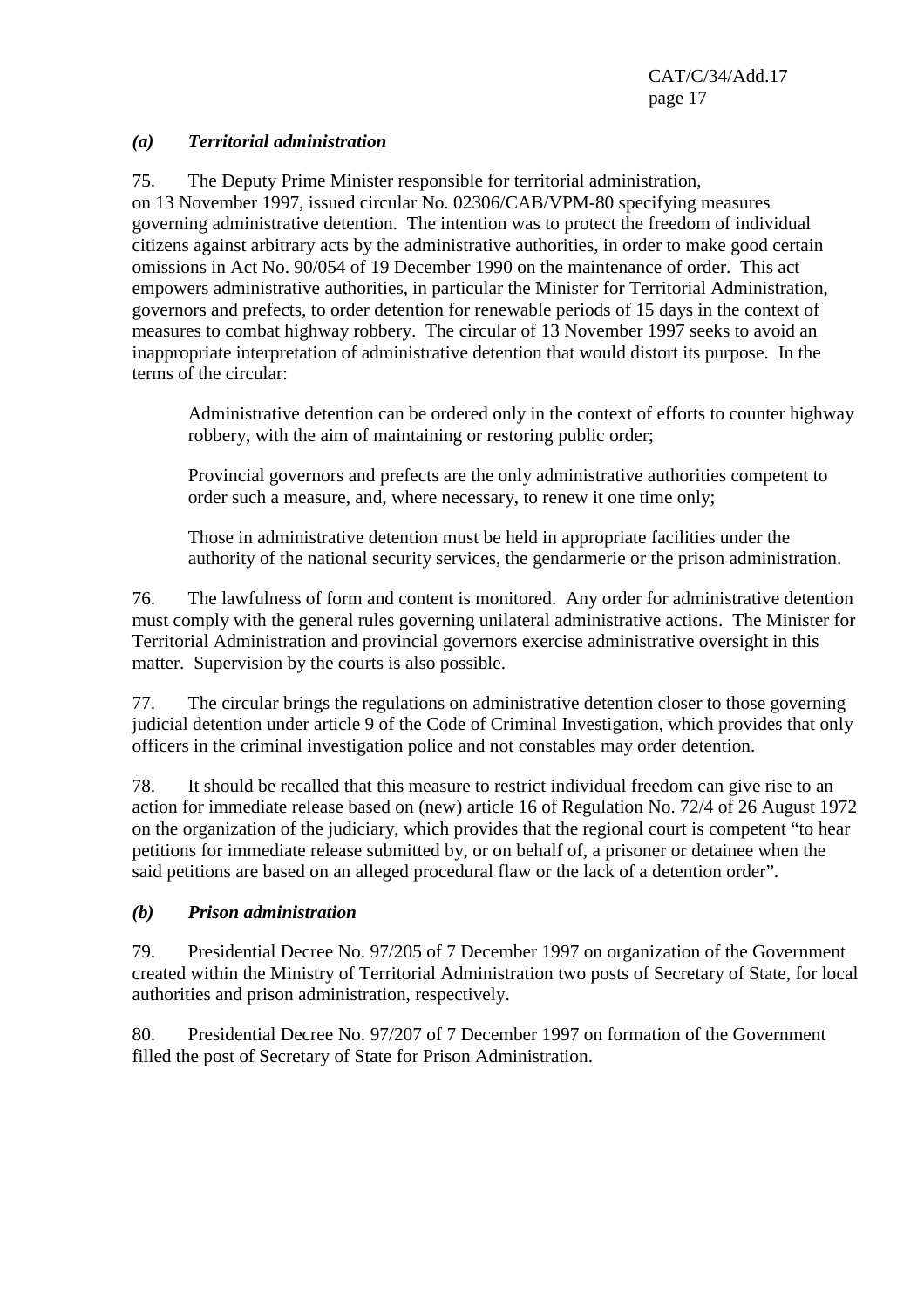81. These two acts by the Head of State form part of the implementation of Decree No. 95/232 of 6 November 1995 on the organization of the Ministry of Territorial Administration, which established a prison health-care office under the Department of Prison Administration.

82. A concern to humanize living conditions for inmates of Cameroonian prisons underlies prison administration policy, which has taken the form of a considerable number of initiatives to promote human resources, institutional and infrastructure development.

83. It should be recalled that order No. 89/003/MINSCOF of 2 April 1989 had already created posts for social workers at prisons, police stations, universities, high schools, hospitals and medical and social centres, and that ministerial instruction No. 93/000723/MINASCOF/SG of 1 April 1993 determined the functions attaching to the post of senior social worker in prisons.

84. To remedy overcrowding, under order No. 00028/MINAT of 9 May 2000 three new prisons have been constructed: the main prisons at Kumbo, department of Bui; Ndop, department of Ngoketunjia; and Nkambé, department of Donga Mantung. The bringing on-stream of these three prisons will reduce crowding at Bamenda central prison.

85. Also with a view to reducing overcrowding in existing prisons, studies are under way for the construction of new prisons in the towns of Yaoundé, Douala and Kaélé. Government notice No. 000987/C/MINAT/DAG of 21 November 2000 invites bids from companies for the project.

86. With regard to renewal of infrastructure, it should be noted that 28 prisons have been renovated in three years, involving expenditure in the amount of CFAF 449,770,761 ( $6685,761$ ) over the financial years 1997/1998, 1998/1999 and 1999/2000 for, respectively, 5, 12 and 11 renovated prisons. In reality most Cameroonian prisons are dilapidated. Estimates for their renovation amount to CFAF 1.7 billion ( $\epsilon$ 2,591,633). An annual provision of CFAF 500 million ( $\epsilon$ 762,245) per prison to be built is needed to resolve the problem of prison overcrowding.

87. A number of measures have been taken to preserve the health of prisoners of which two should be highlighted:

 The creation, in the prison health-care office, of a petty cash fund for the purchase of medicines for prisoners;

 Recruitment and posting of eight chief prison medical officers, who cannot only assume responsibility for the central prison in each provincial administrative centre, but also inspect other prisons within the province.

88. Thus the efforts under way to modernize prison administration are continuing notwithstanding the lack of financial resources available to the State. At the same time increased vigilance is required to ensure compliance by prison administration officials with the disciplinary system, which is enforced by criminal sanctions.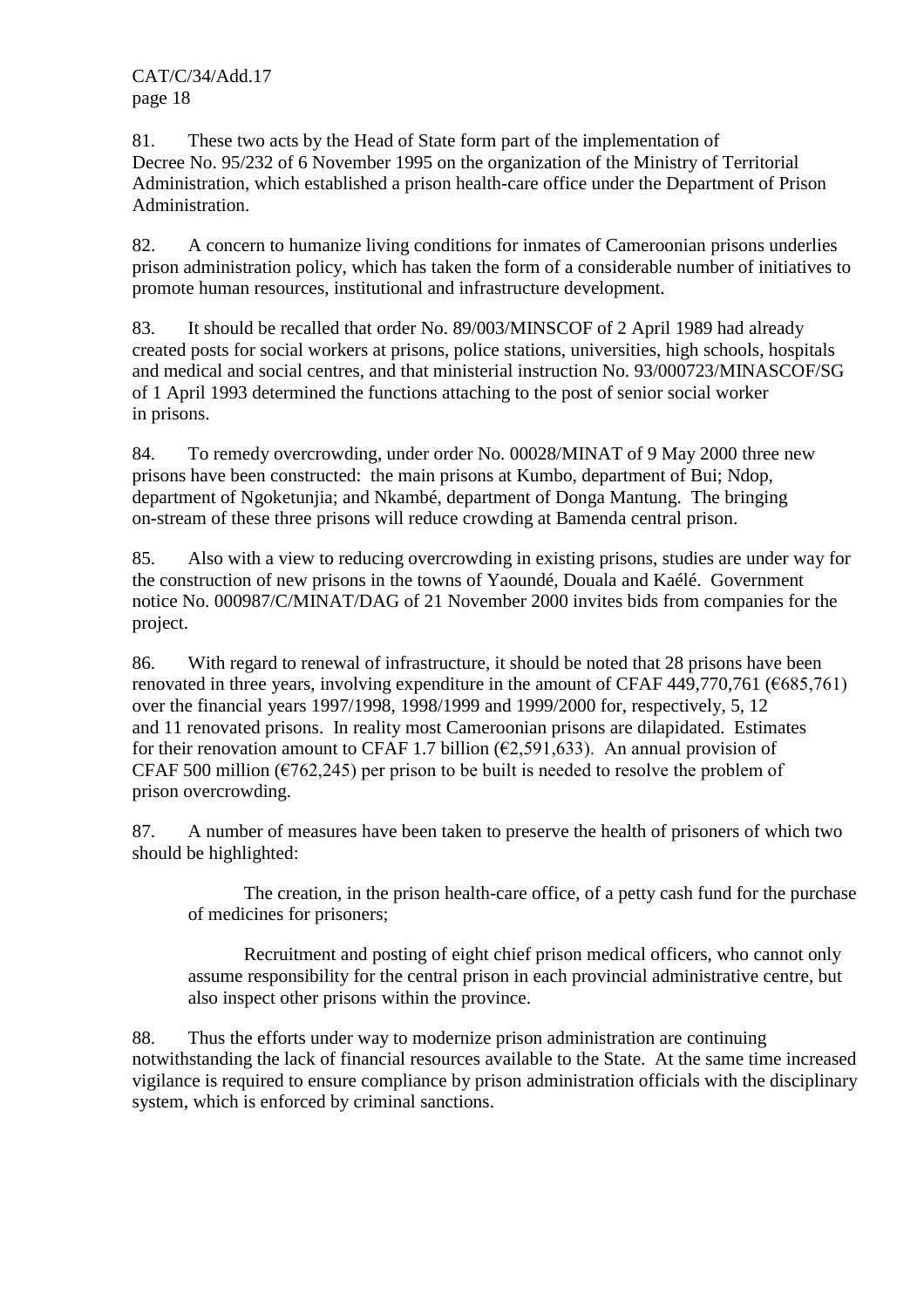89. Pursuant to Decree No. 92/052 of 27 March 1992 on regulation of the prison system, which was largely based on the Standard Minimum Rules for the Treatment of Prisoners, to Decree No. 92/054 of 27 March 1992 on the special status of prison administration officials, and in particular to order No. 080 of 16 May 1983 of the Ministry of Territorial Administration on the disciplinary system for prison administration officials, sanctions are routinely imposed on all prison personnel guilty of torture or any other ill-treatment of inmates. Such sanctions range from confinement to quarters to delayed promotion, without prejudice to any criminal prosecution. In the absence of any generally available statistics, a few cases may be cited by way of illustration:

 Senior prison guard T…, at Bafoussam central prison: disciplinary sanction of 72 hours' confinement for ill-treatment of a prisoner (service note No. 27/NS/REG/PC/BFM of 5 September 1999 from the prison governor);

 Prison guard F…, at Bafoussam central prison: disciplinary sanction of three days in a punishment cell for abuse of an inmate (service note No. 46/NS/REG/DCB of 7 June 1999 from the prison governor);

 Prison guard Major M…O…L…, at Yaoundé central prison: disciplinary sanction of three days in a punishment cell for gratuitous violence against prisoner T…A… (service note No. 38/S/PCY/SAF/BP of 22 April 1997 from the prison governor);

 Prison guard A…B…, at Yaoundé central prison: disciplinary sanction of 12 hours' confinement for abuse of authority and acts of violence against a prisoner (service note No. 17/S/PCY/SAF/BP of 10 February 1998 from the prison governor).

#### *(c) Police*

90. The attention of police personnel is constantly drawn to violations of human rights and freedoms.

91. In an address delivered on 4 August 2000 at the National Police College graduation ceremony, the Minister for National Security reminded police officers that "respect for the legal traditions of the Republic, individual freedoms and human rights must remain at all times at the centre of their concerns".

92. Further, in connection with the Convention, Decree No. 2002/003 of 4 January 2002 on the organization of the Department of National Security, in its article 103, creates within units of the security police the post of superintendent, one of whose principal functions is to ensure the safety of persons held in police custody.

93. Senior police officials constantly remind officers responsible for persons held in custody of the following regulations:

 (a) Only superintendents and other senior police officers are empowered to decide on cases of police custody under the continuous oversight of the Attorney-General;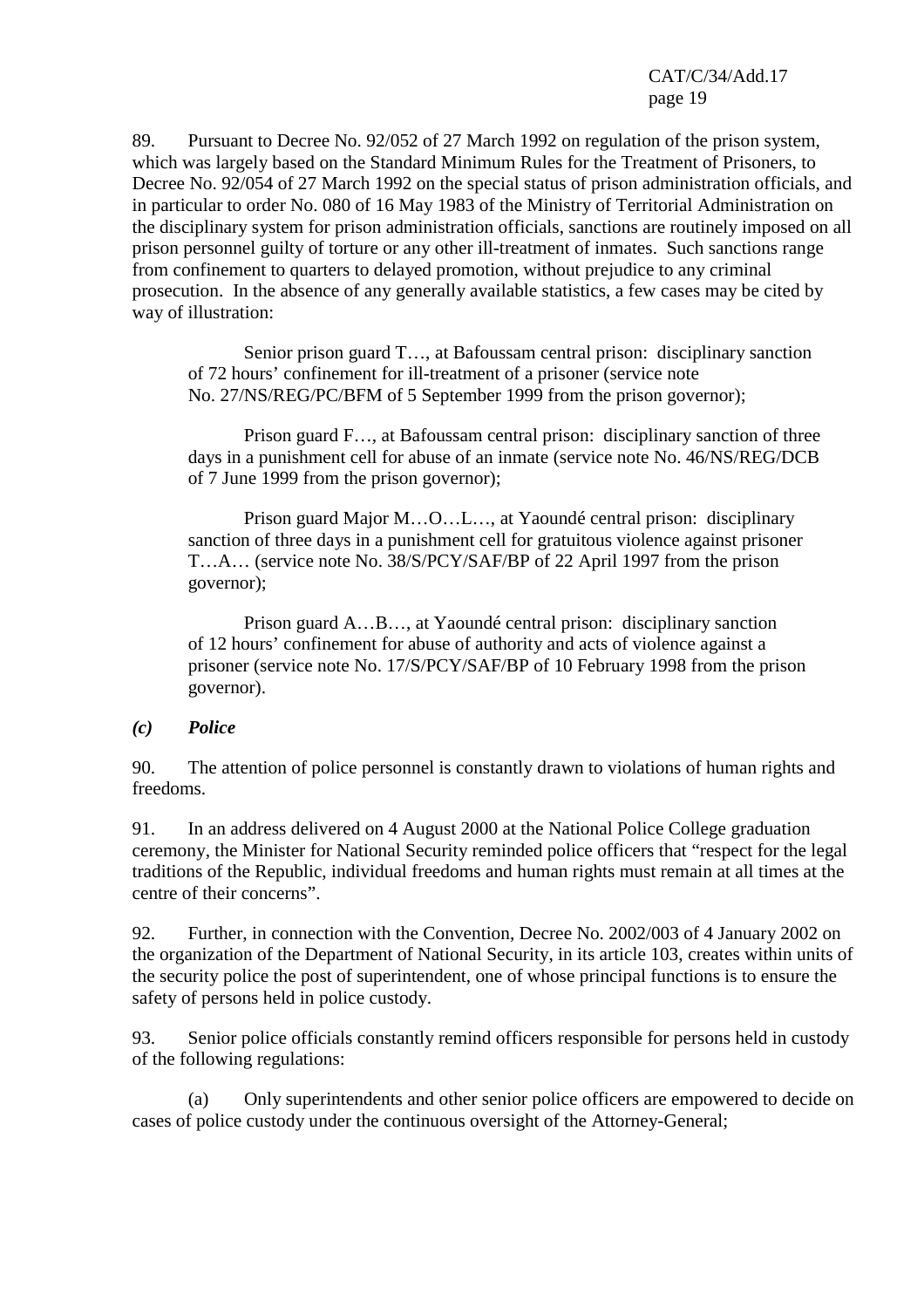(b) Every morning, the officers in charge of police stations must check on persons held in police custody in order to identify, in time, any sick persons, who must be immediately taken to hospital for appropriate medical care;

 (c) The police custody registers are to be inspected every day by the same officers-in-charge, who must verify the actual presence, in good health, of the detainees;

 (d) Any inhuman or degrading treatment of citizens at police stations must be prohibited as a working method. This applies to:

- (i) Use of a baton or a whip as a means to extract confessions;
- (ii) Improper use of aerosols and service weapons.

94. In general, scrupulous respect for individual rights and freedoms while, at the same time, taking account of the need to safeguard public order, should be regarded as the cardinal rule of conduct for police officers.

95. Police units maintain a police custody register in which the following information is entered:

- (a) The reason for the police custody;
- (b) The date and time;
- (c) The individual's overall appearance at the time when he is taken into custody;
- (d) His condition at the time of his departure (transfer or release);
- (e) Other details concerning property found in his possession.

96. Further, criminal investigation officers are constantly reminded to strictly observe the limits on the length of detention in police custody. In order to verify the effectiveness of these measures, senior officers regularly monitor police units.

97. In addition to this internal monitoring, the judicial authorities also have a responsibility to monitor the regulations, instructions, interrogation methods and practices and the provisions concerning the police custody and treatment of persons held for questioning and, to that end, the Attorney-General visits the cells of police stations, usually without prior notice, and systematically releases any person held in custody without legal justification.

98. It is useful to cite, at this stage, circular No. 00466/DBSN/CAB of 6 April 2001 addressed by the Minister for National Security to all national security officials at the central and regional levels on improvement of conditions of police custody. This circular, widely covered in the media, will be analysed in detail in the next periodic report. It again prohibits police officers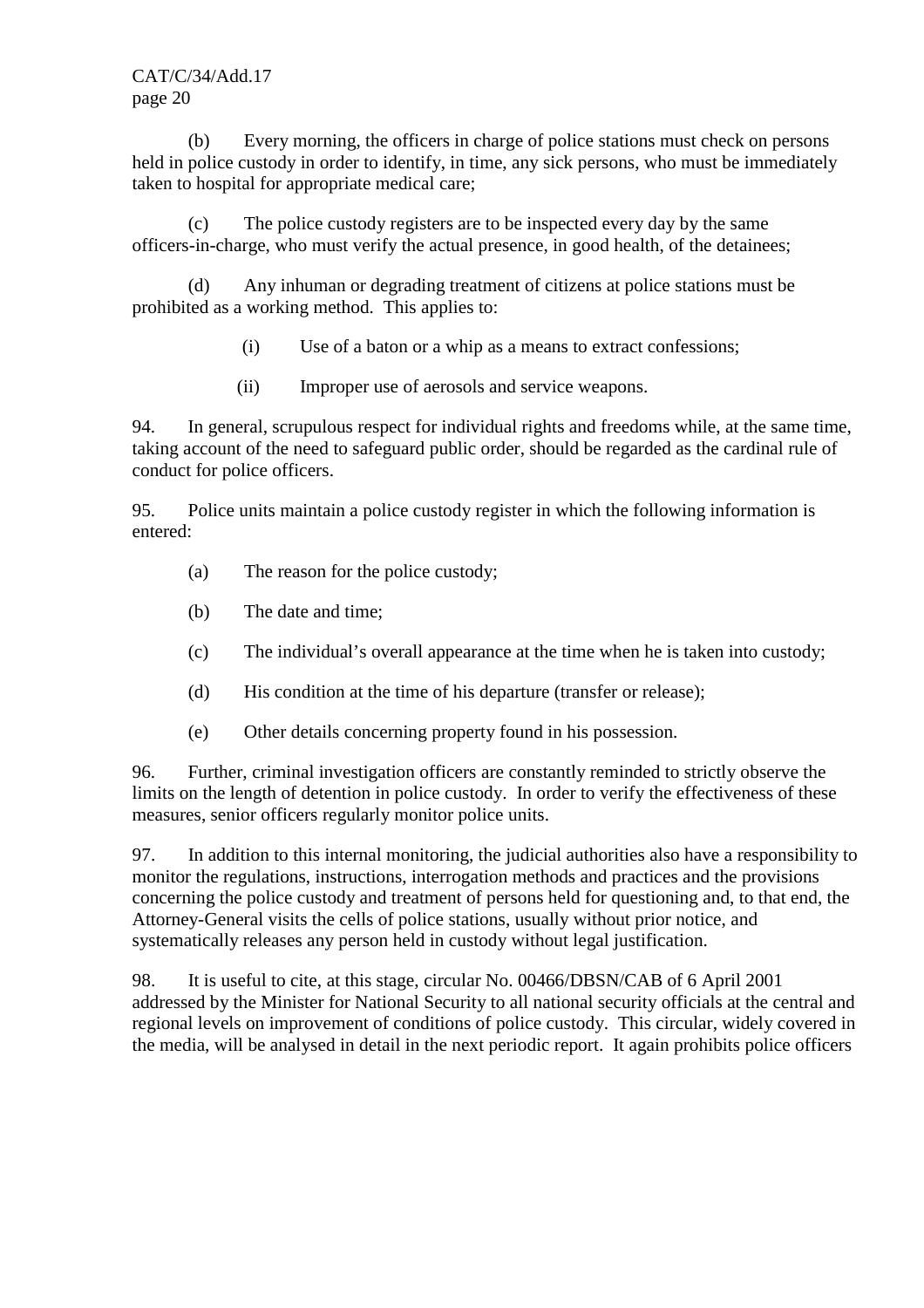from all acts against the dignity of persons in custody, whatever the reasons for such custody. In particular, it recalls certain prohibitions in the Convention, and prohibits individuals held in custody and police cells from being stripped of their clothing.

99. When these measures fail to prevent the commission of the acts specified and condemned in the Convention, the police officers responsible are subject to disciplinary and/or penal sanctions. The following tables recapitulate some of the disciplinary and penal sanctions imposed on police personnel convicted of acts of torture or other ill-treatment over the reporting period.

#### **Table 1**

| Rank                                                   | Police         | Police         | Police         | Police          | Total                       |
|--------------------------------------------------------|----------------|----------------|----------------|-----------------|-----------------------------|
| Acts punished                                          | constables     | inspectors     | officers       | superintendents |                             |
| Custody/                                               |                | $\theta$       |                | 0               | $\mathcal{D}_{\mathcal{L}}$ |
| Unlawful detention                                     |                |                |                |                 |                             |
| Abuse and threats with                                 | $\overline{2}$ | 6              | $\overline{2}$ | $\overline{0}$  | 10                          |
| service weapons                                        |                |                |                |                 |                             |
| Violence and trespass to the<br>person/manslaughter    | 8              | $\overline{2}$ | $\overline{2}$ | 0               | 12                          |
| Improper removal of<br>documents                       |                | $\theta$       | $\overline{0}$ | 0               |                             |
|                                                        |                |                |                |                 |                             |
| Rape of minor in custody                               | 2              | 0              | 0              | 0               |                             |
| Improper withholding of                                | 4              | 0              | 0              | 0               |                             |
| property                                               |                |                |                |                 |                             |
| Negligence leading to death<br>of prisoners in custody | $\overline{0}$ |                | 0              |                 | っ                           |
| Total                                                  | 18             | 9              | 5              |                 | 33                          |

#### **Status of disciplinary proceedings in connection with human rights violations**

#### **Table 2**

#### **Status of proceedings and judicial sanctions**

| Rank                | Police     | Police     | Police   | Police          | Total |
|---------------------|------------|------------|----------|-----------------|-------|
| Penalties           | constables | inspectors | officers | superintendents |       |
| Imprisonment        |            |            |          |                 |       |
| Suspended sentences |            |            |          |                 |       |
| Life imprisonment   |            |            |          |                 |       |
| Cases pending       | 22         |            |          |                 |       |
| Total               | 33         |            |          |                 |       |

100. In order to improve physical conditions for those held in custody throughout the country, the Government has constructed more suitable cells and renovated those not up to the required standards. Sanitation, electricity and ventilation systems have been renovated; the principle of separating men, women and children has been scrupulously applied.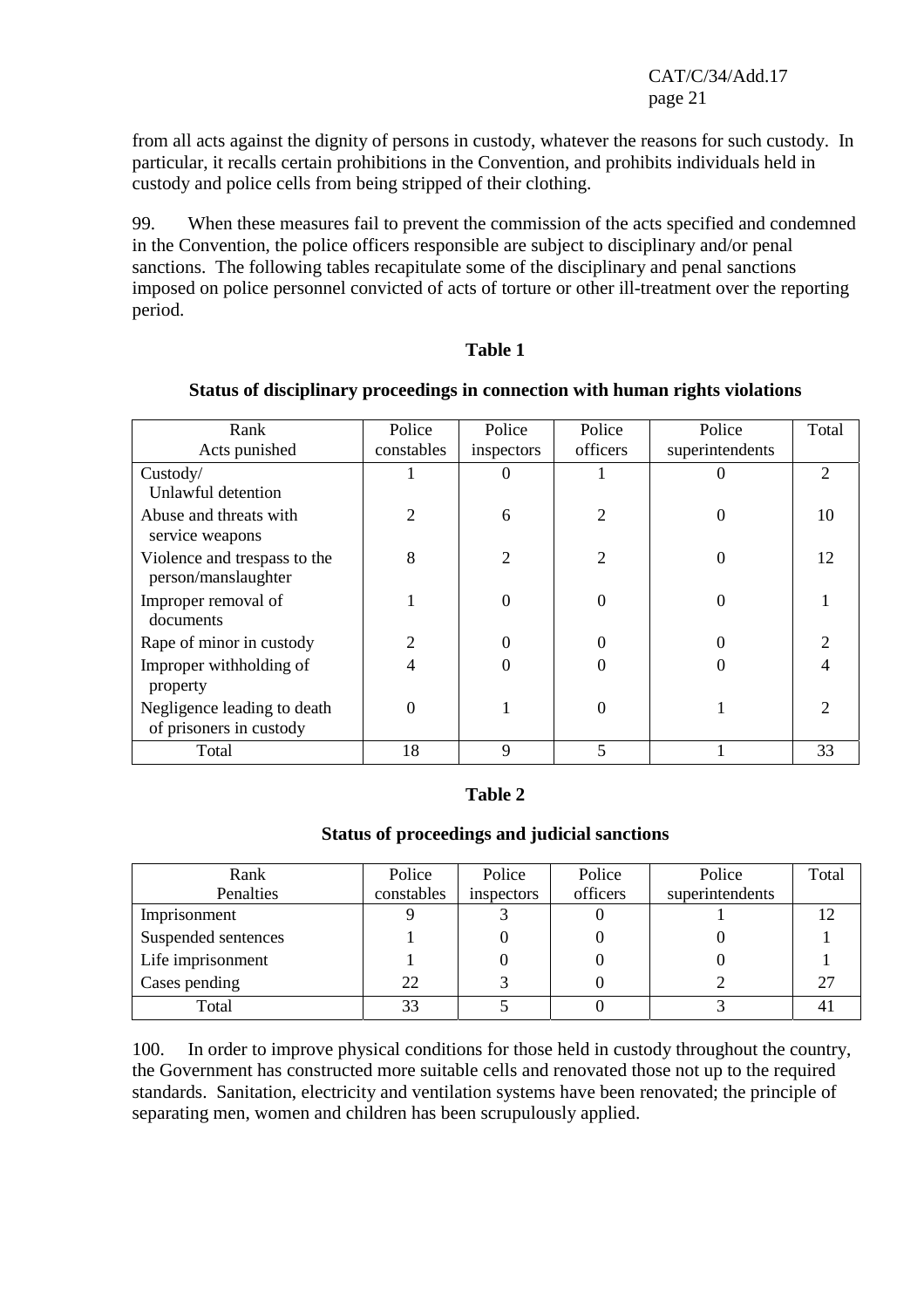101. Thus there is no doubt that current conditions of custody in police stations, while not perfect, have undergone considerable improvement. It should be noted that contributions from certain friendly countries and multilateral partners have supported this ongoing effort by the Government to improve conditions for persons held for questioning.

102. At the same time, with the economic recovery, police units have been provided with mobile equipment and offices allowing inquiries to be speeded up so as to avoid lengthy periods of custody.

## *(d) Gendarmerie*

103. In the terms of its constituent texts, the national gendarmerie is an elite military corps responsible for public security, law enforcement and compliance with the country's laws and regulations.

104. The international human rights conventions to which Cameroon is party form an integral part of the instruments with which the gendarmerie ensures compliance both on the part of citizens and the gendarmes themselves through their exemplary behaviour.

105. As noted in the previous periodic report, the terms of a dispatch dated 18 April 1996 from the Permanent Secretary of the Office of the President of the Republic to the Secretary of State for Defence, who is responsible for the gendarmerie, concerning "reprehensible conduct by the forces responsible for law enforcement", are constantly brought to the attention of members of the gendarmerie. The Permanent Secretary of the Office of the President prescribed "diligent action, without laxity, to deter offenders and make the population feel safe and to restore the requisite confidence between the public and the security forces".

106. Reminders from the senior command of the gendarmerie are regularly addressed to gendarmerie units reiterating the obligation to respect and protect human rights, and above all to combat torture and other ill-treatment; other measures are also taken.

107. Thus, on the occasion of the annual meeting of corps commanders and senior officers of the central services of the gendarmerie on 12 December 2000, the Minister of Defence delivered an address intended to raise awareness in particular of the importance of defending rights and freedoms, in which he emphasized that: "Domestically, respect for human rights, individual and societal freedoms, in short the rule of law, that gendarmes must assimilate as a fundamental plank of government policy, and the aspirations of the Cameroonian people itself for peace and increased freedom, impose on us new obligations which require in our corps changes in behaviour on the part of individuals and the gendarmerie itself. The vision of a citizens' gendarmerie, accessible to the people, must be our guide."

108. On the same day the Secretary of State for Defence with responsibility for the gendarmerie stated: "We must seek to improve the effectiveness of the gendarmerie in this time of globalization and democracy so that it remains what it has always been, namely an institution deeply imbued, in terms of organization and culture, with the will to ensure security and respect for human rights in all aspects of its duties."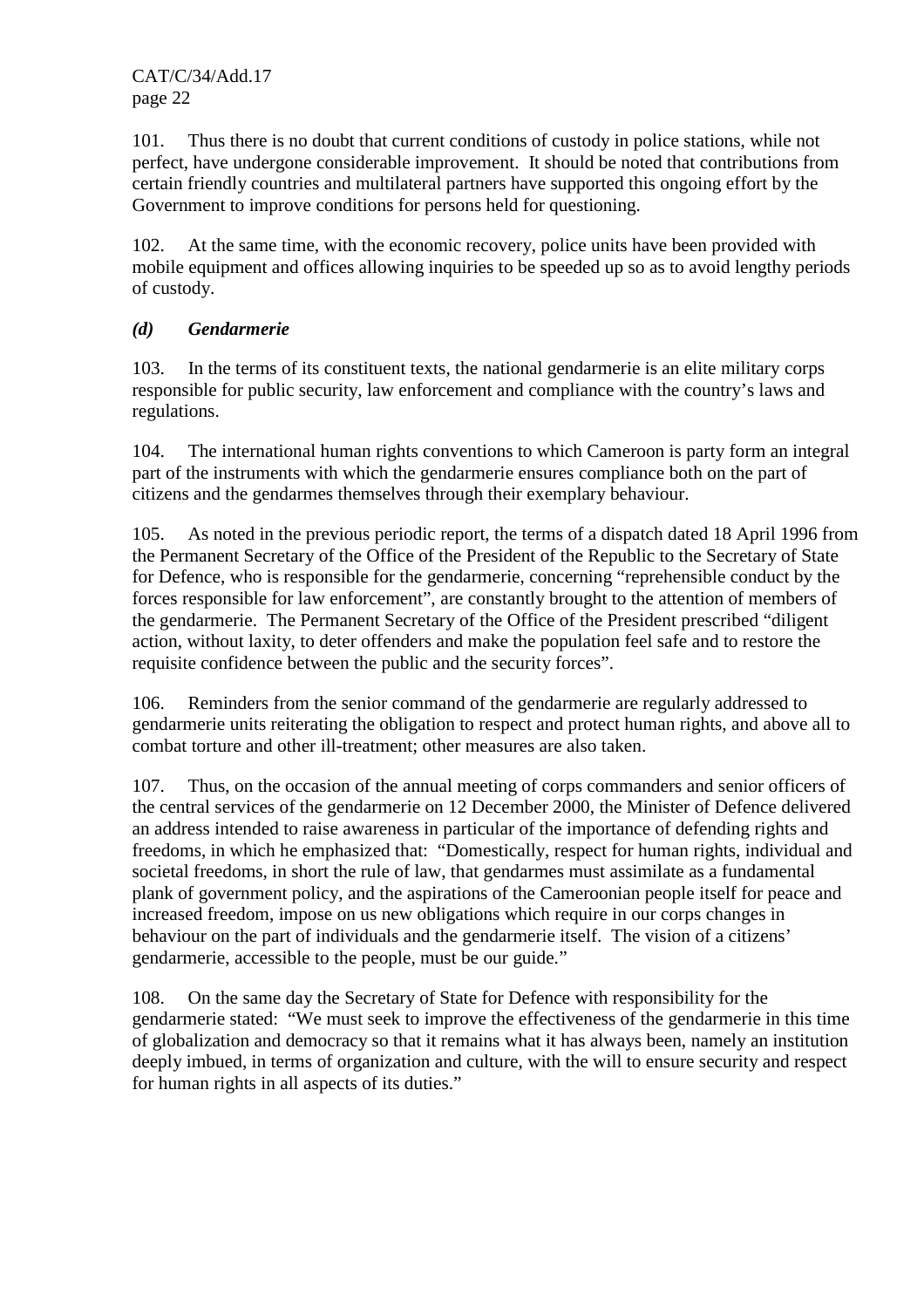109. The following tables show sanctions imposed on members of the gendarmerie for violations of human rights and fundamental freedoms; the tables relate to 1997, 1998 and 1999. The gendarmerie command has identified the following offences as human rights violations: physical violence, assault and battery, murders, arbitrary arrests and detention, abuse, trespass, attacks, threats involving a deadly weapon, stops constituting harassment.

#### **Table 3**

| Reason                            | No. of complaints |           | Total disciplinary sanctions |              | Court proceedings      |
|-----------------------------------|-------------------|-----------|------------------------------|--------------|------------------------|
|                                   | Non-commissioned  | Gendarmes | Custodial arrest             | Imprisonment |                        |
|                                   | officers          |           | (days)                       | (days)       |                        |
| Stops/harassment                  | 5                 | 11        | 100                          | 260          |                        |
| Improper use of<br>weapons        |                   |           |                              |              |                        |
| Extortion of money                | 40                | 47        | 800                          | 940          |                        |
| Arbitrary arrest<br>and detention | 9                 | 3         | 210                          | 60           |                        |
| Physical violence                 | 5                 | 32        | 125                          | 620          |                        |
| Threats with a<br>deadly weapon   |                   | 5         | 30                           | 150          |                        |
| Murder                            |                   |           |                              |              |                        |
| Trespass                          |                   |           | 20                           |              |                        |
| Total                             | 61                | 87        | 1 2 8 5                      | 2 0 3 0      | 4 criminal convictions |
|                                   |                   |           |                              |              | 7 before the courts    |

#### **Status of disciplinary or criminal proceedings against members of the gendarmerie for human rights violations, 1997**

#### **Table 4**

#### **Status of disciplinary and criminal proceedings against members of the gendarmerie for human rights violations, 1998**

| Reason                            | No. of complaints            |                | Total disciplinary sanctions | Criminal               |                |
|-----------------------------------|------------------------------|----------------|------------------------------|------------------------|----------------|
|                                   | Non-commissioned<br>officers | Gendarmes      | Custodial arrest<br>(days)   | Imprisonment<br>(days) | proceedings    |
| Stops/harassment                  | 6                            | 15             | 120                          | 350                    |                |
| Improper use of<br>weapons        |                              |                | 45                           | 45                     |                |
| Extortion of money                | 5                            | 5              | 125                          | 125                    |                |
| Arbitrary arrest and<br>detention | 2                            |                | 40                           | 20                     |                |
| Physical violence                 | 3                            | 2              | 60                           | 20                     |                |
| Threats with a<br>deadly weapon   | $\mathfrak{D}$               | $\overline{2}$ | 50                           | 50                     | $\overline{2}$ |
| Murder                            |                              |                | 60                           | 60                     |                |
| Trespass                          |                              | 2              |                              | 20                     |                |
| Total                             | 20                           | 29             | 500                          | 690                    | 4              |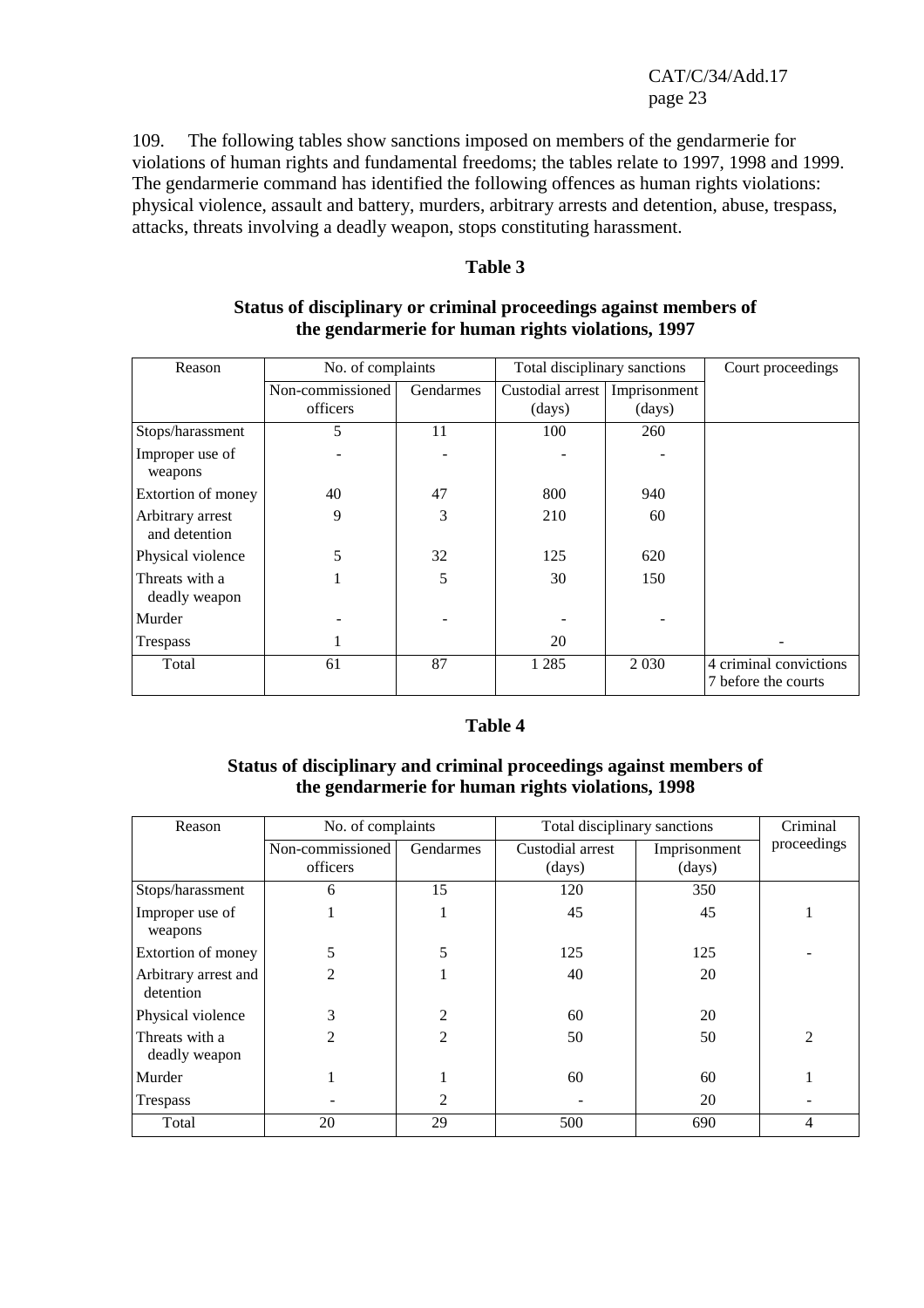## **Table 5**

| Reasons            | No. of complaints |           | Total disciplinary sanctions | Criminal     |                     |
|--------------------|-------------------|-----------|------------------------------|--------------|---------------------|
|                    | Non-commissioned  | Gendarmes | Custodial arrest             | Imprisonment | proceedings         |
|                    | officers          |           | (days)                       | (days)       |                     |
| Stops/harassment   |                   | 7         | 20                           | 220          | 7 before the courts |
| Improper use of    | 6                 | 4         | 170                          | 110          | 1 conviction        |
| weapons            |                   |           |                              |              | 6 before the courts |
| Extortion of money | 15                | 5         | 370                          | 120          |                     |
| Arbitrary arrest   | 7                 |           | 155                          |              | 1 conviction        |
| and detention      |                   |           |                              |              | 7 before the courts |
| Physical violence  | 13                | 4         | 315                          | 110          | 1 conviction        |
|                    |                   |           |                              |              | 6 before the courts |
| Threats with a     |                   |           | 20                           |              |                     |
| deadly weapon      |                   |           |                              |              |                     |
| Murder             |                   |           |                              |              |                     |
| Trespass           | 4                 | 2         | 90                           | 20           | 5 before the courts |
| Total              | 47                | 21        | 1 1 4 0                      | 580          |                     |

## **Status of disciplinary and criminal proceedings against members of the gendarmerie for human rights violations, 1999**

## *(e) System of justice*

110. The Ministry of Justice has been reorganized by Decree No. 96/280 of 2 December 1996 and its work rationalized.

111. In order to strengthen the Inspectorate-General of the Judiciary and enhance its efficiency, certain provisions of Decree No. 96/280 were amended by Decree No. 2000/372 of 18 December 2000; this provides that the Inspectorate-General of the Judiciary, headed by an Inspector-General with the rank and privileges of ministerial permanent secretary, shall have responsibility for:

 (a) Internal oversight and evaluation of the operation of the core services and courts, with the exception of court proceedings;

 (b) Keeping the Minister and Permanent Secretary informed with regard to operational efficiency;

 (c) Monitoring the implementation and periodic evaluation, in conjunction with the offices responsible for administrative reform, of organizational methods and administrative streamlining.

112. The operational capacity of the Inspectorate-General has been enhanced, partly by an increase in staffing and partly by the provision of material and financial resources enabling it to discharge regular duties and ad hoc tasks.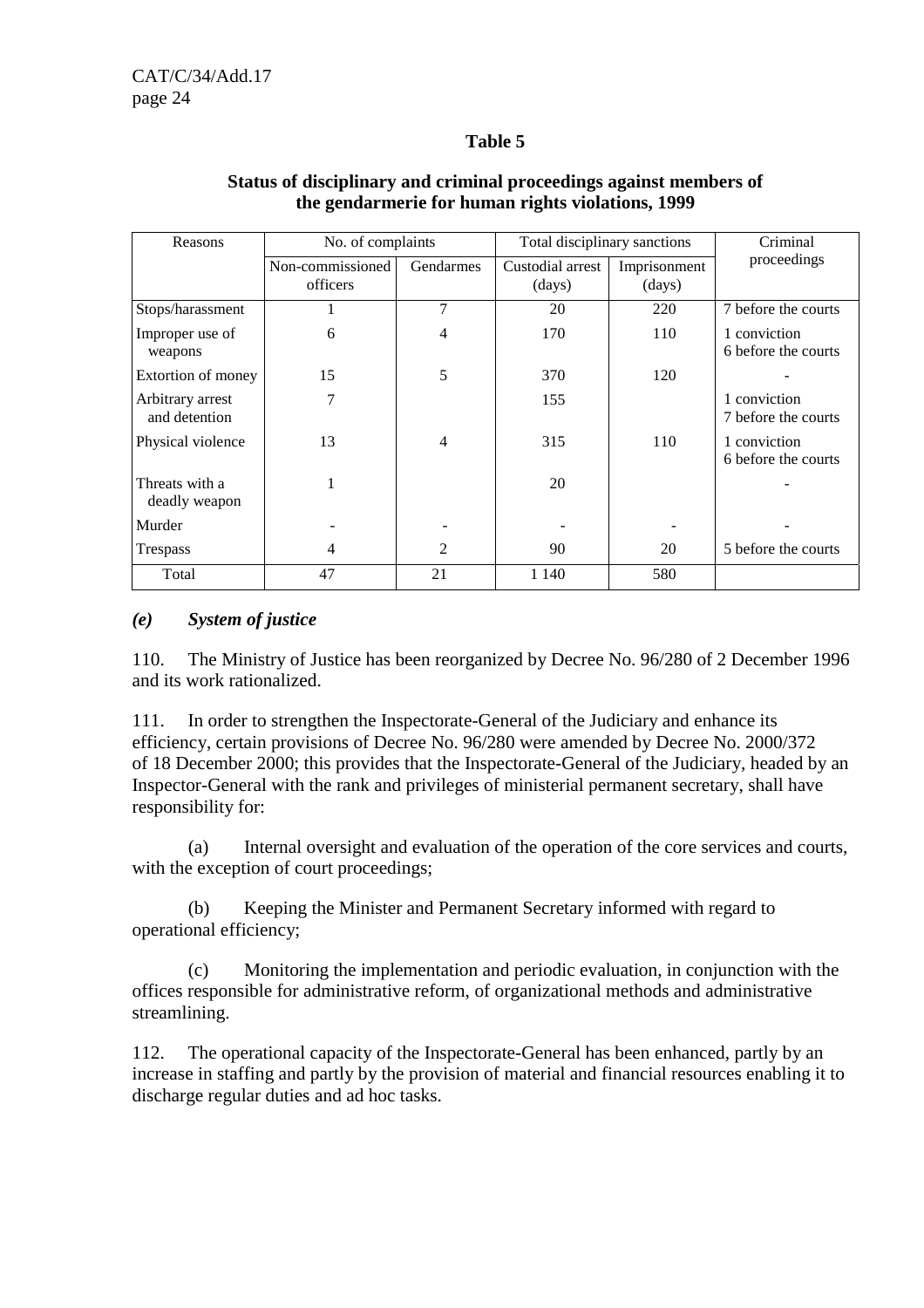113. These structural changes reflect the Government's desire to restore the institution and independence of the judiciary, in line with the provisions of article 37, paragraph 2, of the Constitution, which stipulates that "judges shall, in the discharge of their duties, be governed only by the law and their conscience".

114. If the independence of the judiciary, as established by the Constitution, is not to be a mere façade in practice, then judges themselves, in the exercise of their judicial duties, have a certain responsibility to restore the full value of the concept. In a message to public prosecutors at a meeting of heads of court in 1996, the Minister of Justice called for a complete change of mentality on the part of judges:

 "It has long been the custom for you to meet the Minister of Justice and senior Ministry officials for an annual discussion of problems that have particularly occupied our staff during the past 12 months. It was by no means easy to find a subject for my opening address as Minister of Justice, and in the end I looked to current affairs, notably the recently completed work of the National Assembly, including the consideration and adoption of a new Constitution.

 "I felt it was important to discuss with you the new development represented by the elevation of judicial authority into judicial power and the benefits all sectors of society hope this will bring, through your efforts. All those involved in judicial affairs must adapt to the limits of this judicial power, now that it is finally in place.

 "This change will only bring about an independent judiciary, however, if those responsible for the administration of justice wholeheartedly subscribe to the idea underlying this third branch of State power. Let there be an end to the stifling culture of procrastination that so often inhibits action even when it is blindingly obvious from the evidence that action is necessary. There is no place in the judiciary for those who refuse to shoulder responsibility, and to shoulder it with courage ... The judicial branch requires people of competence and integrity, people like 'The Untouchables', well known in the United States not so long ago ... Let there be no more pandering to people who have no business with you."

115. In his end-of-year broadcast to the nation on 31 December 1998, the President denounced the cankers that riddled the judiciary and told judges it was imperative they should clean up their act and restore confidence in justice.

116. An attempt had previously been made to shield judges from corruption, through Presidential Decree No. 97/6 of 22 January 1997, whereby they were accorded certain benefits guaranteeing material security.

117. Between 25 and 29 October 1999, the Ministry of Justice organized, for the first time, a series of "open days" for Cameroon's judiciary, which took the form of public conferences bringing together legal practitioners and theoreticians. The meetings were sponsored by the Minister of Justice and, in the provincial capitals, chaired by the presidents of the courts of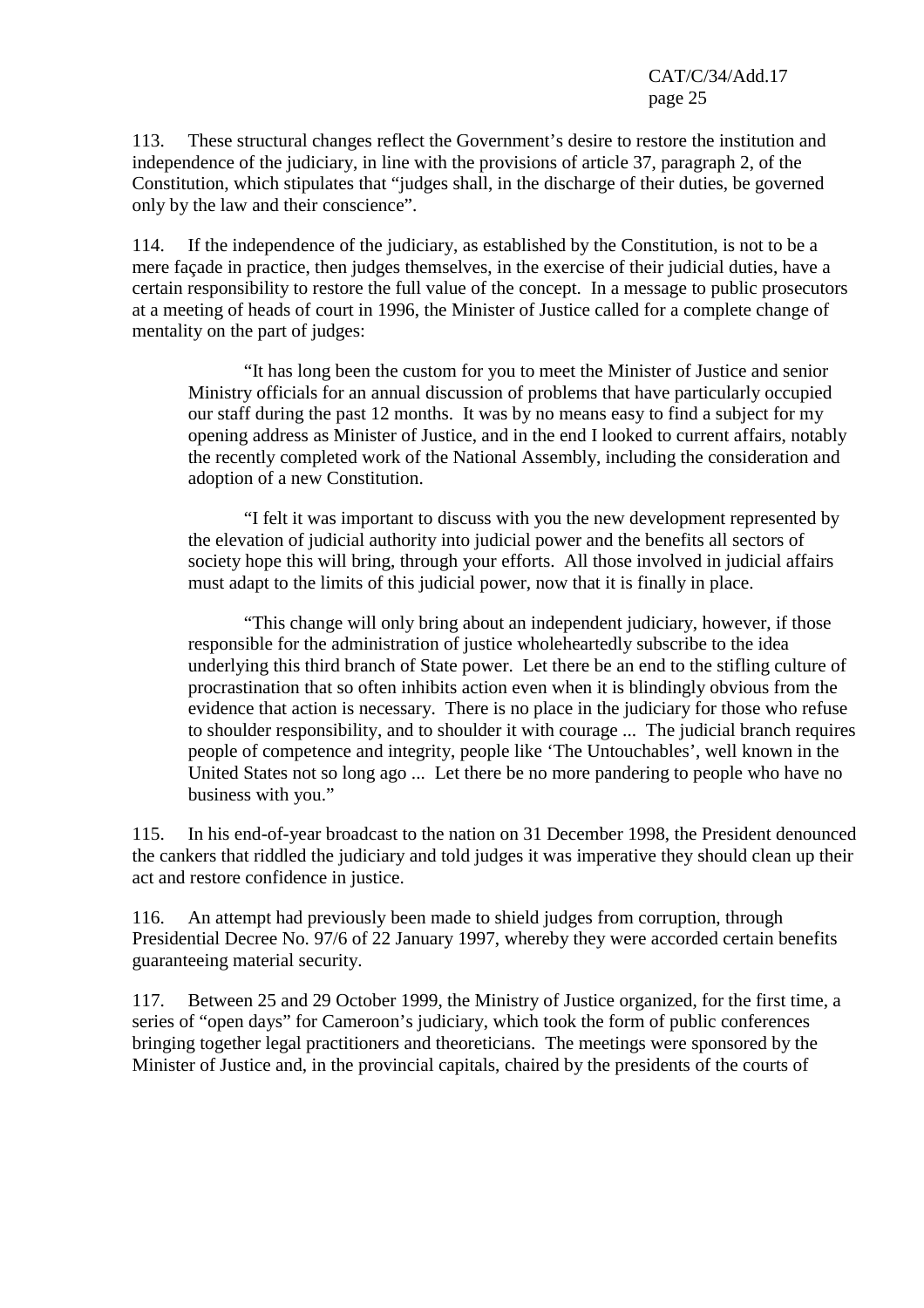appeal. Their aim was to review the state of Cameroonian justice, and they also provided an opportunity to explain to the general public the basic workings of the justice service, to enhance the image of the judiciary by gaining citizens' confidence, and, with regard to the judicial apparatus, to reinforce the principle of transparency and thus of good governance.

118. With a view to bringing the justice system closer to those subject to it, new courts have been created and presidents appointed.

119. The impact of the creation and inauguration of these new courts on the much-criticized slowness of judicial procedures will be discussed later.

## *Judicial measures*

120. With regard to military courts, it would appear that members of the military - both the gendarmerie and other army corps - are regularly brought before the courts for a range of abuses that may be considered equivalent to torture or other ill-treatment. Examples from 2000 alone include:

 (a) Proceedings against T..., a gendarme, under investigation order No. 078 of 21 December 2000, for arbitrary arrest and detention;

 (b) Proceedings against two gendarmes, A... A... and N... N..., under investigation order No. 183 of 2 May 2000, for arbitrary arrest and detention;

 (c) Proceedings against two gendarmes, M... A... M... and L... P..., under investigation order No. 192 of 10 May 2000, for torture;

 (d) Proceedings against W... under investigation order No. 271 of 12 July 2000, for arbitrary arrest and detention;

 (e) Proceedings against B... B... and B... E... in the Bafoussam military court, for assault and battery.

121. Under article 33 of the Criminal Code, obeying an order from a legitimate authority constitutes grounds for absolute discharge. For such an excuse to be invoked, however, the order itself must be legal. Thus the carrying out of a manifestly illegal order is prohibited, as is the exercise of excessive zeal in enforcing the law; responsibility rests with the perpetrators, whether in normal times or in a state of emergency. The law in this regard applies to all and, in every case where it is reported that a manifestly illegal order has been carried out, the perpetrators have been prosecuted and convicted. Examples include:

 (a) Proceedings against N... N... and A... F... M…: tried and convicted by the Bafoussam military court, for the homicide of N..., in Bamenda;

 (b) Proceedings against K... F... D... and others: tried in the Bafoussam military court, for complicity in manslaughter, in an incident in Malentouen;

 (c) Proceedings against Captain E... B...: tried for the murder of A... in Yaoundé and sentenced to 10 years' imprisonment;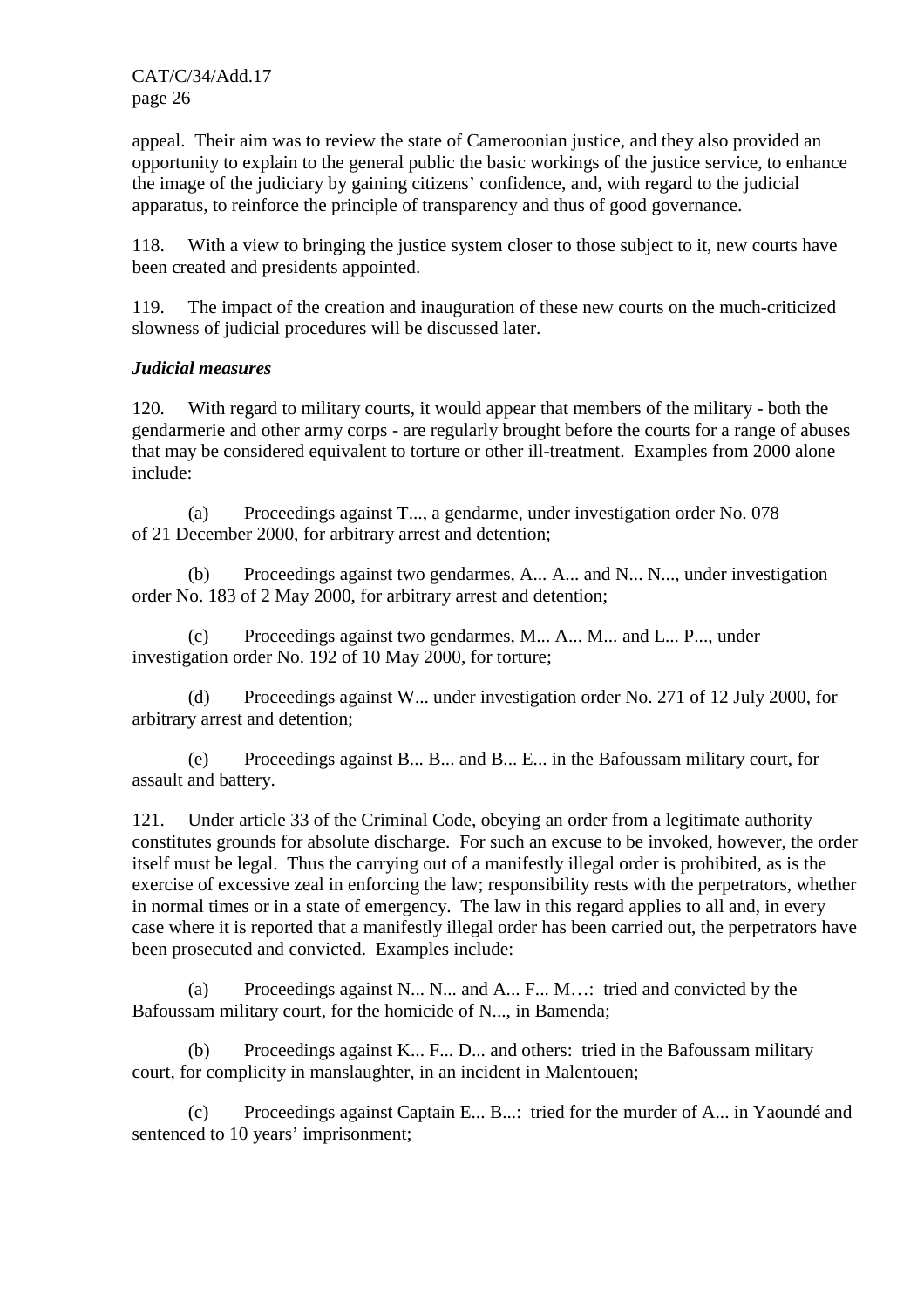(d) Proceedings against Captain H... and five subordinates: convicted of murder and sentenced to 10 to 15 years' imprisonment;

 (e) Proceedings against Captain D... and six other officers: convicted of the manslaughter of N... in Garoua and sentenced to one to four years' imprisonment.

122. A number of homicide prosecutions are currently sub judice, including the following cases: Warrant Officer E... P..., for the murder of P... P... in Douala; Sergeant M... J... C..., for the murder of L... B... B...; and Sergeant A... J... C..., for the murder of N... in Douala. All the above were brought before the Douala military court, remanded in custody and detained in the central prison at Douala.

123. Military court proceedings are currently being taken against a number of soldiers serving at Poli, Z... M..., Y... J... P..., N... J... and A... N... M..., for complicity in torture.

124. The use of violence or torture to extract confessions in the course of investigations is strictly prohibited. Confessions obtained in this way are null and void, as are the subsequent proceedings. It is as a result of this concern that such emphasis is not placed on forensic police work in cases involving deaths.

125. The prosecution of torture and other ill-treatment in civil courts is illustrated by the following cases:

 (a) Judgement No. 176/crim of 5 June 1998: three police officers, including a superintendent, sentenced by Mfoundi regional court to up to five years' imprisonment for torture;

 (b) Judgement No. 608/crim of 11 November 1997: a criminal investigation officer convicted of torture for having refused to allow a person in custody to eat; and judgement No. 728/crim of 17 December 1997: the same court considered the refusal to allow a person in custody to communicate with family members to be an act of torture;

 (c) Judgement No. 195/crim of 26 June 1998: two high-ranking police officers sentenced by Mfoundi regional court to 10 and 6 years' imprisonment respectively for torture. At an appeal hearing at the centre court of appeal on 9 February 1999, the conviction of one of the officers, B..., was upheld on the count of torture but his sentence was reduced from 10 to 8 years' imprisonment. In the case of the other officer, N... B..., the torture charge was reduced to failure to render assistance and his sentence reduced to one year's imprisonment and a fine of CFAF 25,000 ( $\epsilon$ 38). The claimants were awarded a total of CFAF 20 million ( $\epsilon$ 3,053) in damages. The State of Cameroon was declared liable under civil law;

 (d) Police constable N... N...: sentenced on 10 June 1999 by Wouri regional court to 20 years' imprisonment and CFAF 80 million  $(\text{\textsterling}12,214)$  in damages, for murder. The Department of National Security, in which N... N... served, was declared liable under civil law;

 (e) Police superintendent S... C...: prosecuted by the Guider public prosecutor's office for acts of violence and torture against M... B... on 14 September 1999;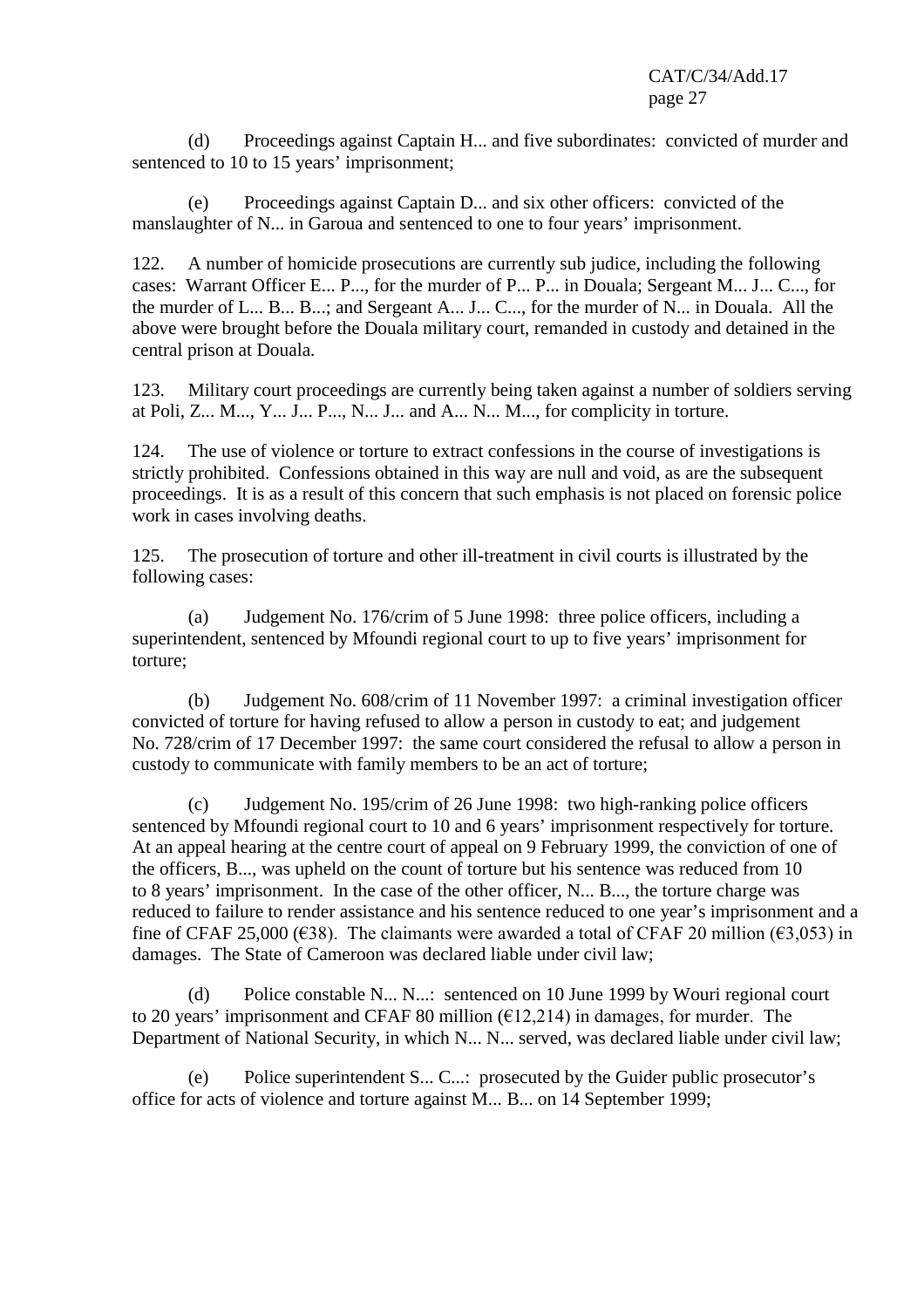$\overline{a}$ 

 (f) Police superintendent M... S...: brought before Haut-Nkam regional court in Bafang, together with police constable S... J…, for complicity in torture leading to the death of D... F... on 10 October 1999;**<sup>1</sup>**

 (g) Interlocutory decision No. 90/add of 5 February 1997: the Littoral provincial court of appeal in Douala ordered a defendant who appeared before the court chained hand and foot to be immediately unchained.

126. In a related area, that of summary executions, the State authorities have taken legal action against the perpetrators whenever allegations have been received. Generally speaking, prosecutions lead to heavy prison sentences. In judgement No. 297/97 of 26 August 1997, the Yaoundé military court sentenced H..., then a company commander in the Poli gendarmerie, to 15 years' imprisonment for executing by firing squad seven persons who had been arrested for highway robbery. The five members of his unit were also convicted of murder and sentenced to 12 years  $(S_{\dots}, F_{\dots}$  and B $\dots$ , S $\dots$ ) and 10 years  $(F_{\dots}, P_{\dots}, W_{\dots}, B_{\dots}$  and D $\dots$ , E $\dots$ ) respectively.

127. Likewise, in strictly judicial terms, it is fully accepted that, for public officials or civil servants, obeying the orders of a superior can never constitute a justification or an excuse. As the Cameroon Supreme Court, in its authoritative ruling No. 4 of 7 October 1969, ruled in a leading case: "It is neither justification nor excuse for civil servants or officials to claim that they were obeying the orders of their superiors. Likewise, an accused person cannot invoke the orders of his employers in an attempt to exonerate himself from responsibility for an offence. Such a situation, if it were to be established, would not absolve the accused from responsibility, since no defendant can escape the penal consequences of his own personal actions unless he was compelled to take them by a force which he was unable to withstand."

128. In respect of members of the military and other law-enforcement officials, it is important to modify the principle established in article 83, paragraph 1, of the Criminal Code, according to which, "criminal liability cannot be incurred for an act carried out on the orders of a competent authority to whom obedience is legitimately due". Such an excuse, which provides grounds for absolute discharge, may be invoked only if the order itself is not manifestly illegal.

129. The ever-increasing number of cases brought against law-enforcement officials who commit torture bears witness to the Cameroonian Government's determination to combat this illegal practice. In 1998, 1999 and 2000 alone, some 50 legal actions were brought in the military courts for acts of torture or related offences, such as abuse of authority, arbitrary arrest and detention, or assault and battery, as in the following cases:

<sup>&</sup>lt;sup>1</sup> In its judgement No. 18/CRIM/2001/2002 of 27 February 2002, Haut-Nkam regional court found M... S... and S... J... guilty of the offence of complicity in torture leading to involuntary homicide; found also that the fact that this was a first offence was a mitigating circumstance; sentenced them to five years' imprisonment each; awarded the claimants (mother, brothers and sisters of the deceased) CFAF 6.5 million ( $\epsilon$ 10,833) in damages; and declared the State of Cameroon (Department of National Security) liable under civil law for the actions of its officials.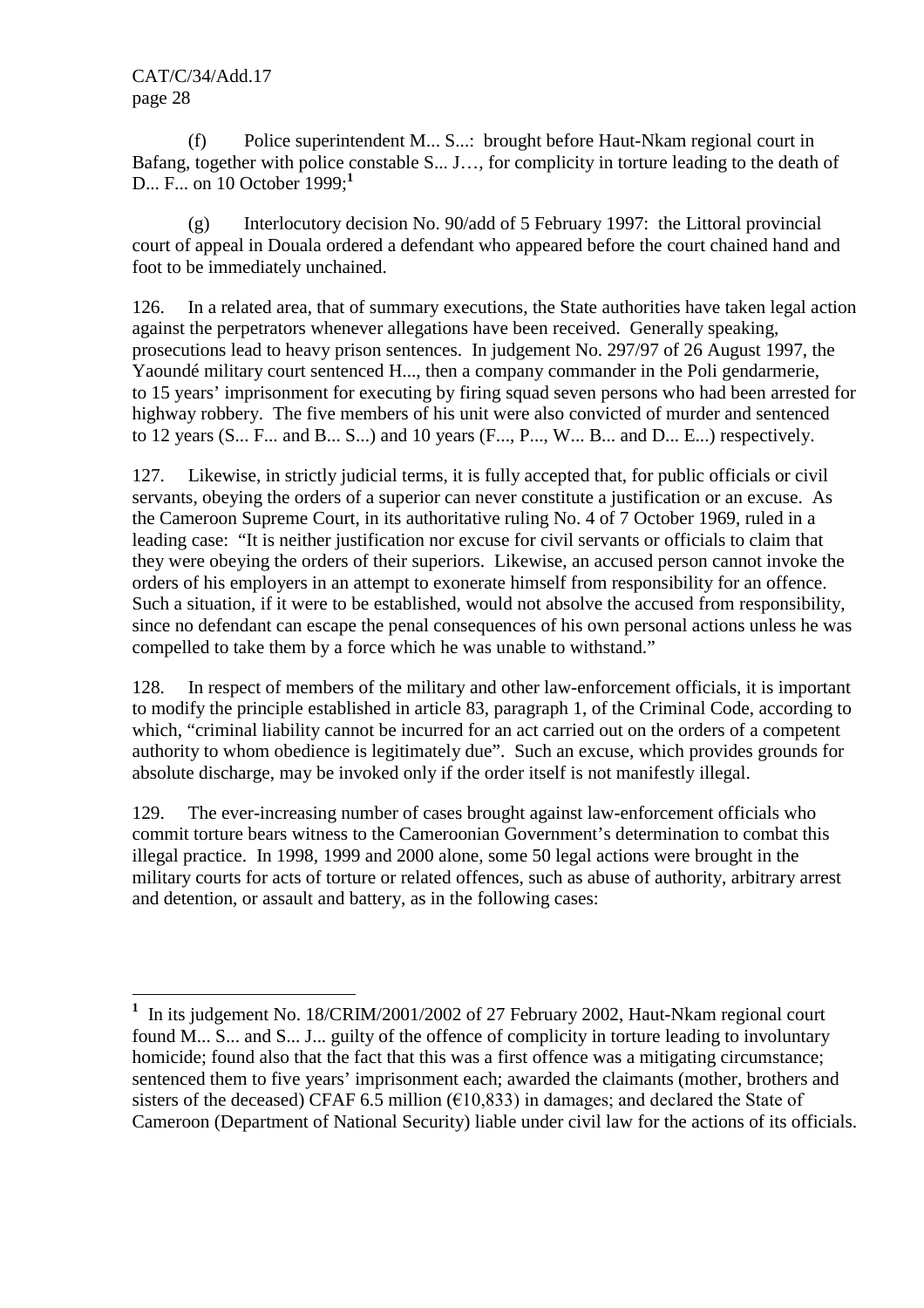(a) Under trial order No. 116 of 9 February 1998, three majors in the gendarmerie, N... N... A..., W... S... F... and N... L..., were tried for torture: in the course of a patrol on the night of 30 to 31 July 1995, they had stopped a suspicious van, one of whose occupants was found not to be in possession of his national identity card. Following a heated discussion with the gendarmes, this person had been taken to the gendarme post. Believing he had been subjected to torture, he successfully took legal action;

 (b) Under trial order No. 484/MINDEF/0262 of 16 September 1998, B… G…, a major in the Obala gendarmerie, was tried for torture;

 (c) Under trial order No. 567/MINDEF/0262 of 28 October 1998, B… E…, K... I... M..., Y... M... E... and T... J..., all gendarmes based in Tsinga and on assignment in Ngaoundéré, were tried for breach of the peace while on duty, and for torture following an altercation with M... E... M..., a Cameroon Railways official.

130. This list is not exhaustive and mention could be made of many other cases, as can be seen from the table of torture cases annexed to this report. The important point is that, in all cases of successful prosecution, those found guilty were punished. In one such case M... A... S... was found guilty of torture and sentenced to 33 months' imprisonment suspended for three years, a fine of CFAF 100,000 and costs, in Douala military court judgement No. 11/99 of 11 March 1999. Other cases are sub judice, including the proceedings against a police officer, A... D..., and others, and a case concerning three members of the Douala international airport special police.

131. In the first case, H... N... Bernard, an accountant with SITABIC, brought a complaint against a police officer, A... D..., Chief Inspector O... B... and Inspectors S... B... and K... N..., all members of the Douala mobile unit (GMI), for torture and inhuman treatment at GMI headquarters, inasmuch as they had stopped the complainant during the night of 18 to 19 July 1997 and taken him like a common thief to GMI headquarters, where they stripped him naked, handcuffed him, lashed him to the "see-saw" and subjected him to a savage beating as a result of which he was unable to work for 105 days.

132. In the second case, three members of the Douala international airport special police were accused of torture on 31 August 2000, following the opening of an investigation by the Douala prosecution service.

133. One thing emerges clearly from these few examples: in Cameroon, the fight against torture and other inhuman or degrading treatment is a reality. The alleged perpetrators of such offences are systematically prosecuted, and punished if found guilty.

134. The courts in Cameroon will also annul any proceedings initiated on the basis of forced confessions. In judgement No. 69/2000 of 21 September 2000, for example, the Bafoussam military court annulled the proceedings brought in the case of *Public Prosecutor and T... J... v. K*... *R*... under investigation order No. 073/MINDEF/0262 of 16 July 1999 and ordered the immediate release of the accused, K... R..., who had been stopped on the spurious pretext of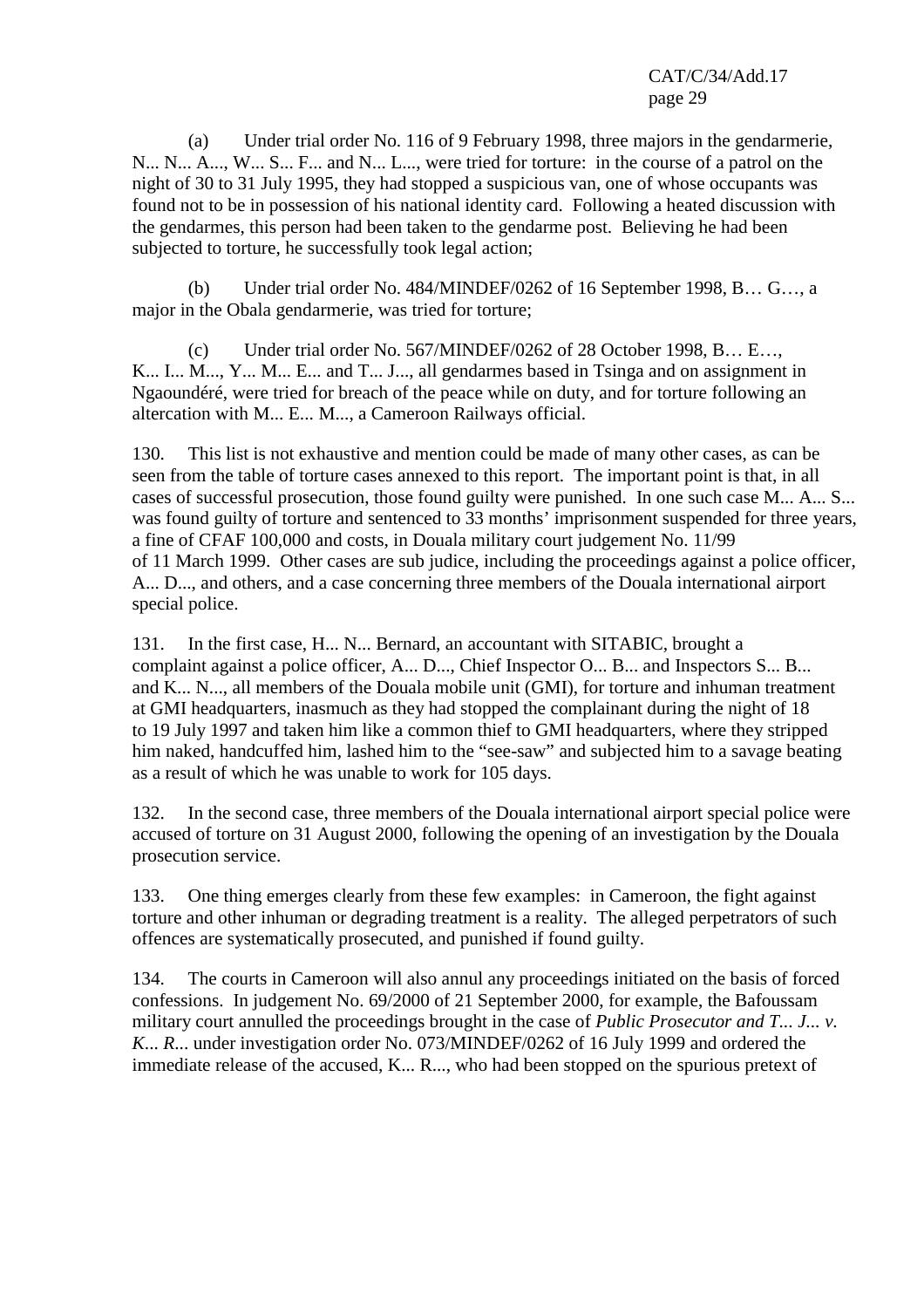illegal possession of a defensive weapon and threatening behaviour, and then remanded in custody for some 20 days and subjected to ill-treatment. In its judgement, the court annulled the entire proceedings on the ground that the confessions obtained had been extracted in flagrant and manifest violation of human rights (see below, section on article 15 of the Convention).

135. In another case, two Army non-commissioned officers, Warrant Officer E... P... and Sergeant K..., were brought before the Douala military court under trial order No. 552/MINDEF/0262 of 21 October 1998, issued by the Minister of Defence, on charges of having made K... J... unfit for work for 25 days. In its judgement No. 31/00 of 27 April 2000, the court found that K... J... had been remanded in custody by two members of the military security forces for more than 24 hours in connection with a problem over land that did not fall within the jurisdiction of that service. The court found the accused guilty of torture and sentenced them to three years' imprisonment and a fine of CFAF 200,000 ( $\epsilon$ 305) each. It also awarded the claimants CFAF 500,000 ( $\epsilon$ 762) in damages and declared the State of Cameroon liable under civil law.

## *Other measures*

136. The *Official Gazette* appeared regularly over the reporting period. The *Gazette* publishes bilingual versions of laws, regulations, decrees and statutory instruments, in accordance with Regulation No. 72/11 of 28 August 1972, which superseded Regulation No. 61-OF-1 of 1 October 1961 and which, in article 2, stipulates that legislative and administrative instruments shall be published in the *Official Gazette*, in English and French, by the Office of the President.

137. Bilingual publication fulfils a function that goes beyond the strictly legal, having a political dimension that serves to promote national integration. In some cases, it makes for better, more uniform, implementation of legislation, for legal standards need to be observed in the same way everywhere. It has become the key to disseminating a body of law that is genuinely Cameroonian, since it gives all those subject to the law, both French and English speakers, similar access to that law.

138. In addition to the *Official Gazette*, legislation is publicized through various Cameroonian scientific, legislative and legal journals such as *Juridis Périodique* and *Lex Lata*.

139. At quite another level, the establishment in 1998, by presidential decree, of a technical committee on the implementation of international human rights instruments, was a hopeful sign.

140. The same applies to the human rights cooperation agreement Cameroon has signed with France.

141. The fiftieth anniversary of the Universal Declaration of Human Rights, also in 1998, was celebrated with due ceremony in all 10 provinces of Cameroon. The celebrations culminated in the erection on 10 December 1998, with the Prime Minister and Head of Government presiding, of a stela in Yaoundé dedicated to human rights. Since then, various NGOs have taken up the task of promoting and defending human rights. Much remains to be done, however, in particular in the area of information and education for the public at large, from primary school to university and in all the *grandes écoles*.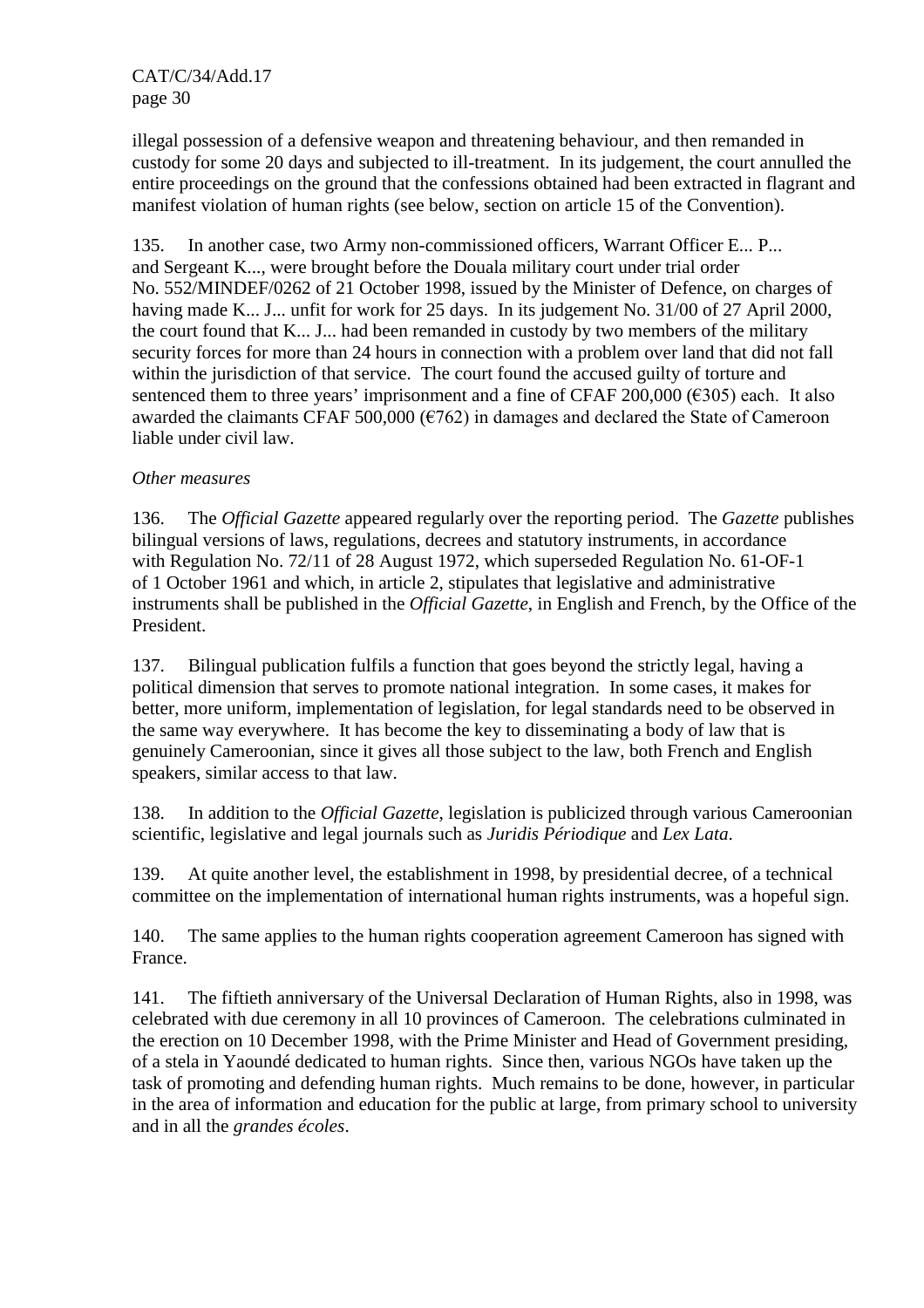## **Paragraphs 2 and 3**

142. According to article 132 bis, paragraph 5 (c), of the Criminal Code, "no exceptional circumstances whatsoever, such as a state of war or a threat of war, internal political instability or any other exceptional situation, may be invoked as a justification for torture".

143. According to paragraph 5 (d) of the same article, "orders from a superior officer or State authority may not be invoked as a justification for torture".

144. These two provisions are based directly on paragraphs 2 and 3 of the Convention.

145. This provision in the legislation is also reinforced by case law, whether established by civil or military courts and even where it predates the criminalization of torture in Cameroon, as shown in the previous report (CAT/C/17/Add.22, para. 37).

## **Article 3**

## **Paragraph 1**

146. Act No. 97/010 of 10 January 1997 amending and supplementing the Extradition Act, No. 64/LF/133 of 23 June 1964, added the following provision to article 29 of the 1964 Act: "No one shall be extradited to a country where there are substantial grounds for believing that he would be in danger of being subjected to torture."

147. This provision should be applicable, mutatis mutandis, in respect of other measures to deport foreigners, including refoulement and expulsion, both of which are explicitly covered by article 33 of the Convention relating to the Status of Refugees, to which Cameroon has been a party since 23 October 1961; this point was addressed in the previous report (ibid., paras. 41-43).

148. Cameroonian courts have already had occasion to apply article 29 of the Extradition Act. In its decision No. 337/cor of 21 February 1997, in respect of extradition proceedings against eight Rwandan alleged genociders requested by the Government of Rwanda, the Yaoundé court of appeal stated: "Whereas ... new article 29 of the Act regulating extradition provides that no one shall be extradited to a country where there are substantial grounds for believing that he would be in danger of being subjected to torture; whereas, in the international media, the present Government in Kigali makes no secret of its determination, before any trial has taken place, to impose the death penalty on the suspects ... The court therefore finds the extradition request inadmissible under the law."

## **Paragraph 2**

149. In accordance with article 3, paragraph 2, of the Convention, the last part of article 29, paragraph 1, of the above-mentioned Act states that "for the purpose of determining whether there are such substantial grounds for believing that a risk of torture exists, all relevant considerations shall be taken into account, including, where applicable, the existence in the requesting State of a consistent pattern of gross, flagrant or mass violations of human rights".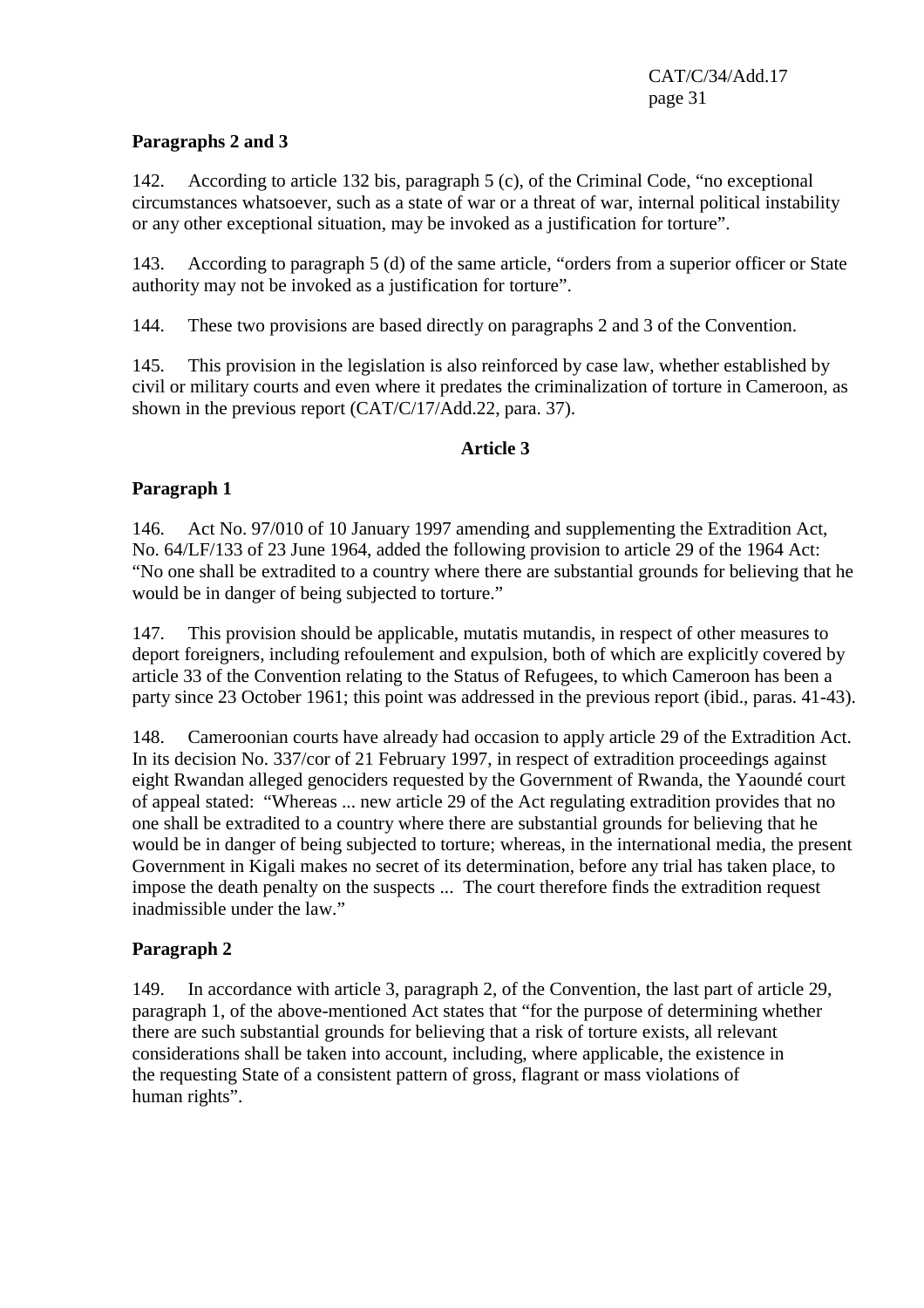150. Applying this provision of the law, the Yaoundé court of appeal rejected extradition of the Rwandan alleged genociders on the basis of the situation at the time in Rwanda, where the system appeared to be more conducive to the settling of scores than to arranging for a fair trial for the individuals whose extradition had been requested.

#### **Article 4**

## **Paragraphs 1 and 2**

151. Cameroon has criminalized acts of torture under the above-mentioned article 132 bis of the Criminal Code. Such acts constitute a crime and incur a sentence of life imprisonment if they involuntarily lead to the death of another person; or a sentence of 10 to 20 years' imprisonment if the torture permanently deprives the victim of the full or partial use of a limb, organ or sense. Acts of torture constitute an offence punishable by 5 to 10 years' imprisonment and a fine of between CFAF 100,000 ( $\epsilon$ 153) and CFAF 1 million ( $\epsilon$ 1,524) if they result in the victim being unable to work for more than to 30 days by reason of sickness or incapacity; or 2 to 5 years' imprisonment and a fine of between CFAF  $500,000$  ( $6762$ ) and CFAF 200,000  $(\epsilon$ 305) if they result in the victim either being unable to work for up to 30 days by reason of sickness or incapacity, or experiencing mental or moral pain or suffering.

152. Acts of torture are thus punished in accordance with their gravity. The penalties are graded in accordance with the prejudicial consequences of the act of torture. They are at least commensurate with the seriousness of an offence abhorred throughout the world.

153. Attempted torture and complicity in torture are likewise punished under Cameroonian criminal law, and equally as severely as the main offence.

154. Article 94 of the Criminal Code defines an attempted offence as "any attempt realized by an act that would have led to the commission of a crime or offence and that unequivocally demonstrates the perpetrator's irrevocable decision to commit such an offence, had it not been interrupted or failed to achieve its effect only through circumstances beyond the perpetrator's control".

155. The final part of this provision states that such an attempt shall be "considered equivalent to the crime or offence itself".

156. Article 96 of the Criminal Code states that:

- "(a) Anyone who:
	- (i) Instigates an offence in any way whatsoever or gives instructions for an offence to be committed; or
	- (ii) Assists in or facilitates the preparation or commission of an offence, shall be considered an accomplice in such crime or offence;
- (b) Attempted complicity shall be deemed equivalent to actual complicity."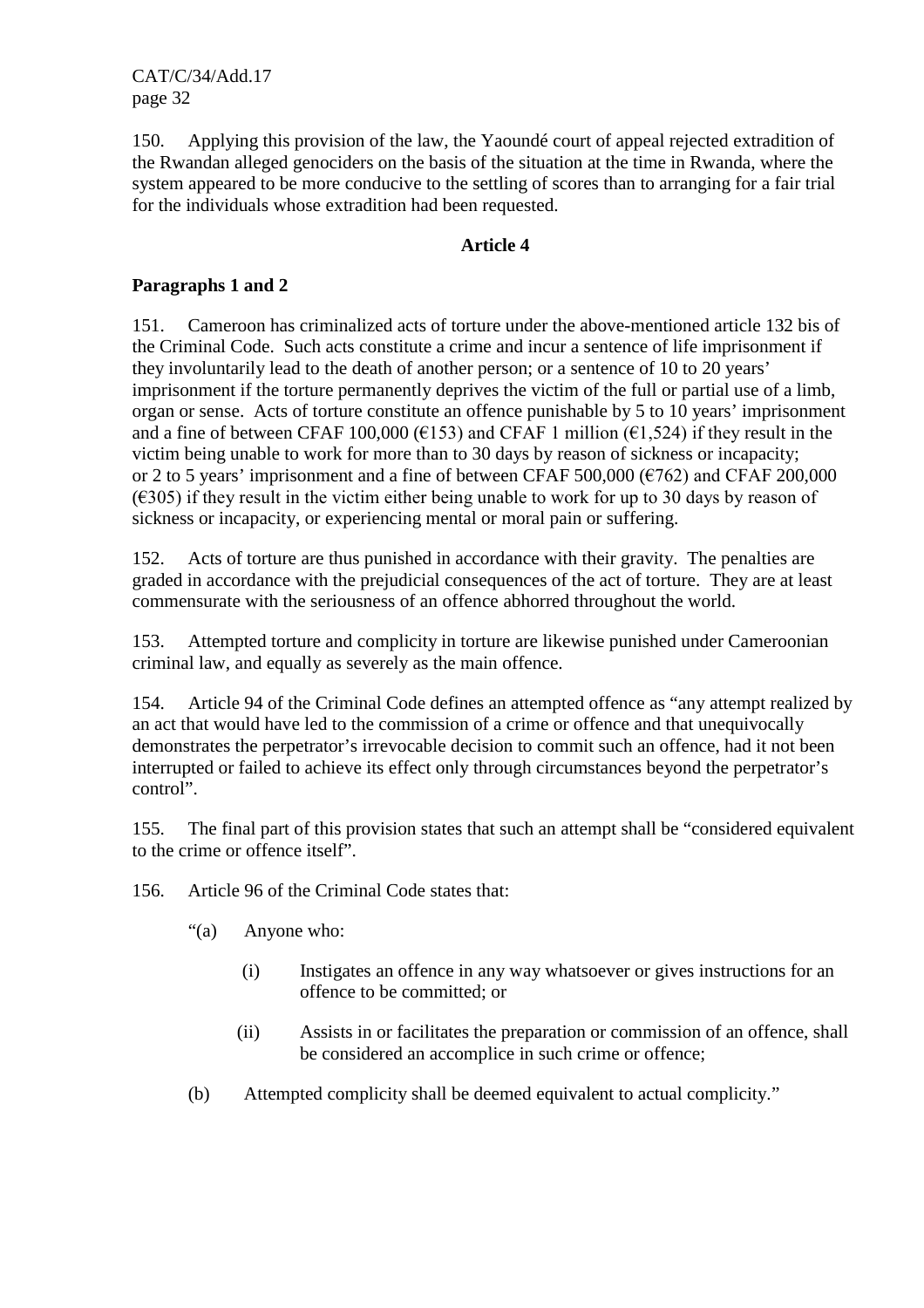157. According to article 98 of the Criminal Code, "joint perpetrators and accomplices are liable to the same penalty as the main perpetrator, except where the law provides otherwise".

158. There is no legislation providing that joint perpetrators or accomplices to torture shall be liable to any penalties other than those applicable to the principal perpetrator of the offence. Here again, Cameroonian law is fully in line with the relevant provision of the Convention.

#### **Article 5**

## **Paragraph 1**

159. Cameroon has given detailed descriptions of its rules of criminal jurisdiction in its previous reports. It may be recalled that Cameroon's Criminal Code establishes:

(a) Cameroon's jurisdiction over all offences committed in its territory (art. 7);

 (b) Jurisdiction in rem for offences against State security or forgery of the seal of State or of the national currency, including offences committed abroad, provided that, in the case of an alien, he must have been arrested within or extradited to Cameroon (art. 8);

 (c) Personal jurisdiction in respect of its citizens or residents for offences committed abroad, following an official complaint or charge by the Government of the country where the offence was committed (art. 10).

160. Thus the jurisdictional rules defined in paragraphs 1 (a) and (b) of article 5 of the Convention are to be found in Cameroonian law. Only the rule governing passive personal jurisdiction, described in paragraph 1 (c), is not clearly established under Cameroon's Criminal Code. It could be argued, however, that, by virtue of the mechanism of universal competence, described below, Cameroonian courts would be competent to try a person who has tortured a Cameroonian national and is in Cameroon, if Cameroon does not extradite him.

## **Paragraph 2**

161. Paragraph 2 raises the issue of the universal jurisdiction of national courts.

162. Article 11 of the Criminal Code recognizes such competence only in respect of what the Code terms "international" offences - piracy, people trafficking, slave trading and drugs trafficking.

163. Article 28 bis of the aforementioned 1964 Extradition Act (read with Act No. 97/010 of 10 January 1997, mentioned above) adds torture to this list of "international" offences. Torture may thus be prosecuted in Cameroon even if the offences were committed abroad by a non-Cameroonian. According to this article:

 "Where the circumstances so warrant, any foreigner present in Cameroon and suspected of having committed an act of torture in another State may, after an examination of the relevant information, become the subject of a preliminary inquiry into the facts.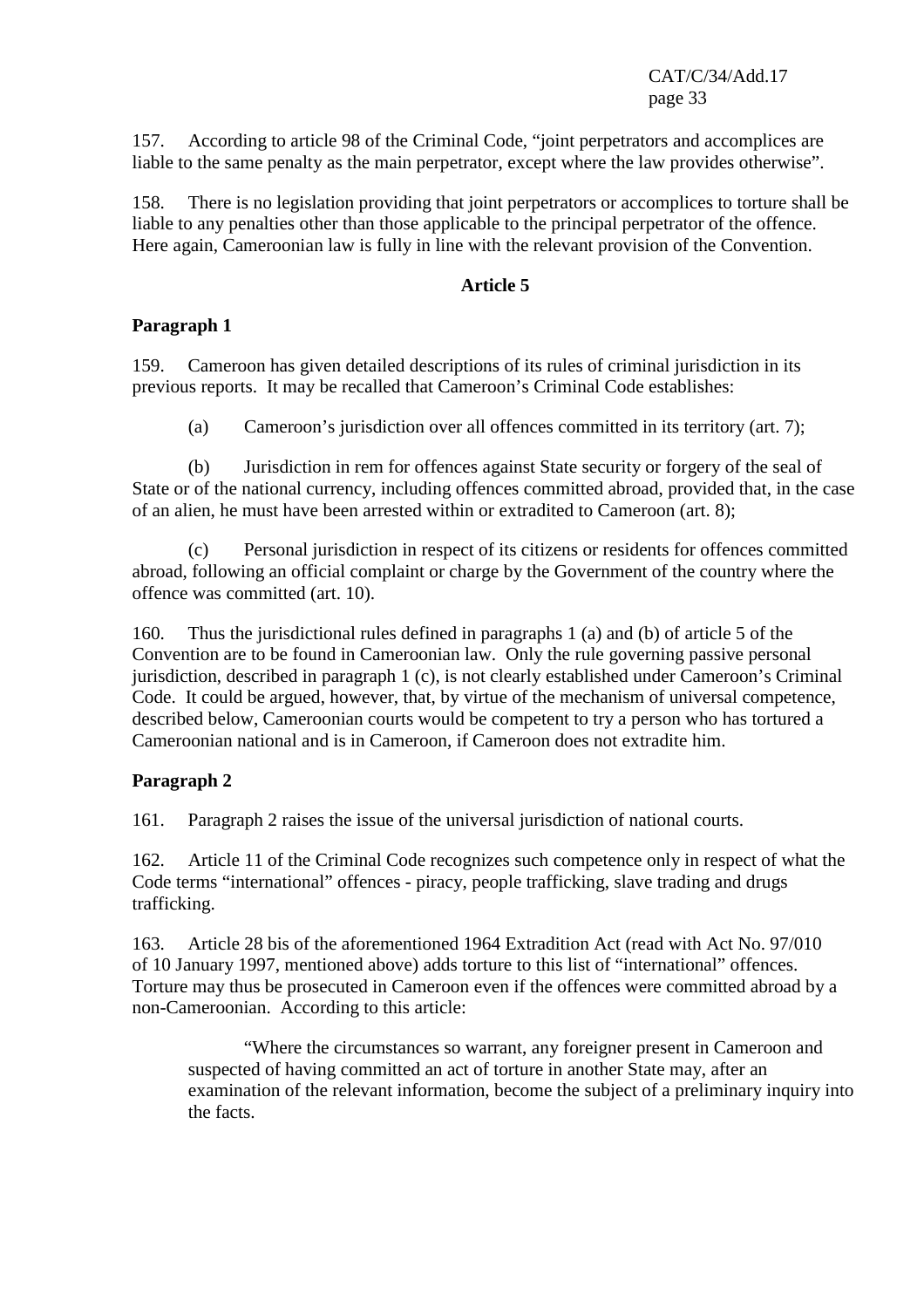"Any measures required to ensure his presence may be taken in accordance with applicable domestic law. Such measures shall apply only for *such time as is necessary for criminal proceedings* (emphasis added) or for the completion of extradition proceedings."

164. Under this provision, in other words, if Cameroon does not, when so requested, extradite a person suspected of having committed an act of torture abroad, it is obliged to submit the case to its own competent criminal courts. This represents an application of the *aut dedere aut judicare* principle established in article 7 of the Convention.

#### **Article 6**

165. Article 28 bis of Act No. 64/LF/133 of 26 June 1964 (amended) reproduces the content of article 6 of the Convention almost word for word:

 "Where the circumstances so warrant, any foreigner present in Cameroon and suspected of having committed an act of torture in another State may, after an examination of the relevant information, become the subject of a preliminary inquiry into the facts.

 "Any measures required to ensure his presence may be taken in accordance with applicable domestic law. Such measures shall apply only for such time as is necessary for criminal proceedings or for completion of extradition proceedings.

 "Any person in custody pursuant to the previous paragraph of this article may communicate immediately with the nearest appropriate representative of the State of which he is a national, or, if he is a stateless person, with the representative of the State where he usually resides.

 "The State in whose territory the torture was committed shall be informed ... of the results of the inquiry, with, where appropriate, an indication as to whether jurisdiction will be exercised."

## **Article 7**

166. The information given at the end of the section on article 5 above, applies equally to article 7, paragraph 1.

167. The conditions governing proceedings are the same as those that apply to ordinary offences of a serious nature. They can be summarized as follows:

 (a) Inquiries shall be carried out by the criminal police in accordance with the rules set forth in the *Code d'instruction criminelle* (Code of Criminal Investigation) or the Criminal Procedure Ordinance. Persons arrested and remanded in custody are brought before the prosecution service, which may, in the case of a lesser offence, proceed against them directly in the lower court, or, in the case of a crime, open an investigation. If, on completion of the investigation, the charges against them are sufficient, they may be brought before the regional court if the offence is still considered a crime, or before the lower court in the case of a lesser offence;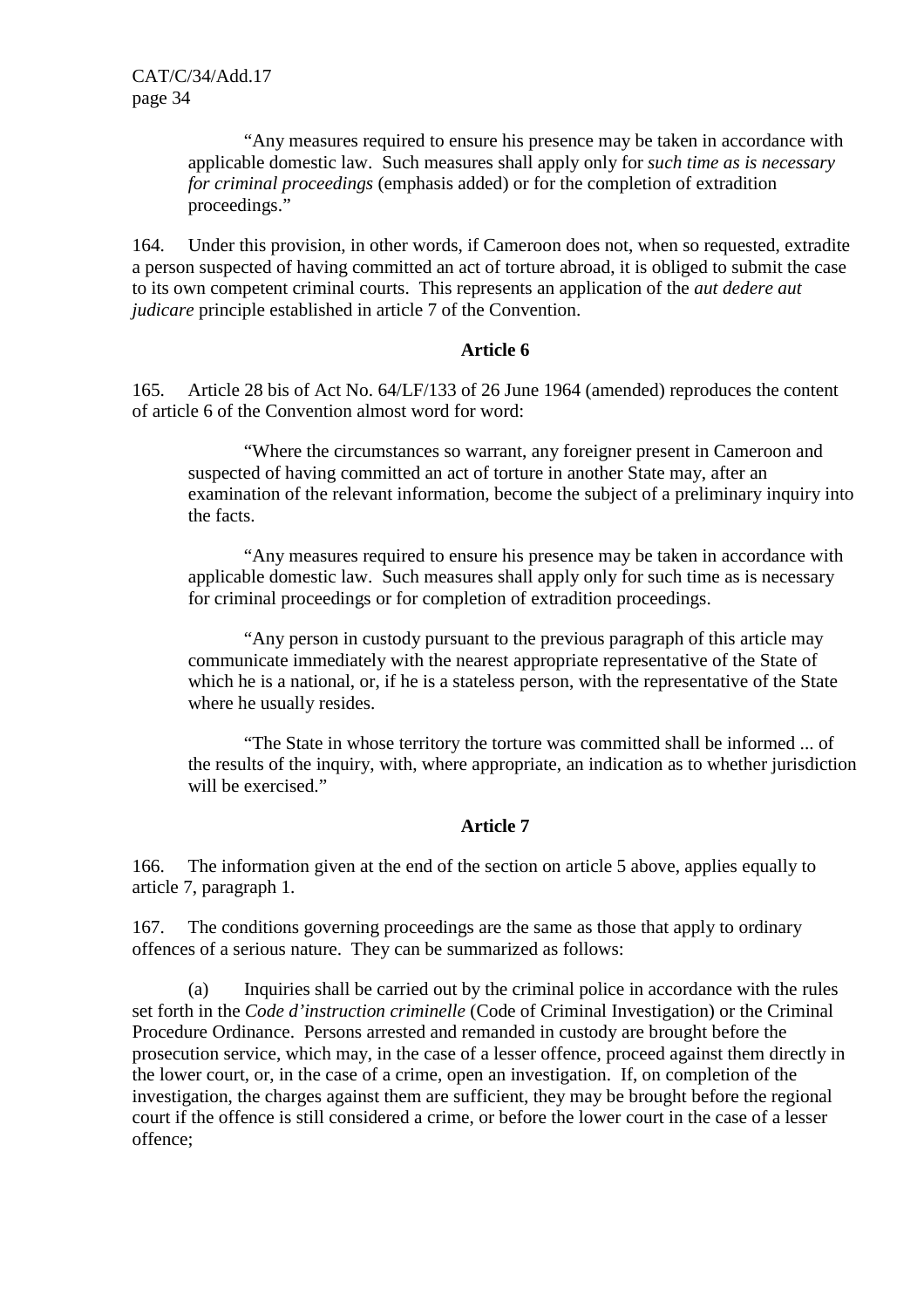(b) The accused person is tried under a procedure that provides every guarantee of fair trial (public; adversarial proceedings, etc.), equality of arms between prosecution and defence, the right to the assistance of counsel of his choice or of a court-appointed counsel (in criminal cases) and the availability of legal remedies (appeal; request for review).

#### **Article 8**

## **Paragraph 1**

168. Cameroon has links with a number of countries through judicial and legal cooperation agreements that cover extradition, including:

 (a) A general convention on judicial cooperation between Cameroon and 11 other African countries and Madagascar (the "Antananarivo Convention" or Organisation Communale Africaine et Malgache (OCAM) Convention);

 (b) Special judicial cooperation agreements between Cameroon and Mali (6 March 1965), France (21 February 1974) and the Democratic Republic of the Congo (formerly Zaire) (11 March 1977).

169. Where any of these countries are also parties to the Convention, acts of torture are considered to be fully covered by these agreements.

170. It should be noted that these agreements all retain the extradition threshold system, not the extradition list system, but torture, as penalized under Cameroonian law, is extraditable pursuant to the extradition threshold established in the agreements.

171. Consequently, if asked by one of the above-mentioned States to grant extradition under specific provisions of these conventions, Cameroon must do so, always providing that the requested torture suspect does not himself risk being subjected to torture in the requesting State.

## **Paragraphs 2 and 3**

172. Cameroon does not make extradition conditional upon the existence of an extradition treaty. Although treaties remain the principal basis for extradition, their absence may be compensated for by domestic legislation (Extradition Act, No. 64/LF/13 of 26 June 1964, as amended by Act No. 97/010 of 10 January 1977). According to article 38 of the Act, "the present Act shall apply where normally applicable treaties are absent or silent".

173. Cameroon may even grant extradition as a matter of comity or on the basis of a simple declaration of reciprocity such as that concluded with Switzerland.

174. As the requested State, therefore, Cameroon should never have the slightest difficulty in complying with the provisions of article 8, paragraphs 2 and 3, of the Convention.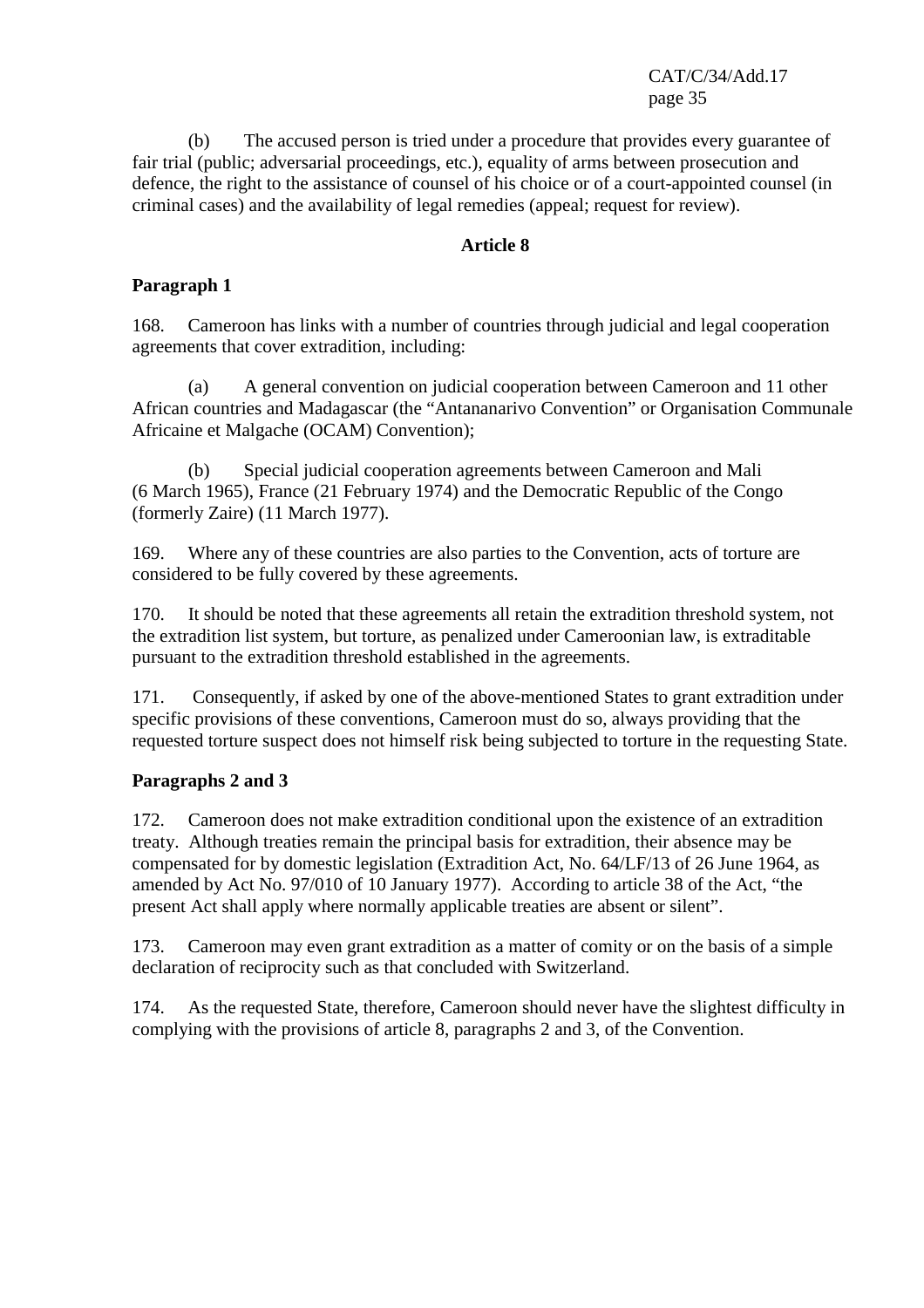## **Paragraph 4**

175. The mechanisms deriving from the *aut dedere aut judicare* rule, such as the principle of universal jurisdiction of Cameroonian criminal courts in respect of torture, are of relevance to the country's obligations under paragraph 4.

#### **Article 9**

176. The comments contained in the previous reports remain valid.

177. Cameroon signed an agreement on criminal police cooperation with seven other States of the Central African subregion, in Yaoundé in April 1999. Although the prevention of torture is not formally mentioned, it is clear from the text that the States of Central Africa, wishing to provide better protection for the citizens of the countries of the subregion, and for their property, and to enhance police training, undertake to make good the institutional and legal gaps that have come to light in the area of police cooperation. It provides for Interpol National Central Bureaux to liaise between the various criminal police forces of the contracting parties. The parties undertake to admit criminal police inquiry missions from the other contracting parties into their respective territories. Thus the parties' police forces will exchange general police information relating to notifications of sudden death or missing persons, etc.

178. This agreement has been ratified by Cameroon. As a member of the International Criminal Police Organization (ICPO-Interpol), Cameroon may also make use of Interpol mechanisms and of the recent subregional agreement in order to implement the provisions of article 9 of the Convention.

## **Article 10**

179. The prohibition of torture is dealt with in the courses on human rights and public freedoms that, like forensic medicine and criminal responsibility, have been introduced into the teaching syllabus in civilian, military, judicial, medical and police personnel training schools, including:

 (a) The National Civil Service and Judiciary College (ENAM), where civil servants, junior magistrates (trainee magistrates), clerks of the court, and social services, employment and customs inspectors, among others, are trained;

 (b) The National Prison Administration College (ENAP), where prison administrators, administrative officers, head guards and guards are trained, as well as - starting some years ago - prison directors;

 (c) The Joint Defence College (EMIA), which trains officer cadets and provides advanced courses for officers;

 (d) The Gendarmerie Schools and Training Centres Command, under which an advanced training centre for the criminal investigation police was recently established at Yaoundé, as was a law enforcement advanced training centre. These two new training centres cater for the whole region and course participants come from various African countries;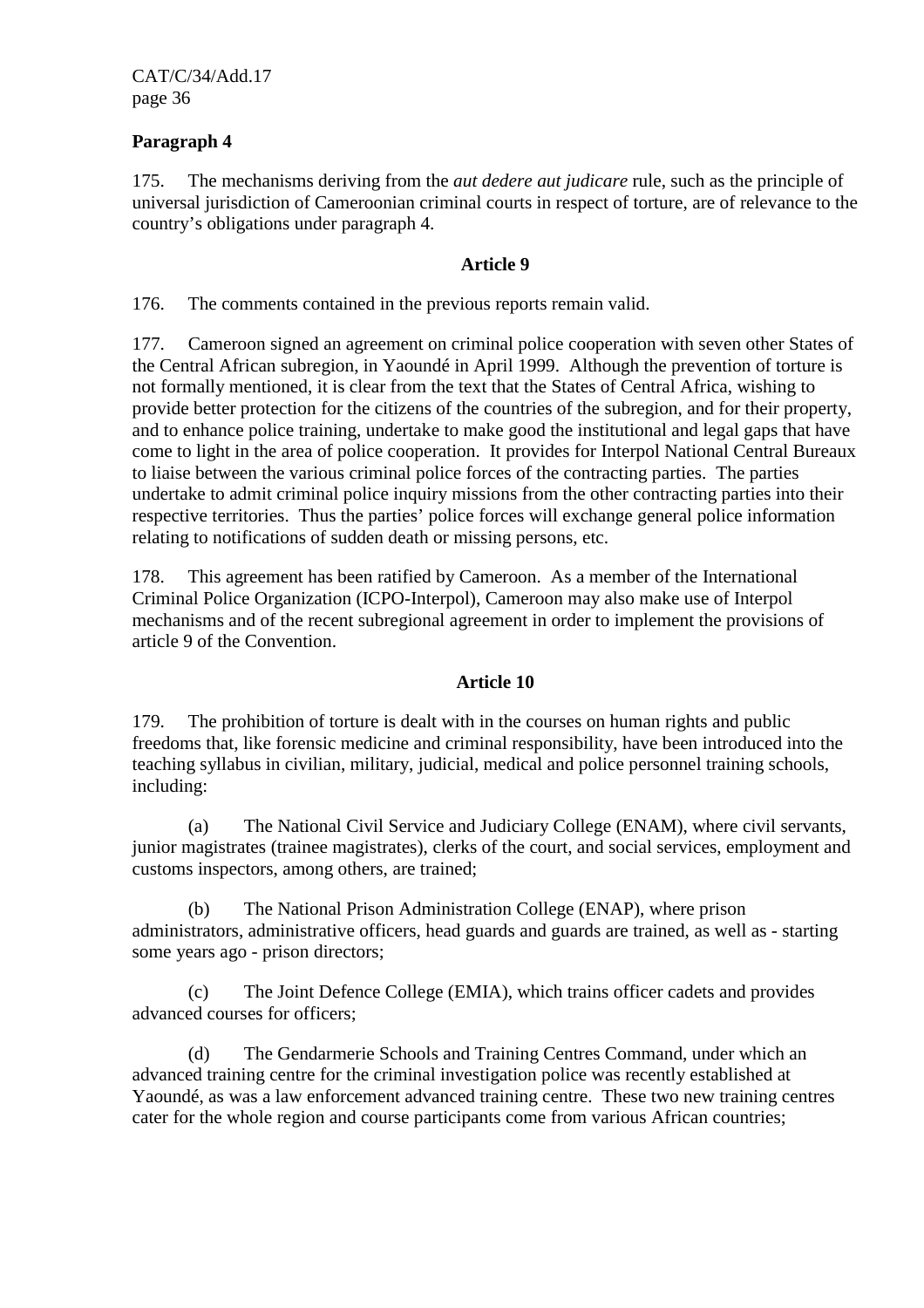(e) The Faculty of Medicine and Biomedical Sciences, successor to the former University Health Sciences Centre, is part of a network of satellite establishments. In the current context of economic recovery, training of this kind, which takes account of the needs of human dignity, is once more gaining in importance owing, among other things, to:

- (i) The proliferation of vocational training schools. Numerous paramedical colleges and health training institutions, both State and private, have been established in Cameroon. They are obliged to offer an approved training programme leading to an official examination;
- (ii) The increase in numbers of trained or retrained staff;
- (iii) The improvements in technical content and methodology in the course on the prohibition of torture and the defence of human rights, thanks to support from foreign partners and the training of trainers.

180. By order No. 079/A/MINAT/DAPEN/SDPP/SRF of 19 March 1999, the Minister for Territorial Administration initiated the recruitment, on merit, of eight chief prison medical officers; applications were open to Cameroonians who were qualified medical doctors but not civil servants. On completion of the competitive procedure and following training at the National Prison Administration College, eight chief prison medical officers were appointed to eight central prisons in Yaoundé, Maroua, Douala, Bamenda, Buéa, Bafoussam, Ngaoundéré and Bertoua.

181. The prohibition of torture is also the central element in the training and awareness-raising work of the National Committee on Human Rights and Freedoms, which, as in the past, organizes regular seminars on the defence of human rights for the administrative and military authorities in all provinces of the country. Examples include:

 A workshop for police officials on improving custody conditions, held in Yaoundé on 30 November and 1 December 1998;

A workshop for prison administration staff, held in Bamenda in 1999;

The Universal Declaration of Human Rights displayed nationwide on 76,000 posters.

182. Human rights associations and NGOs, of which there are around 100 in Cameroon, spread the culture of human rights through their work in society at large.

183. Other training and information initiatives include the International Round Table on the Eradication of Female Sexual Mutilation through the Use of Community Approaches, held from 11 to 13 May 1998 in Yaoundé. The Round Table was followed by a seminar on the adoption of a national plan of action to combat female sexual mutilation, held in Maroua in December 1998.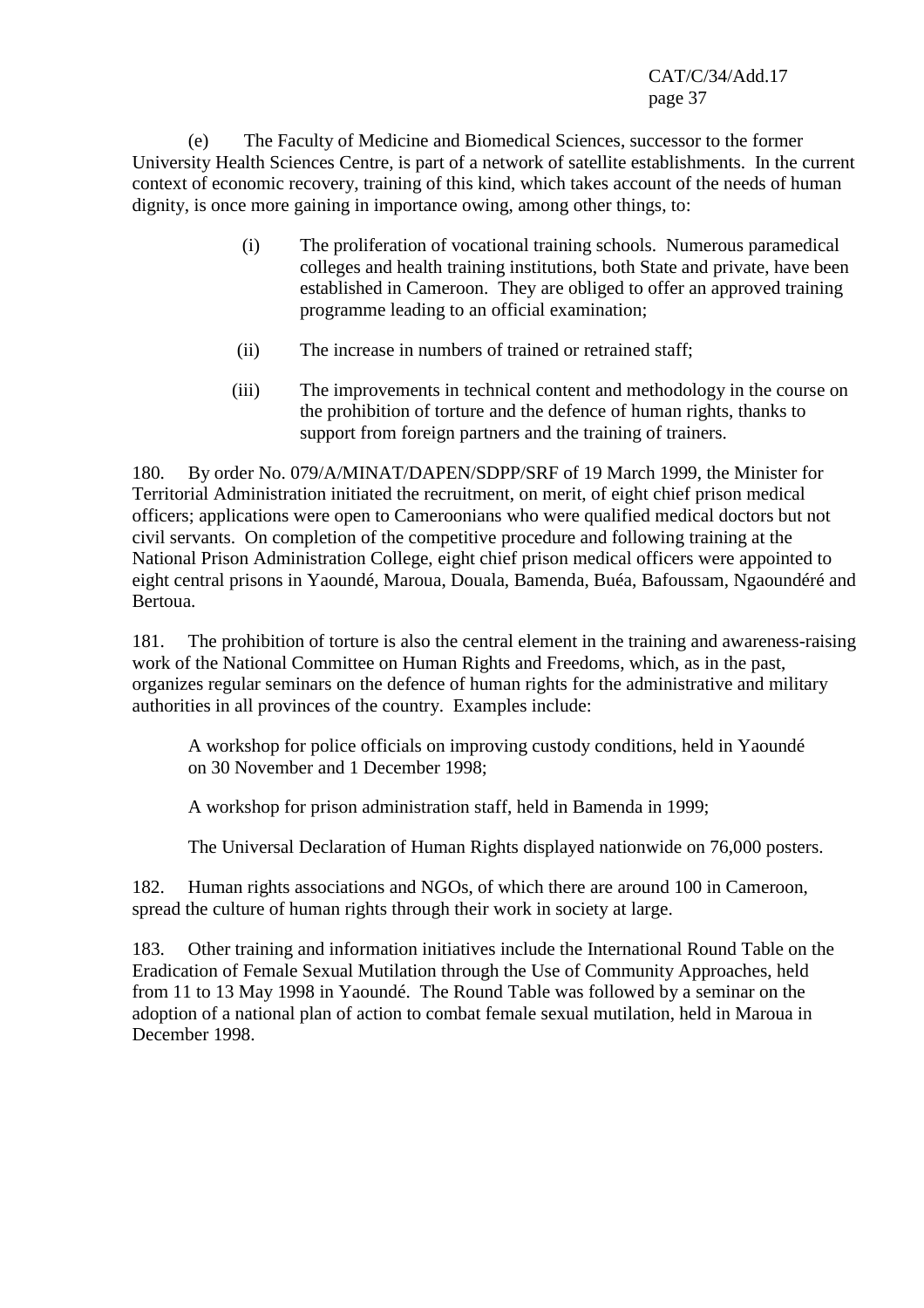184. Prison administration staff have also attended further seminars organized by a range of partners:

 (a) In June 1997, a Canadian organization, Pro-Démocratie, arranged a seminar that led to the establishment of a committee of prison experts and, in particular, the production of a basic training manual for prison staff, published in October 1997. The aim of the 481-page manual is to teach Cameroon's prison administration staff how to treat the persons in their charge in an equitable and humane manner, and how to fulfil their professional responsibilities with regard to prisoner rehabilitation while safeguarding prisoners' rights. The approach used in the staff training manual takes account of the international standards applied in Cameroon's code of conduct and of some 100 training programmes in operation on all six continents;

 (b) Another seminar with the same aim was held in Yaoundé in February 1998, with Commonwealth assistance;

 (c) International Prison Watch has also helped organize two seminars for core staff - i.e., staff working directly with prisoners - one in March 1998 in Yaoundé and one in June 1998 in Bertua.

185. Specialists in the field were also sent out into all the provinces to help raise citizens' awareness of their rights and freedoms, as part of the celebrations marking the fiftieth anniversary of the Universal Declaration of Human Rights, launched on 16 June 1998 by the Prime Minister and Head of Government.

186. Information specifically on the prohibition of torture and the defence of human rights is now structured into State communications, with slots in radio and national television (CRTV) programmes, in accordance with the Mass Media Act. Such programmes include:

 (a) *Honneur et fidélité* ("Honour and loyalty"), a weekly broadcast introduced by senior officers in the armed forces;

 (b) *Le verdict* ("The verdict"), in which fundamental rights are discussed, with comments on court rulings that have been handed down in the area of human rights;

 (c) *Le droit au féminin* ("Women's rights and the law"), which aims to raise public awareness of the role and rights of women;

(d) *Le développement social* ("Social development");

(e) *Église et développement* ("The Church and development");

 (f) *Le point du droit* and its English counterpart, *The Debate*, which aim to popularize the law.

187. Lastly, the qualification level set for the recruitment of future judges, known as "junior magistrates", has been raised from a first degree in private law to a master's degree in law. In addition, since the curriculum at both university level and ENAM does not cover all the subjects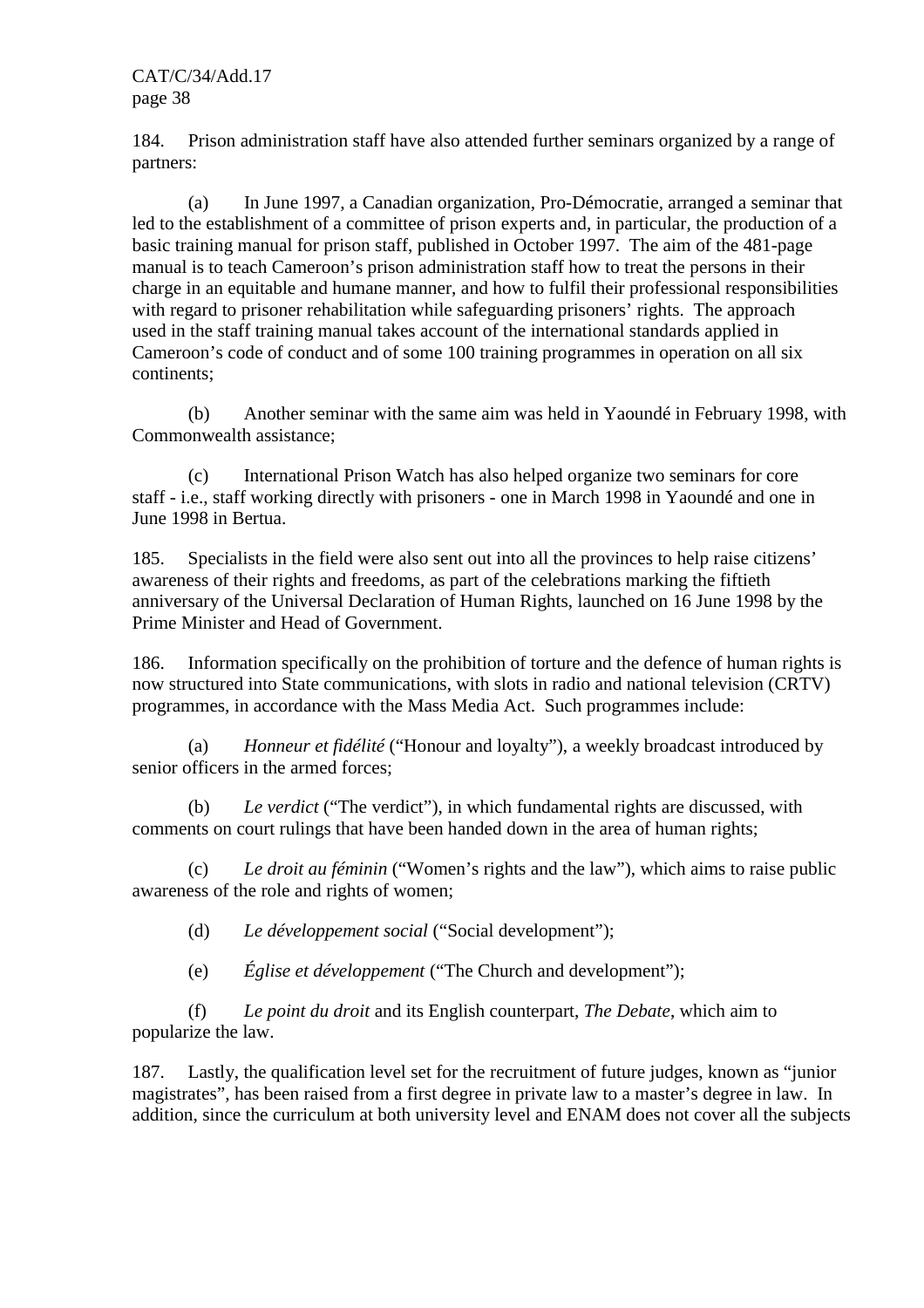relevant to the cases the future judges will be trying, an annual "young magistrates' seminar" has been instituted in order to supplement participants' university and professional training in the light of the problems encountered in practice.

#### **Article 11**

188. The information given in Cameroon's preceding reports (CAT/C/5/Add.26, paras. 67-68 and CAT/C/17/Add.22, paras. 67-68) still applies, even though, due to the lack of financial resources, the prison supervisory commissions were unable to meet as regularly as they would have wished.

189. At another level, the State of Cameroon has authorized the International Committee of the Red Cross (ICRC) to visit all its detention centres. These visits are organized at the discretion of the ICRC Regional Delegation for Central Africa, in Yaoundé, which enjoys the privileges and immunities granted in the headquarters agreement signed with the Government in 1999.

#### **Article 12**

190. The comments on article 12 made in the previous report still apply (CAT/C/17/Add.22, paras. 69 and 9-40).

## **Article 13**

191. Any person claiming to have been subjected to torture in Cameroon has the right to submit a complaint before the judicial authorities. The authorities competent to try such offences or receive complaints are:

 (a) The Attorney-General, who has special responsibility for initiating and conducting action by the State and, thus, for custody in criminal investigation police detention centres;

 (b) Appeals court prosecutors, who monitor the criminal investigation police within their sphere of competence.

192. In addition to public prosecutors, a complaint may also be filed with any criminal investigation police officer with territorial competence, in particular units of the gendarmerie or police. The victim of an act of torture may also, in the case of an offence, issue a summons, through a bailiff, for the perpetrator to appear before the competent court, or, in the case of a crime, file a complaint for the bringing of criminal indemnification proceedings.

193. The competent courts are:

 (a) A court of first instance, where the facts in the case indicate unlawful acts. In principle a court of first instance exists in each administrative district, Cameroon having 269 administrative districts. The territorial competence of a court of first instance may, having regard to the exigencies of service, extend over several neighbouring districts;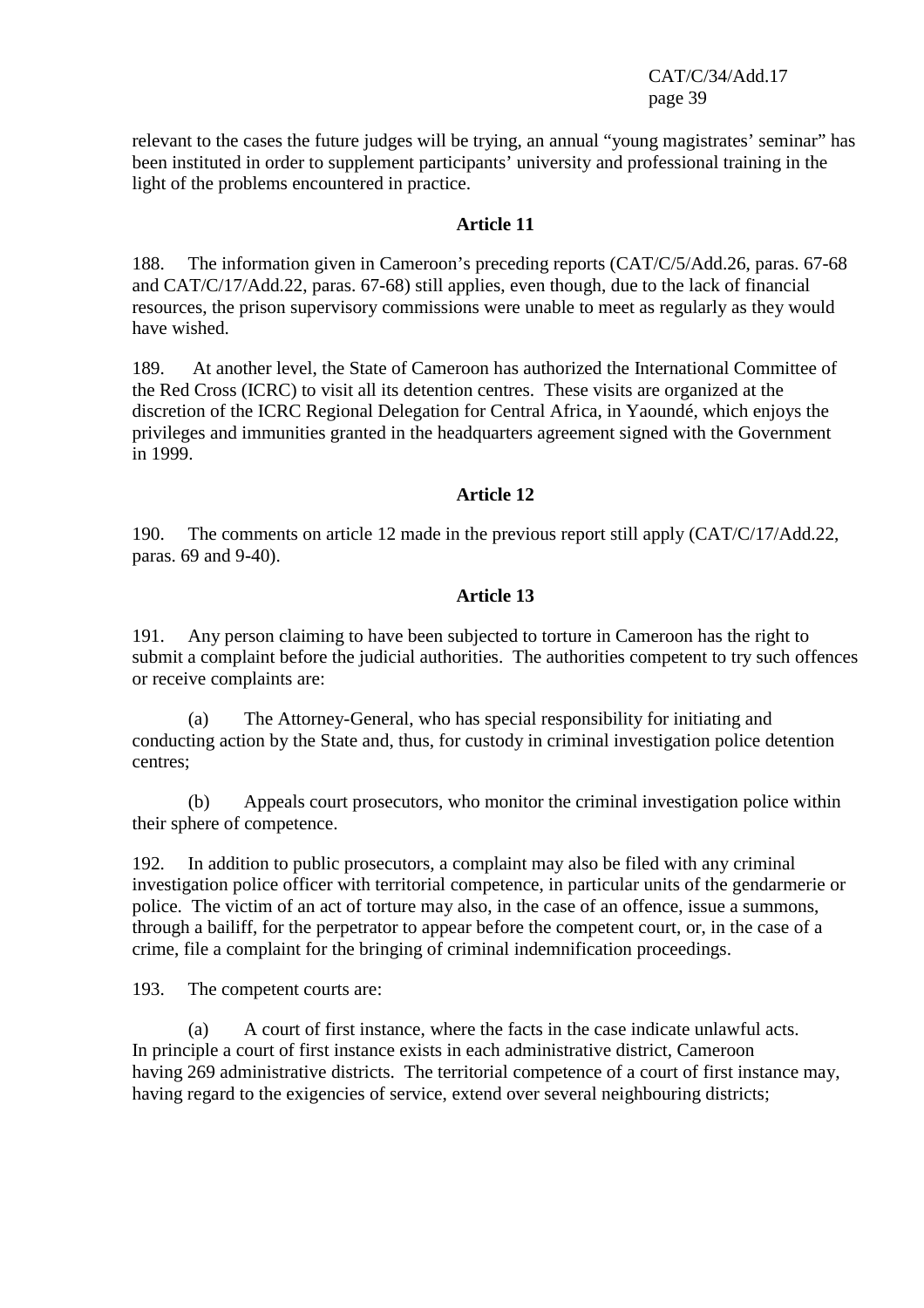(b) A regional court, where the facts constitute a crime. A regional court exists for each department. Although there are 58 departments in all, the competence of a regional court may, in accordance with the exigencies of service, extend over several neighbouring departments. The regional court also hears applications for immediate release submitted by, or on behalf of, a prisoner or detainee where the applications are based on a procedural flaw or the lack of a detention order (habeas corpus);

 (c) A military court, where the crime or offence of torture is committed by military personnel, either on duty or in a military establishment or where the offence is purely military in nature.

194. Decisions rendered by courts of first instance, regional courts and military courts may be impugned before a court of appeal in each of the 10 provincial administrative centres in Cameroon.

195. The victim may file an appeal before an administrative court where his rights were violated by an administrative act which may be challenged on the ground of abuse of authority.

196. Similarly, should the infringement of freedom constitute a flagrant administrative irregularity, the victim may have this recorded by the Supreme Court in plenary session, following which he may apply to the judge for damages.

197. Legal aid, which in Cameroon is organized under Decree No. 76/0521 of 9 November 1976, is intended to ensure that legal assistance is afforded those without sufficient means to pay for it. The recipient is excused all legal costs (stamp duty, registration duty, registry fee and payments to court), other than the fee for appeals, which may be required. Act No. 76/16 of 8 November 1975, in its article 8, paragraph 3, provides that "other than in an appeal against a decision in a criminal case or where the appeal originates with the public prosecutor or State, the appellant is required, even if granted legal assistance, to pay a CFAF 5,000 ( $\epsilon$ 8) application fee. Nevertheless, a person in receipt of assistance is counselled by a legal official free of charge.

198. The Bar, the national lawyers' association, has set up a legal aid centre, with offices in 3 of the 10 provinces of Cameroon.

199. Those claiming to be victims of acts of torture may also approach the National Committee on Human Rights and Freedoms, which can conduct the necessary inquiries and bring the matter before the authority having territorial competence with a view to redressing the situation. In this connection the Committee can visit, as required, any prison, police station or unit of the gendarmerie in the presence of the competent public prosecutor or his representative. The Committee receives an average of 500 applications a year relating to different cases of human rights violations.

200. Lastly, it should be noted that Parliament can exercise its authority in this regard. Under article 35 of the amended Constitution of 1996, Parliament oversees government action through oral or written questions and by setting up committees of inquiry with specific terms of reference.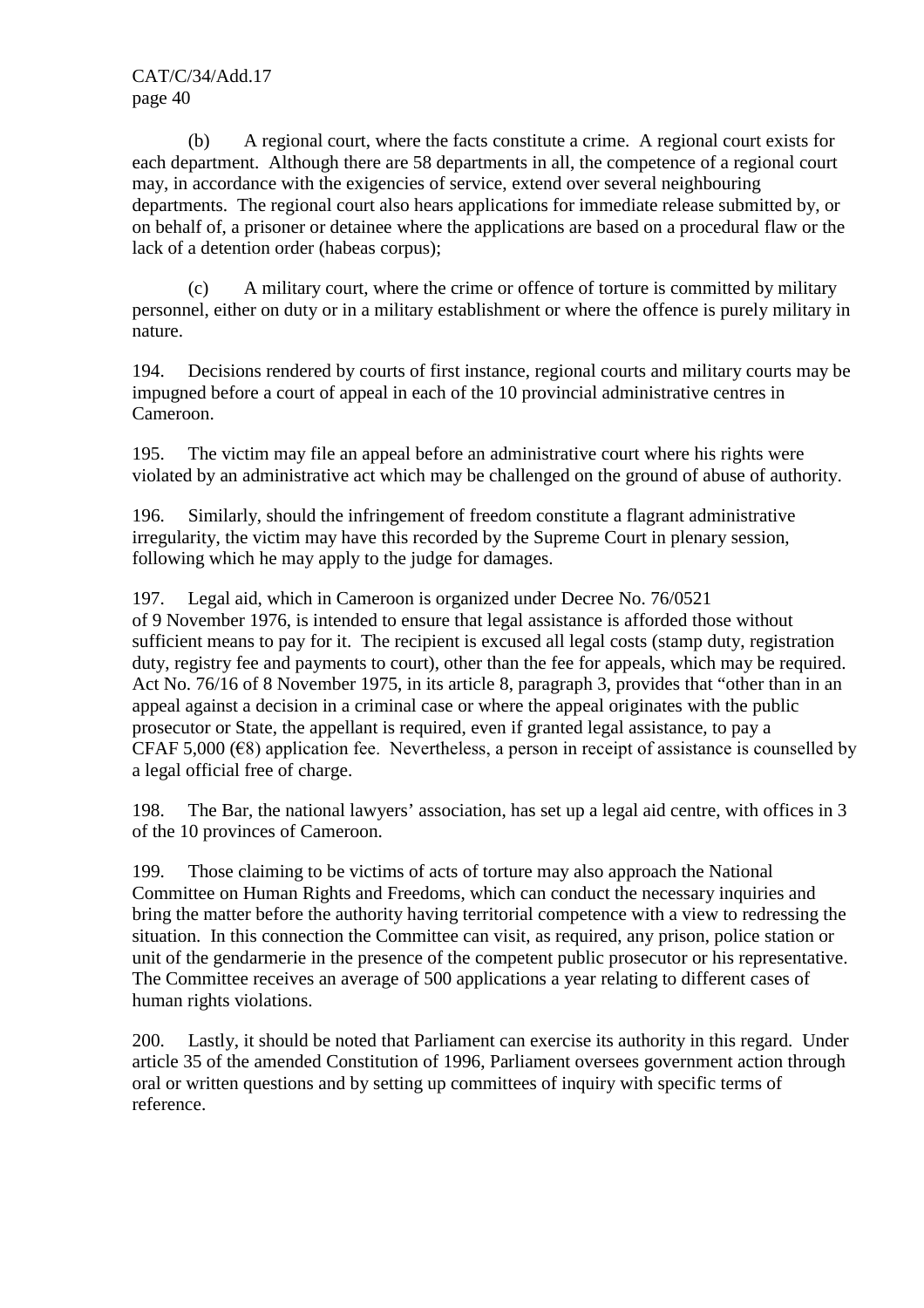201. The Government, subject to the imperatives of national defence, the security of the State or the secrecy of judicial investigation, must furnish the necessary information.

202. Parliamentary committees of inquiry, of demonstrated importance, had been provided for under article 28 of the 1972 Constitution and article 67 of Act No. 73/1 of 8 June 1973 on the rules of procedure of the National Assembly, and were reinstated by article 35 of the revised Constitution of 1996. Act No. 91/029 of 16 December 1991 regulates their procedures:

 (a) Committees of inquiry are established on a decision taken by absolute majority of the members of the National Assembly, which must specifically identify the facts giving rise to the inquiry or the government departments whose administrative, financial or technical management is to be examined. The decision contains a list of members, who may not exceed 20 deputies;

 (b) The appointed members must immediately take a judicial oath before the National Assembly;

 (c) The committee of inquiry may, in the name of the Cameroonian people and in the discharge of its duties, require any person, official or public authority to assist it. Subsequent to consideration and adoption of a resolution by the committee of inquiry, the National Assembly may decide, as appropriate:

- (i) To transmit the records of the inquiry to the legal authorities for action;
- (ii) To request the committal for trial of an official, where the official is subject to the jurisdiction of the Parliamentary Court of Justice or the facts in the case are such as to render the matter so subject;
- (iii) To refer the matter to the Government, with a view to the taking of appropriate political, regulatory or administrative measures.

203. Non-governmental human rights associations and organizations also play an active role, not only in terms of raising awareness of rights, but also in reporting violations and filing appeals. To compensate for the inability of those before the courts to claim their rights, these associations and non-governmental organizations accompany victims or applicants with a view to rectifying infringements of human rights. Act No. 090/53 of 19 December 1990 on freedom of association and Act No. 99/014 of 22 December 1999 on non-governmental organizations provide the legal basis for their action.

204. With regard to protection of the complainant and witnesses against any ill-treatment or intimidation as a result of filing a complaint or giving evidence, the Criminal Code contains a wide range of offences with appropriate penalties, in particular under articles 164, 168, 173, 302 and 303, as already noted in the supplementary report (CAT/C/5/Add.26, paras. 74-82).

## **Article 14**

205. The information contained in the supplementary report (CAT/C/5/Add.25, paras. 81 and 82) remains relevant.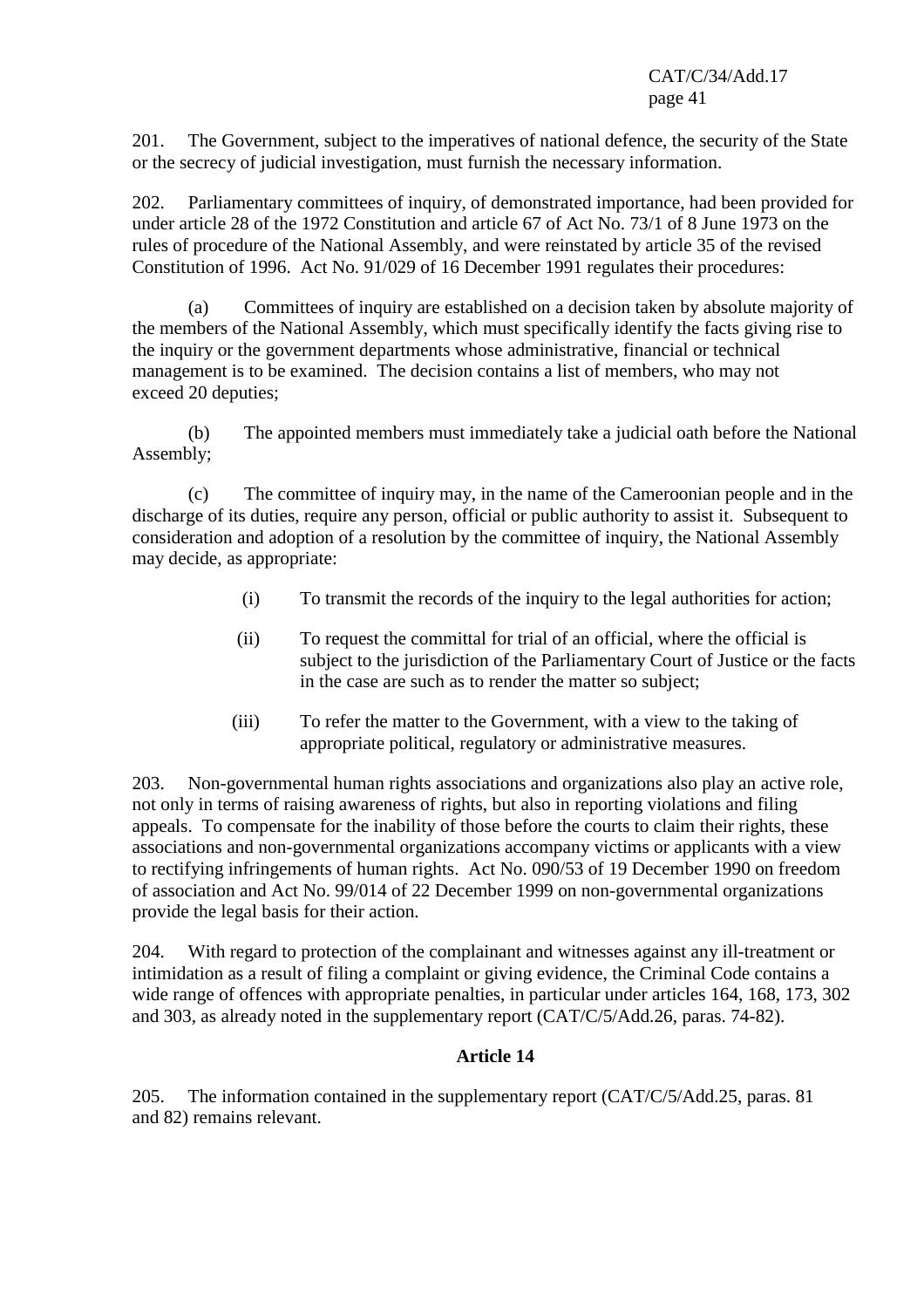206. The core document mentioned (HRI/CORE/1/Add.109, para. 33) that to obtain compensation for injury, any person who is a victim of an act of torture may initiate civil proceedings under article 2, paragraph 2, of the Code of Criminal Investigation, which provides that: "civil proceedings for compensation for injury may be taken against the accused and his representatives". If the civil party dies, the action may be undertaken by his heirs.

207. Articles 443 to 447 of the Code of Criminal Investigation provide, in cases of judicial review, for compensation for the victims of judicial errors. Meanwhile, statutory rehabilitation is provided for in articles 69 to 72 of the Criminal Code and in articles 624 to 633 of the Code of Criminal Investigation.

208. The preliminary draft Code of Criminal Procedure envisages, in its article 219, compensation for a person who is wrongfully held in pre-trial detention.

209. The second periodic report (CAT/C/17/Add.22, para. 85) noted that within the context of offences equivalent to torture, victims who brought civil actions were normally compensated following the criminal conviction of the parties accused. The report cited (para. 37) decision No. 122/crim by the Mfoundi (Yaoundé) regional court, by which police officers and others were sentenced not only to terms of imprisonment from 10 to 15 years, but also to payment, jointly and severally, of CFAF 17,135,000 ( $\epsilon$ 26,122) in damages to the civil claimant. The State of Cameroon was declared liable under civil law. On appeal the damages were increased to CFAF 25 million ( $\epsilon$ 38,112).

210. Under Regulation No. 97/01 of 4 April 1997 amending certain provisions governing execution of judicial decisions, a court may order provisional execution, notwithstanding any appeal, in matters of compensation for injury resulting from assault causing bodily harm, of a decision concerning costs and expenses necessitated by emergency care. These provisions apply to civil judgements delivered by a criminal court, and thus apply to torture victims who are civil parties in criminal proceedings against perpetrators of acts of torture.

211. With regard to recent precedent, attention is drawn to judgement No. 31/00 of 27 April 2000 of the Douala military court, cited above, which awarded CFAF 500,000  $(6762)$ in compensation for moral injury while, however, rejecting as unsubstantiated the claim for compensation for material damage.

212. So as to better guarantee compensation for victims of torture, the public authority in question is held responsible for injury caused by its officials. To circumvent the possible insolvency of the official, the victim has the choice of proceedings against the official before the judicial court and proceedings against the authority before the administrative court.

213. The authority which has had to meet the costs of compensation may initiate an action for indemnity against its offending official.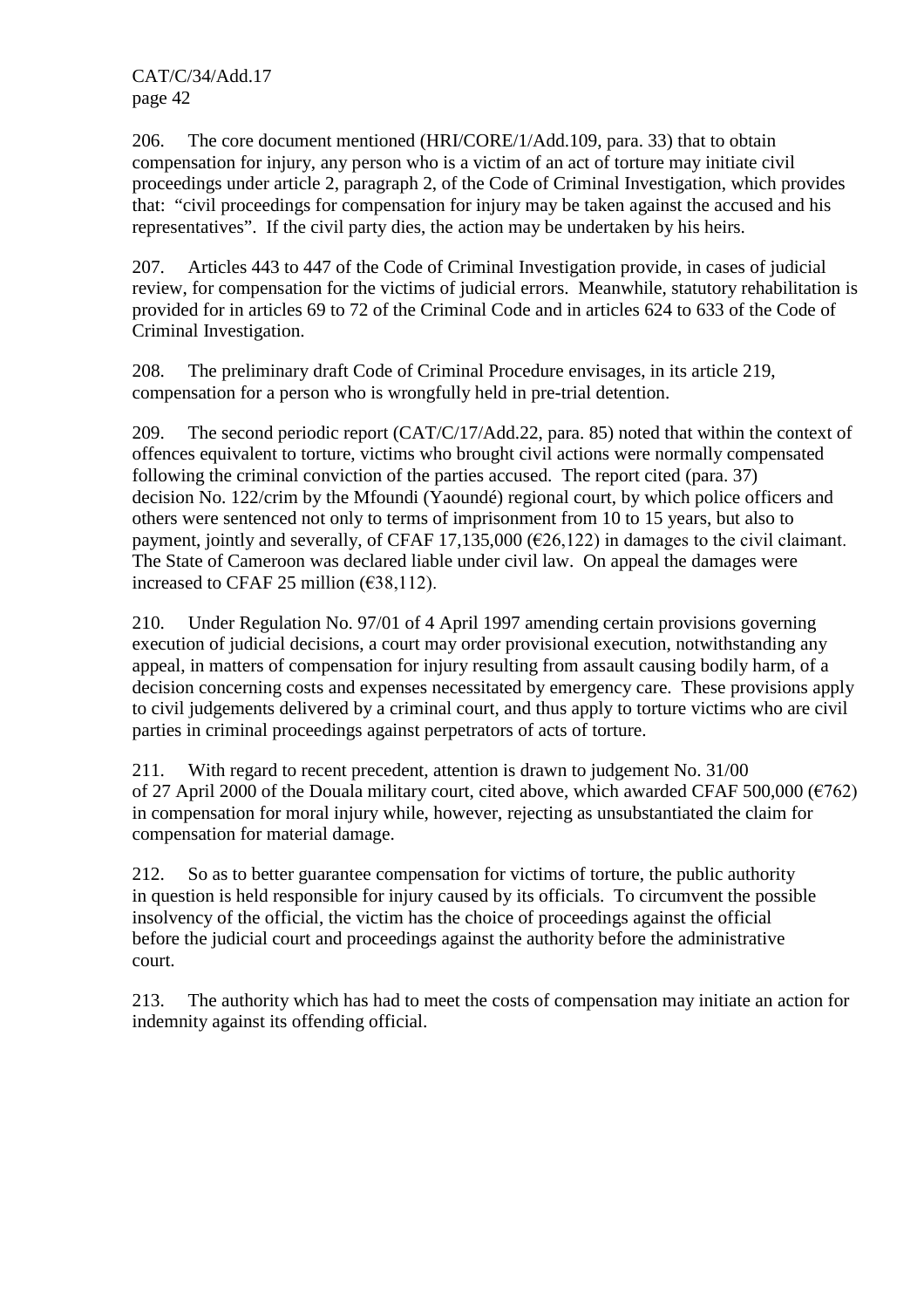#### **Article 15**

214. The inadmissibility of any evidence obtained by torture is established in Cameroon, even though there is no specific legislative provision thereon. Judgement No. 69/2000 of 21 September 2000 rendered by the Bafoussam military court in the case of *Public Prosecutor and T… J*... *v. K*... *R…* illustrates case law in this matter.

215. Following a dispute over land between K... R... and T... J..., the latter had gone to make a complaint at the Dschang investigation brigade, where her brother-in-law, Sergeant D... J... was deputy brigade commander. She claimed that K... R... had threatened her and her children, and that he had fired a shot in the air to intimidate them. On the basis of the complaint, D... J... immediately went to the scene of the incident and placed K... R… under military arrest; K... R... was then placed in detention for 20 days without authorization, whereas the maximum period is 24 hours, renewable on three occasions on the authorization of the government commissioner. K… R... also claimed to have been beaten on several occasions by his torturer, who was attempting to extract a confession. The forensic report established that he had injuries to the soles of his feet, back and left forearm. As a result of the ill-treatment to which he was subjected, K... R..., at the limit of his endurance and under duress, confessed to the acts of which he was accused. The court concluded that:

 "Whereas the circumstances under which the prisoner's confessions were obtained represent, it hardly needs to be stated, a patent example of a flagrant and manifest violation of human rights; whereas no proceedings worthy of the name can be conducted on a basis thus perverted at the outset; whereas, as a result, the proceedings should quite simply be annulled, in accordance with investigation order No. 073/MINDEF/0262 of 16 July 1999 by the Minister of Defence.

 "Ruling publicly inter partes on the prisoner in criminal proceedings in first instance, unanimously annuls the proceedings which are the subject of investigation order No. 073/MINDEF/0262 of 16 July 1999 and orders the immediate release of K... R... if the prisoner is not held for other reasons."

216. In addition, Cameroon is party to the International Convention on the Elimination of All Forms of Racial Discrimination, the Convention on the Elimination of All Forms of Discrimination against Women and the International Covenant on Civil and Political Rights, instruments which contain procedural guarantees corresponding to those of articles 12 to 15 of the Convention.

217. In particular, as stated in the second periodic report (CAT/C/17/Add.22, paras. 71-73), article 14, paragraph 3 (g), of the International Covenant on Civil and Political Rights, under the terms of which in the determination of any criminal charges against him, everyone shall be entitled, in full equality, not to be compelled to testify against himself or confess guilt, may be directly invoked before the competent Cameroonian authorities.

218. Further, the conjunction or coexistence in Cameroon of civil law and common law rules also works in favour of the full implementation of article 15 of the Convention.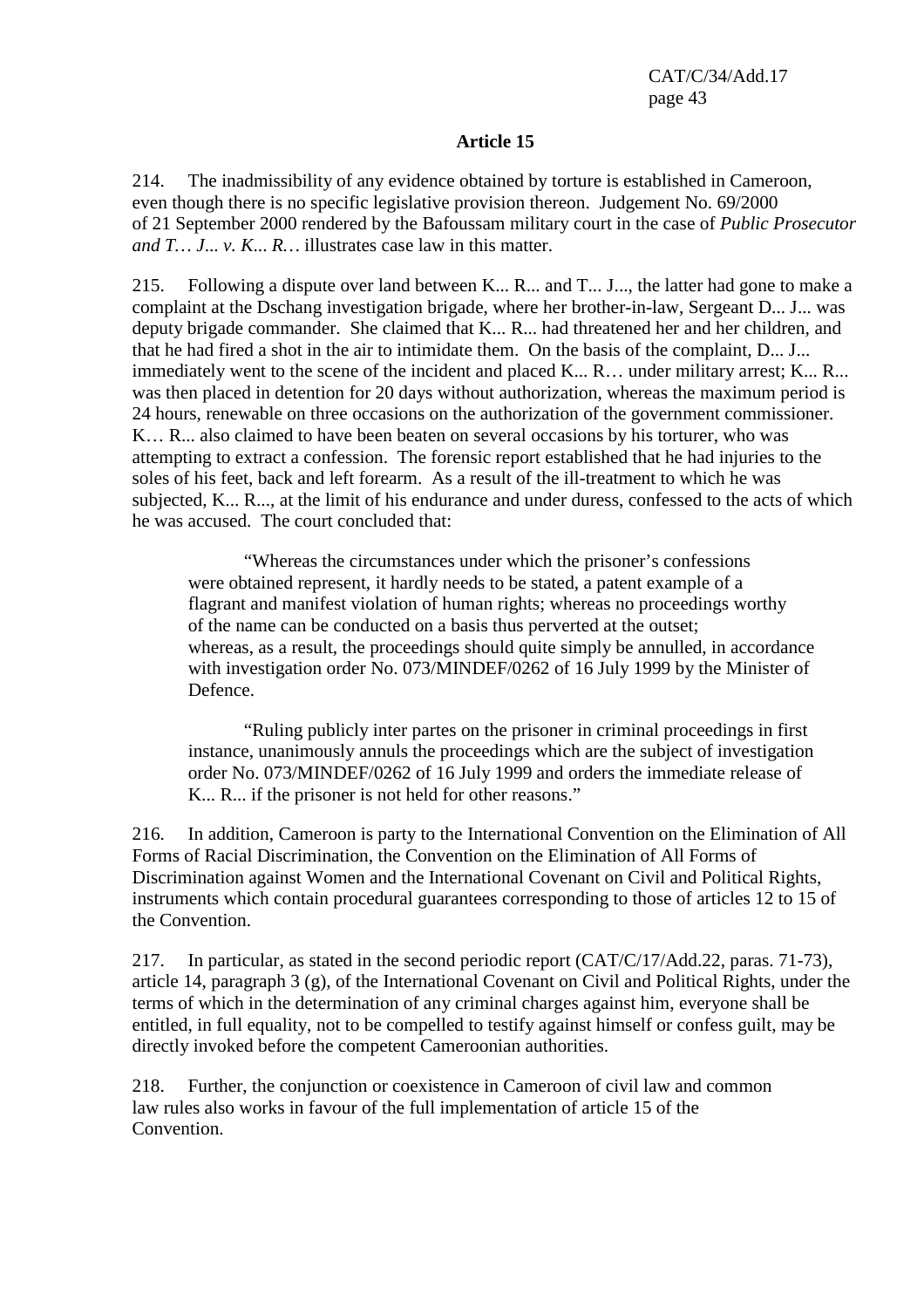## **Article 16**

## **Paragraph 1**

219. That Cameroonian law contains no specific offences of cruel, inhuman or degrading treatment or punishment should not be misunderstood.

220. Just as before promulgation of Act No. 97/009 of 10 January 1997 torture was punished through related offences, cruel, inhuman or degrading treatment or punishment is prohibited and punished on the basis of equivalent offences.

221. In implementation of the provision prohibiting cruel, inhuman or degrading treatment or punishment, attention is drawn to interlocutory decision No. 90/add of 5 February 1997 of the Douala court of appeal (see paragraph 125 (g), above).

222. The second report (see CAT/C/17/Add.22, paragraphs 46-49) included a significant amount of information on offences resembling or equivalent to torture and other cruel, inhuman or degrading treatment or punishment.

223. Lastly, article 615 of the Code of Criminal Investigation provides that "the use of force in the process of arrest, detention or execution of a sentence is a crime except where authorized by law".

## **Paragraph 2**

224. Cameroon works for full implementation of the provisions of the Convention, and all the more so as it is party to a number of instruments for the protection of human rights and, on 12 October 2000, pursuant to articles 21 and 22 of the Convention, made a declaration recognizing the competence of the Committee against Torture.

225. Lastly, national legislation dealing with offences comparable to cruel, inhuman or degrading treatment or punishment is compatible with the Convention, as is legislation relating to extradition and expulsion.

## **PART THREE: INFORMATION ON THE CONCLUSIONS AND RECOMMENDATIONS FORMULATED BY THE COMMITTEE AT THE CONCLUSION OF ITS CONSIDERATION OF THE SECOND PERIODIC REPORT OF CAMEROON**

226. In its concluding observations (A/56/44, paras. 60-66), adopted in November 2000 at the conclusion of its consideration of the report of Cameroon for the period 1988-1996 (CAT/80/C/17/Add.22), the Committee took note with satisfaction of the progress made by the Cameroonian State in combating torture and other ill-treatment. At the same time it identified various subjects of concern, in connection with which it formulated 11 recommendations (A/56/44, para. 66).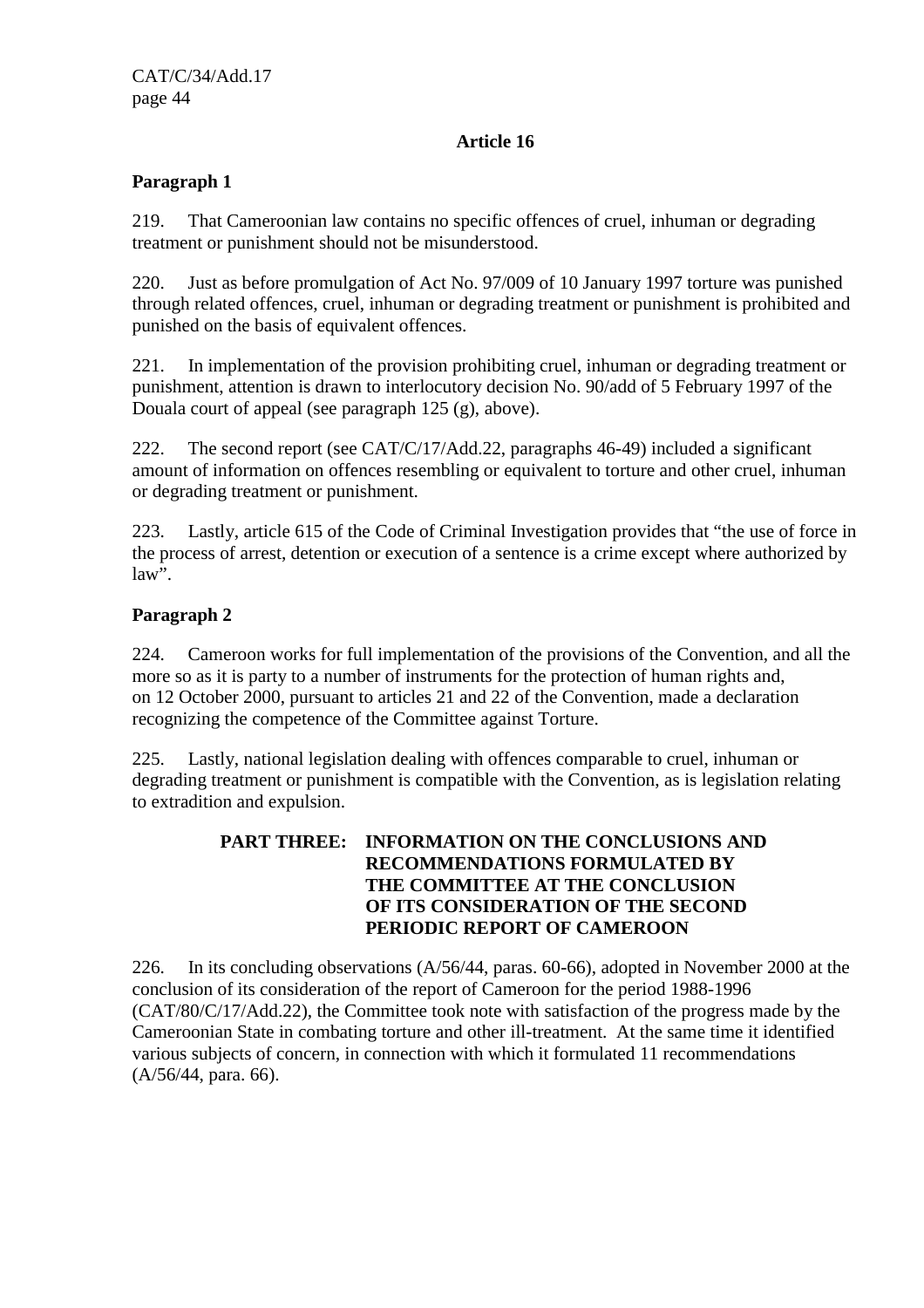227. The Cameroonian authorities, in the spirit of frank and constructive dialogue to which they subscribe and which is essential between each State party to the Convention and the Committee, has accorded full attention to the observations. The Government has devoted renewed attention to the Committee's recommendations, which call for the clarifications provided below.

#### **I. INTRODUCE A MECHANISM INTO ITS LEGISLATION FOR THE FULLEST POSSIBLE COMPENSATION AND REHABILITATION OF THE VICTIMS OF TORTURE**

228. Developments in connection with article 14 necessitates clarification on this point, in particular with regard to Regulation No. 97/01 of 4 April 1997 amending certain provisions governing execution, of judicial decisions. Under the regulation a court may order provisional execution, notwithstanding any appeal, in matters of compensation for injury resulting from assault causing bodily harm, of a decision concerning costs and expenses incurred for emergency care. These provisions, which apply to civil judgements delivered by a criminal court, apply to torture victims who are civil parties in criminal proceedings against perpetrators of acts of torture.

229. As a general rule and in accordance with the long-standing position adopted by the courts, victims who are civil parties receive compensation following the criminal conviction of the defendants or accused.

230. The question of the rehabilitation or re-education of torture victims is under study. It is, however, relevant to note that the Ministry of Social Affairs and the Ministry of Public Health (Decree No. 97/205 of 7 December 1997) have a number of mechanisms for dealing with social maladjustment and social reintegration: in particular the Etoug-Ebé Centre for Re-education and Rehabilitation of the Disabled at Yaoundé.

## **II. INTRODUCE PROVISIONS INTO ITS LEGISLATION ON THE INADMISSIBILITY OF EVIDENCE OBTAINED THROUGH TORTURE, EXCEPT IN THE CASE OF ACTS CARRIED OUT AGAINST THE PERPETRATOR OF TORTURE IN ORDER TO PROVE THAT AN ACT OF TORTURE HAS BEEN COMMITTED**

231. Pending adoption of legislation on this matter, attention is drawn to various administrative provisions and practices:

 (a) Circular No. 00708/SESI/S of 21 June 1993 (see CAT/C/17/Add.22, para. 18) prohibiting use of a baton or whip to extract confessions;

 (b) With regard to police and judicial practice, it is strictly prohibited to use violence or torture to extract confessions during inquiries. In accordance with judgement No. 69/2000 of 21 September 2000 of the Bafoussam military court, Cameroonian judges will annul proceedings based on coerced confessions;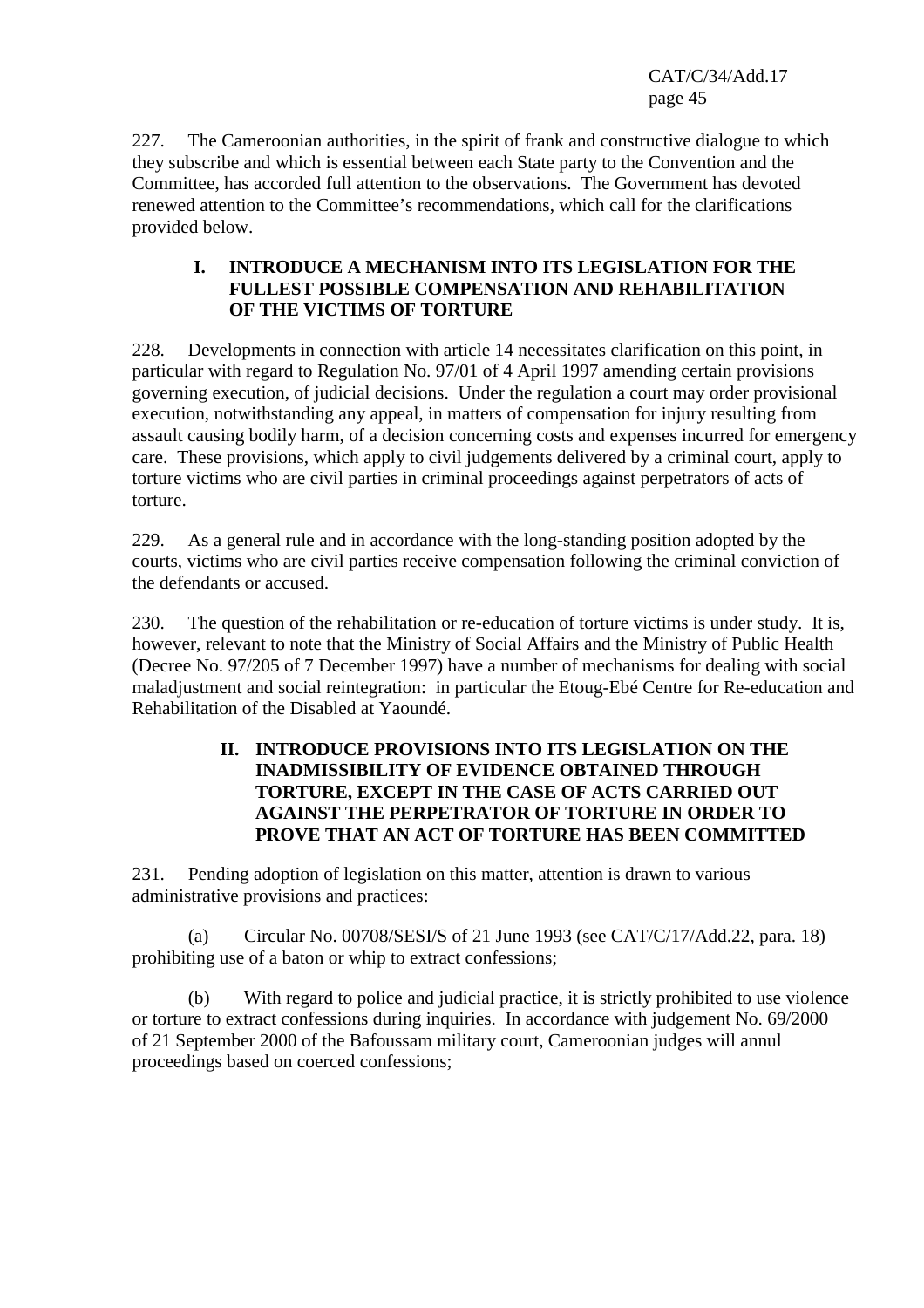(c) Emphasis is now placed, rather, on forensic police work to unearth the truth. This takes place at two levels:

- (i) The police (Department of National Security), with the establishment of a forensic police office;
- (ii) The gendarmerie, with the establishment in 2000, within the Gendarmerie Schools and Training Centres Command at Yaoundé, of the criminal investigation police advanced training centre. The centre, with a regional coverage, operates with the support of French cooperation. Thus far it has trained almost eight contingents of officers and non-commissioned officers, in particular in techniques relating to the conduct of inquiries.

232. Although article 14 (para. 3 (g)) of the International Covenant on Civil and Political Rights and article 15 of the Convention provide a basis for rejection by Cameroonian judges and other national authorities of any statement or evidence obtained by torture, it is clearly the case that the adoption of an appropriate legislative provision would provide national courts with a legal basis that was both more certain and more accessible, and that would permit them to go beyond the simple principle of reliability of the evidence, and to substantiate better in judicial decisions the reasoning on the inadmissibility of evidence obtained by torture. Such a legislative embodiment would also work towards the harmonization of judicial practice.

## **III. TAKE ADVANTAGE OF THE PROCESS OF CODIFICATION ALREADY UNDER WAY TO BRING CAMEROONIAN LEGISLATION INTO LINE WITH THE PROVISIONS OF ARTICLES 5, 6, 7 AND 8 OF THE CONVENTION**

233. Act No. 97/010 of 10 January 1997 amending certain provisions of the Extradition Act, No. 64/LF/13 of 26 June 1964, incorporates within the Cameroonian regulations governing extradition the key provisions of articles 5, 6, 7 and 8 of the Convention, inasmuch as it reflects the will to take effective measures against torture, wherever it is committed (inside and outside the country) and whoever the perpetrator is (a national, a resident or an alien). The ongoing work of legislative reform can only add to these achievements and, where appropriate, improve legislation, in particular with regard to article 5, paragraph 1 (c), of the Convention.

> **IV. ENSURE THE EFFECTIVE IMPLEMENTATION OF THE INSTRUCTIONS FROM THE MINISTER OF JUSTICE THAT PRE-TRIAL DETENTION MUST TAKE PLACE ONLY WHEN ABSOLUTELY NECESSARY AND THAT PROVISIONAL RELEASE SHOULD BE THE RULE, ESPECIALLY SINCE THIS COULD HELP TO DEAL WITH THE PROBLEM OF PRISON OVERCROWDING**

234. The curtailment of pre-trial detention has given rise to much debate. The unanimity which has emerged on the exceptional nature of pre-trial detention and the determination of the Cameroonian authorities to discourage it so as to protect the rights reaffirmed in the amended Constitution of 1996 reflect the fundamental importance attached to the principles reflected in the renewed instructions of the Minister of Justice.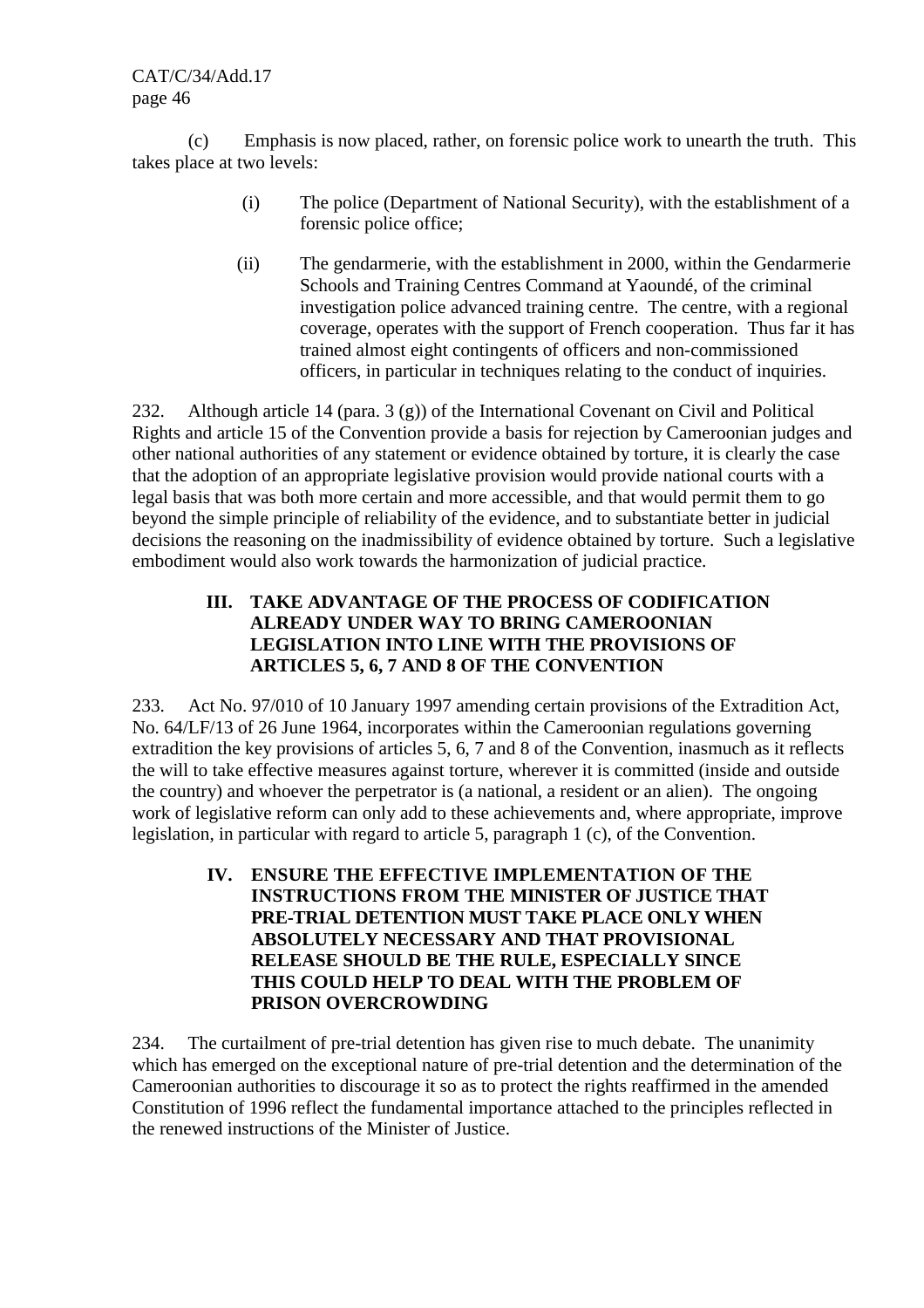235. It is the case that the Constitution of 2 June 1972 already guaranteed individual freedom and security, and established that no one could be prosecuted, arrested or detained except in the cases and in accordance with the manner determined by law. The amended Constitution of 1996 adds that "every accused person is presumed innocent until proved guilty in a trial conducted in strict compliance with due process of law". This provision makes a constitutional norm of the presumption of innocence which is impugned by pre-trial detention and which the Constitutional Council should be able to guarantee respect for.

236. Measures have been taken on several previous occasions to limit the use of pre-trial detention in judicial practice.

237. Although there is no legal prescription establishing the maximum length of pre-trial detention, article 113 (para. 2) of Act No. 58/203 of 26 December 1958 adapting and simplifying criminal procedure provides that "in criminal cases, there shall be a right to release five days after initial questioning in the case of defendants who are resident in Cameroon when the maximum sentence under the law is less than six months' imprisonment".

238. To rectify the shortcomings in the definition of the maximum length of pre-trial detention, the Minister of Justice has not merely relied on the circulars stating the rules. Every effort has been made to deal with the reality of the situation, with regular oversight to identify lapses and to punish those responsible.

239. The circulars dated 8 April 1965, 12 May 1965 and 16 April 1967 provided that a report should be made to the Minister of Justice regarding any case involving pre-trial detention which lasted or exceeded, according to the case, three or six months - three months in the case of proceedings in cases of flagrante delicto or relating to acts punishable by a sentence not exceeding two years, and six months in all other cases. The circulars were updated on 8 April and 12 May 1985 and 18 October 1989, with a reminder that pre-trial detention constituted an infringement of the presumption of innocence, and should be used only exceptionally.

240. In particular, the circular of 18 October 1989 provides for regular checks to be made periodically in prisons. On a related matter, circular No. 24848/CD/9276/DAJS of 23 May 1990 not only provides for weekly visits to police and gendarmerie cells, but also the systematic release of all persons whose detention has no legal justification.

241. The Cameroonian authorities have an unswerving commitment to put an end once and for all to unlawful pre-trial detention. In an address delivered on 30 May 1999 on the occasion of the confirmation of the heads of court at the Centre court of appeal, the Minister of Justice, speaking in particular to the Attorney-General, strongly urged him "to conduct and ensure the conduct of regular monitoring of pre-trial detention so as to ensure that no one awaiting trial has been overlooked".

242. On 26 July 1999 pre-trial detention was a central issue at the meeting between the Minister of Justice and heads of court.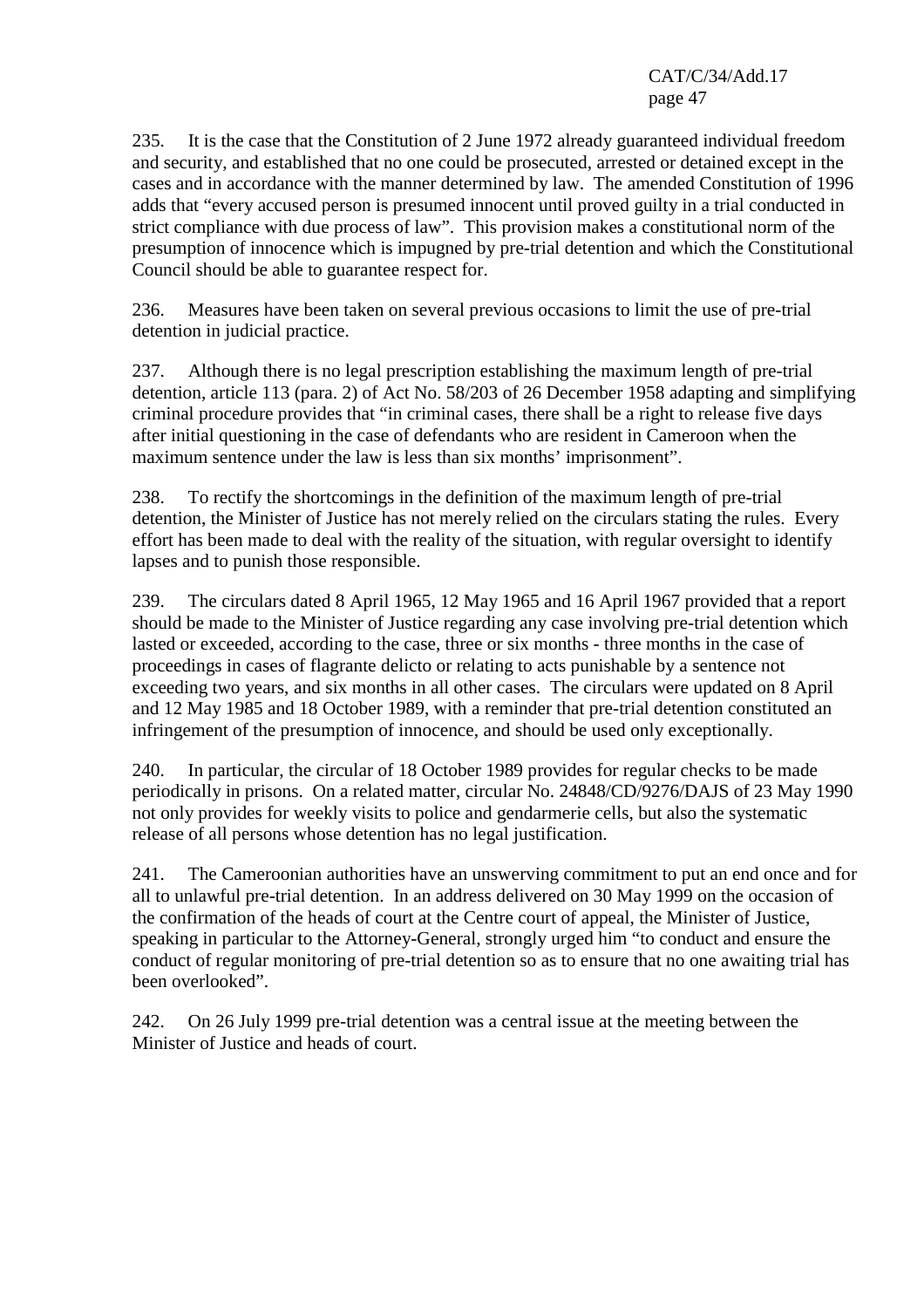243. As Cameroonian law stands, article 53 of the Criminal Code mitigates the harmful effects of pre-trial detention. It provides that:

 (a) The length of any period of pre-trial detention is deducted in full from the custodial sentence;

 (b) In the event of pre-trial detention, where punishment is a fine, the court may exempt the convicted person from all or part of the payment.

244. In any event, the gradual increase in the number of judges and the corresponding reduction in their workload are such as to limit and eradicate pre-trial detention exceeding a reasonable length. In fact special recruitment exercises of judges and support staff (clerks of the court) have been organized with a view to reducing the backlog in the courts. Thus, for the financial years 1999/2000 and 2000/2001, 150 additional judges, 150 clerks, 200 assistant clerks and 100 secretaries/typists were recruited in all.

245. Similarly, judges who, through denial of justice, fraud, bribery or professional misconduct, unlawfully maintain a person in pre-trial detention may be reprimanded in accordance with articles 246 et seq. of the Code of Civil Procedure. An action for compensation may also be taken against offending judges with a view to imposing financial penalties.

246. With regard to release on bail, now to be given greater prominence, article 114 of the Code of Criminal Investigation provides that "pre-trial release may, in all cases where it is not automatic, be subject to bail. The bail guarantees:

 (a) The appearance of the defendant in all proceedings and for execution of the judgement;

- (b) Payment, in the following order, of:
	- (i) Costs incurred by the civil party;
	- (ii) Costs paid by the civil party;
	- (iii) Fines.

The release order establishes the amount of the bail apportioned to each of these two headings".

247. Article 120 of the Code of Criminal Investigation allows for recognizance, in other words, a commitment by a third, solvent person to ensure that the accused appears in response to any court order. Although included in that part of the Code relating to judicial investigation, the provision, in common with all those relating to bail, has always been interpreted by the courts as being general in scope, that is, applicable at both the investigation and sentencing stages.

248. The report will not enter into greater detail concerning the procedure for immediate release or habeas corpus provided for under (new) article 16 of Regulation No. 72/4 of 26 August 1972 on organization of the judiciary, which was discussed at length in the second report (see CAT/C/17/Add.22, paras. 87-89).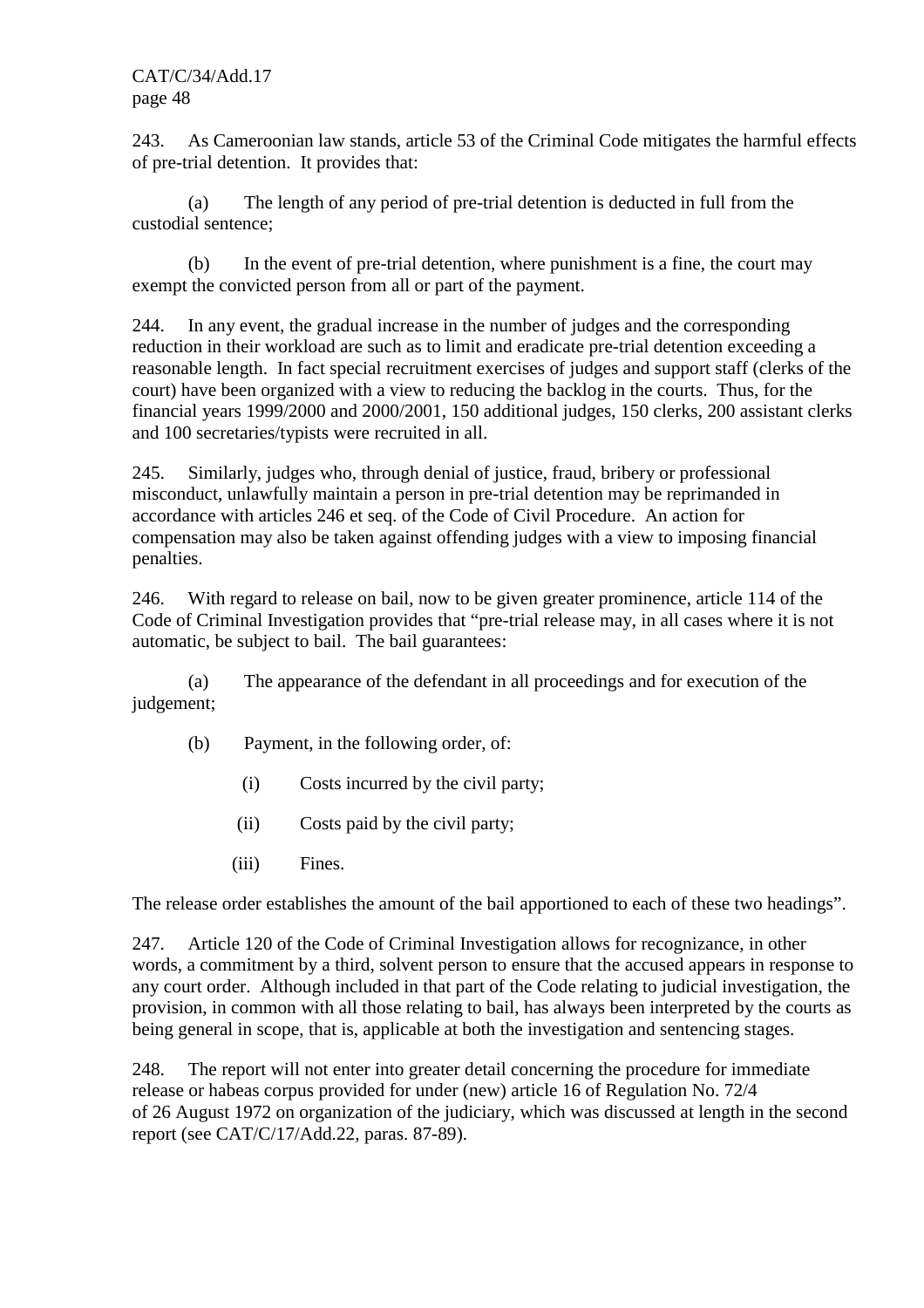249. Evidence suggests that the elimination of unlawful pre-trial detention, the confinement of pre-trial detention to a reasonable period, that is strictly necessary for the investigation, and the mechanisms for inspecting places of detention, monitoring respect for the regulations and imposing punishments are helping to end prison overcrowding.

250. The regular periodic checks in prisons pursuant to the circular of 18 October 1989 on pre-trial detention is gradually producing impressive results in terms of the strict limitation of pre-trial detention.

251. These are the measures taken by the Cameroonian authorities to give effect before and after pre-trial detention to the instructions of the Ministry of Justice.

## **V. CONSIDER TRANSFERRING RESPONSIBILITY FOR PRISON ADMINISTRATION FROM THE MINISTRY OF THE INTERIOR TO THE MINISTRY OF JUSTICE**

252. The question of the institutional placement of the prison administration in the machinery of government falls under public policy in the sector concerned. There is an obvious link between the prison administration and the technical administrations responsible for the system of justice, health, education, social affairs, etc.

253. As the prison administration has particularly close links with the Department of Justice, the Cameroonian authorities have elected, not to subsume it within the system of justice as in some countries, but to accord it the status of a separate technical administration, with its own specificities.

254. The legal problem of ending pre-trial detention, the concern with managing the large numbers of persons held in pre-trial detention, and prison overcrowding are critical issues facing both administrations.

255. Placement of the prison administration under the Ministry of Justice is not a panacea, even though it would offer the advantage of close supervision of execution of sentences.

256. The institutional link with the Ministry of Territorial Administration should not be misunderstood, as there is no merging or assimilation of the prison administration and territorial administration and organization, and civil command. It dates back several decades, and forms part of the functional logic underlying the rational division of the work of government.

257. There thus exists a prison administration sectoral policy underpinned by its own goals which requires the necessary resources in terms of budget, human resources and physical and logistical infrastructure.

258. The underlying philosophy appears to be to comply with international norms for the protection of the dignity of the individual, in particular with regard to those who, subject to a custodial sentence, are imprisoned, and to contribute to the socialization of those targeted by the criminal justice system.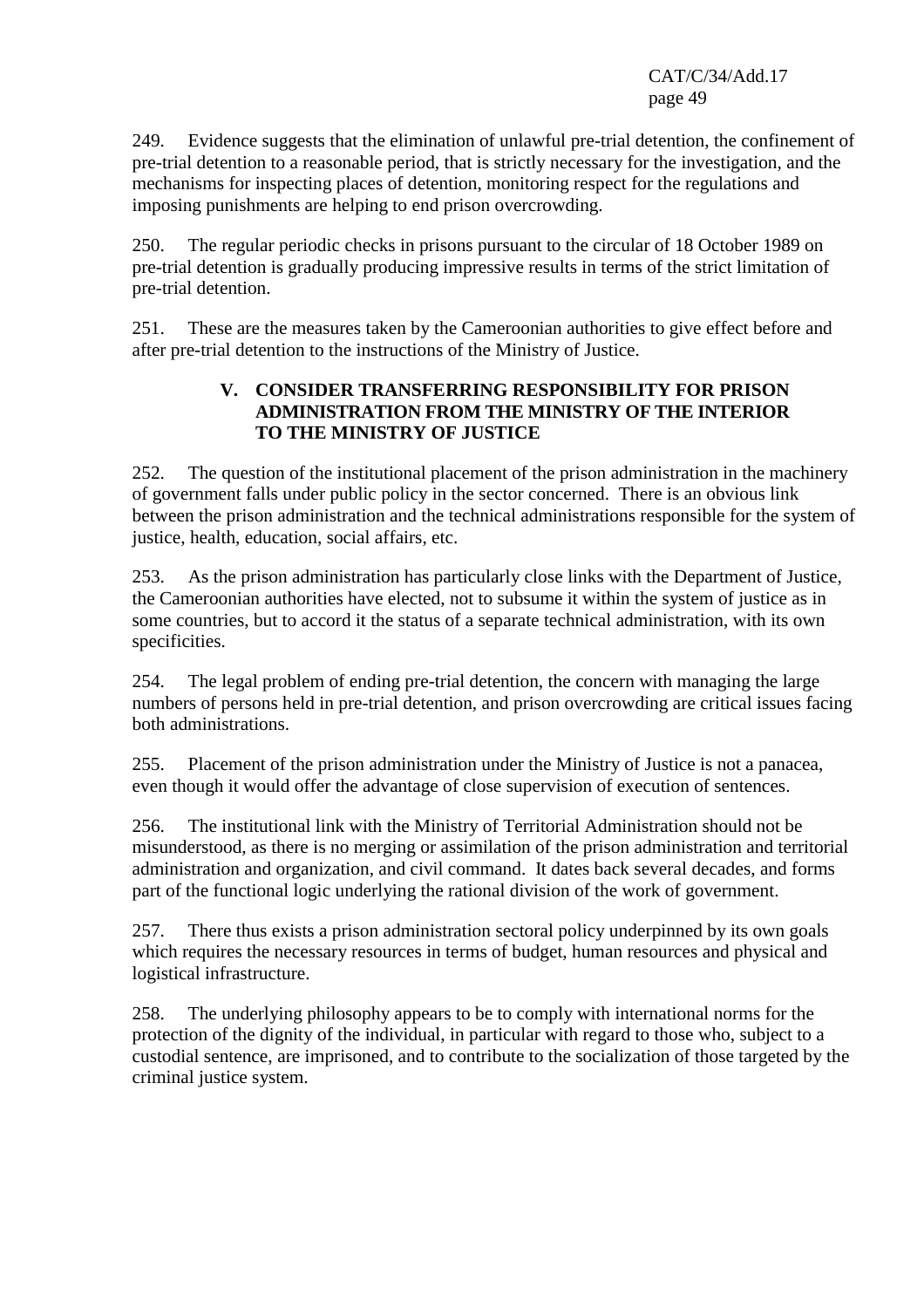259. Thus, Decree No. 97/205 of 7 December 1997 on organization of the Government entrusts matters of general and special criminal law to the Ministry of Justice; prison administration is placed under the Ministry of Territorial Administration, as are certain activities for the protection of the individual, namely the protection of public liberties and civil protection. It should be noted that this Decree created within the Ministry of Territorial Administration two posts of Secretary of State, for local authorities and prison administration, respectively. They assist the Minister with his duties and may be given responsibility, under his authority, for management of specific sectors.

260. Decree No. 97/207 of 7 December 1997 on formation of the Government filled the post of Secretary of State for Prison Administration, who is a member of the Government. These two acts by the Head of State form part of the implementation of Decree No. 95/232 of 6 November 1995 on the organization of the Ministry of Territorial Administration, which established a prison health-care office under the Department of Prison Administration.

261. As indicated in the new regulatory measures in connection with article 2 of the Convention, the efforts under way to develop and modernize prison administration are continuing, notwithstanding the lack of financial resources available. A thorough reform of prison administration has been under way since 1990, the beginning of the decade of the transition to democracy.

262. By order No. 230/A/MINAT/DAPEN/SEP of 4 June 1992, the civic re-education centres at Tchollire, Mantoum and Yoko, housing persons in administrative detention under Regulation No. 62/DF/18 of 12 March 1962 on suppression of subversion, were closed and converted into ordinary prisons. And with a view to reducing overcrowding in existing prisons, new prisons are being opened in the various provinces of the country as time goes by.

263. The key date in prison reform is 27 March 1992, with the adoption of three major instruments which have transformed the prison landscape in terms of humanization of the way in which detainees are treated and improvement of working conditions for custodial staff. These are:

 (a) Decree No. 92/052 on regulation of the prison system, which, as stated above, is based on the Standard Minimum Rules for the Treatment of Prisoners;

(b) Decree No. 92/054 on the special status of prison administration officials;

 (c) Decree No. 92/056 instituting and establishing the rate for and conditions of payment of danger money for prison administration staff.

264. Also of note is the existence at Buéa of the National Prison Administration College, the specialized institution for the professional training of staff at all grades in the prison administration.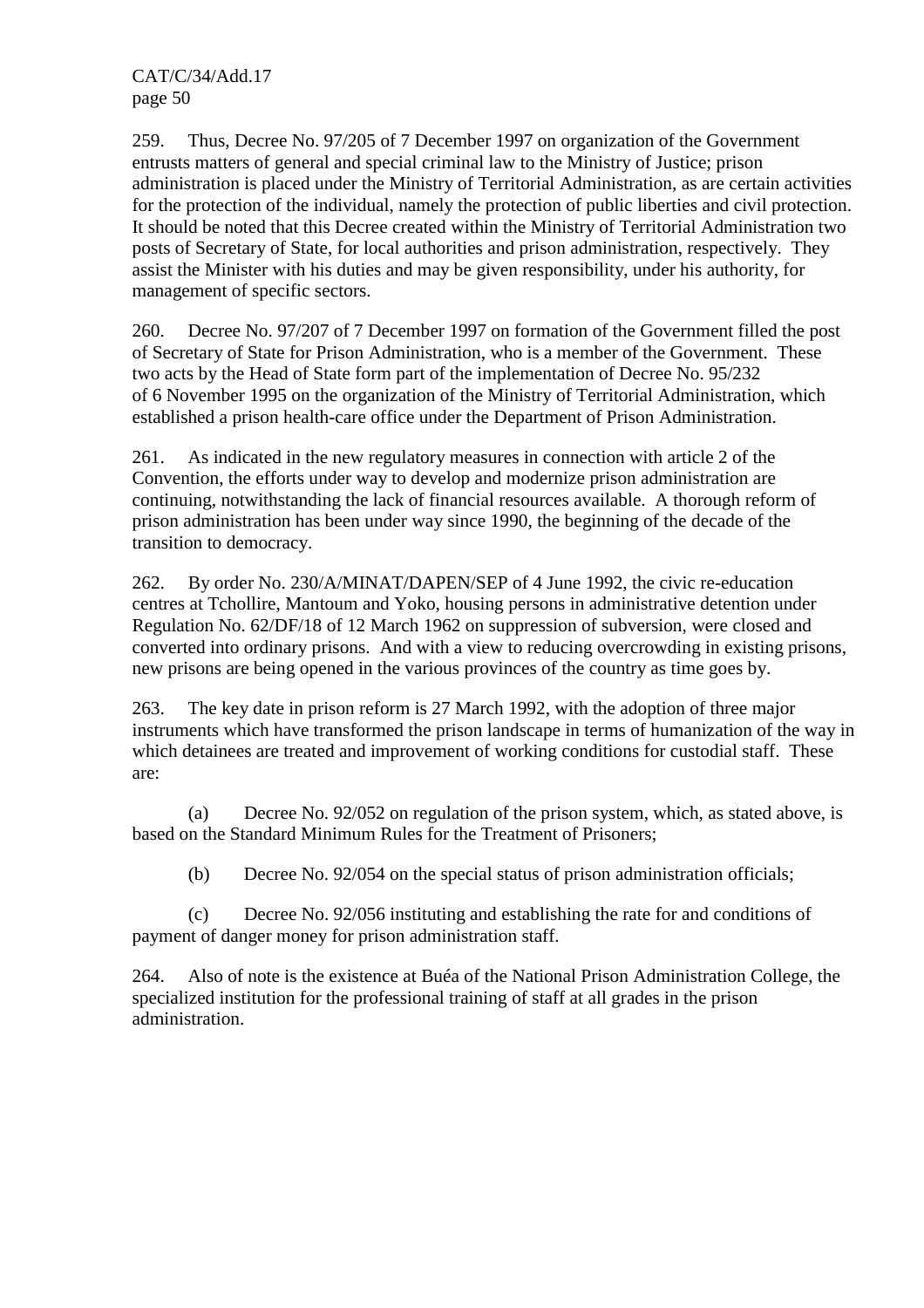265. The Government is seeking to increase cooperation between the competent services of the two ministerial departments. Thus, the public prosecutors responsible for the investigation of criminal cases, oversight of pre-trial detention and execution of sentences (remission, amnesty) regularly monitor prisons and discharge their functions without any interference by the prison administration.

266. The judiciary monitors execution of the sentence to ensure that it is carried out.

267. The collection of information from across the country by the National Steering Committee on Good Governance indicates that placement of the prison administration under the Ministry of Territorial Administration does not pose any problems for the functioning of the system of justice. Rather, the general view is that prison administration should be managed under an autonomous structure.

268. Nevertheless, the transport of detainees to the law courts for various steps in the proceedings (investigations, hearings), which is the responsibility of the gendarmerie, although in practice conducted by the prison administration, often causes problems and disrupts the functioning of the courts when not properly performed.

269. In short, establishment of the post of Secretary of State for Prison Administration, followed by the appointment within the Government of an incumbent, is of fundamental importance in the formulation and implementation of a sectoral policy with its own objectives for the development and modernization of prison administration. There is every reason to believe in this sectoral policy, the only problem being to identify the resources needed to attain its objectives.

## **VI. CONSIDER ABOLISHING THE SPECIAL FORCES ESTABLISHED TO COMBAT HIGHWAY ROBBERY, WHILE AT THE SAME TIME LIFTING THE FREEZE ON THE RECRUITMENT OF LAW ENFORCEMENT OFFICIALS**

## **Consider abolishing the special forces established to combat highway robbery**

270. While the effective dissolution of the Douala operational command in 2001 accords with the Committee's wishes, it should be noted here that the multi-role unit of the national gendarmerie (GPIGM), established by Decree No. 99/15 of 1 February 1999 on the model of the French GGIM, and whose disbandment has also been called for, is in fact an element in gendarmerie units. GPIGM is tasked with maintaining and restoring order, combating highway robbery, and conducting anti-terrorist activities throughout the country. Its presence at one time in the provinces in the north of Cameroon may be explained by the fact that it had been given the mission of reinforcing gendarmerie units engaged in efforts to combat the widespread highway robbery in that part of the country. Following the improvements observed on the ground, GPIGM limited its activities to discharging its traditional functions from its Yaoundé headquarters.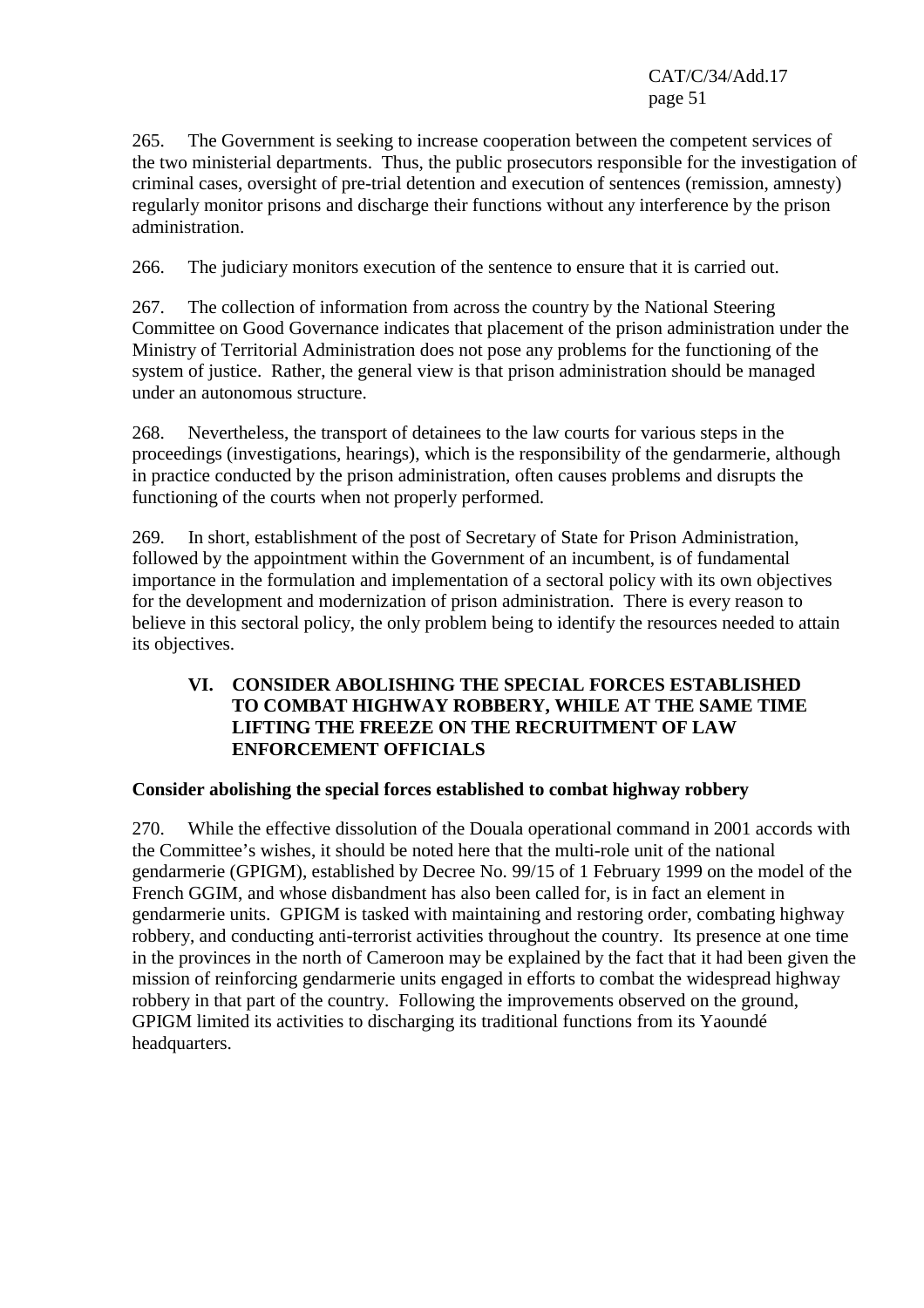271. In any event creation of the operational command was merely a measure linked to security imperatives in the context of the renewed outbreak of highway robbery. Notwithstanding that, it should not conflict with the social necessity to safeguard human rights.

272. As soon as that necessity became apparent, the Government, on its own initiative, terminated the activities of the operational command.

## **Lifting the freeze on the recruitment of law enforcement officials**

273. To make good the staff shortages occurring as a result of constraints imposed by the structural adjustment programme which, at the end of the 1980s, had imposed severe cuts on the State budget and in particular a reduction in wage costs, the Government, with the economic recovery, has undertaken the recruitment of new personnel. Among other things that has allowed security coverage to be improved.

| Year | Total   | Cadet<br>superintendents | Cadet police<br>officers | Cadet inspectors | Cadet police<br>constables |
|------|---------|--------------------------|--------------------------|------------------|----------------------------|
| 1996 | 442     | 30                       | 82                       | 330              | 000                        |
| 1999 | 2 2 6 7 | 58                       | 179                      | 574              | 446                        |
| 2000 | 990     | 76                       | 747                      | 050              | 500                        |

274. New police recruits over the reporting period are shown in the table.

275. Within the gendarmerie, the average number of new recruits hired annually has progressed as shown in the following table.

|          | 988                |          | 1999               |          | 2000               |
|----------|--------------------|----------|--------------------|----------|--------------------|
| Officers | Cadet<br>gendarmes | Officers | Cadet<br>gendarmes | Officers | Cadet<br>gendarmes |
|          | 653                |          | 323                | 14       | 200                |

276. It should be noted that in 2001, in a special recruitment exercise, 1,200 recruits were hired. The gendarmerie is now authorized to undertake an annual recruitment exercise.

277. This same desire to increase the numbers of recruits is also evidenced in the case of prison administration officials, the judiciary, the relevant areas of public administration and even in the general civil service, in accordance with the minimum human resources needs in the administrations concerned.

278. In the corps of prison administration officials, in the financial year 1999/2000, a special recruitment exercise was conducted for 117 prison guards and 8 prison medical officers.

279. There has been an increase not only in the numbers of staff but also in quality, owing in particular to the restructuring of training programmes and the initiation of human rights training.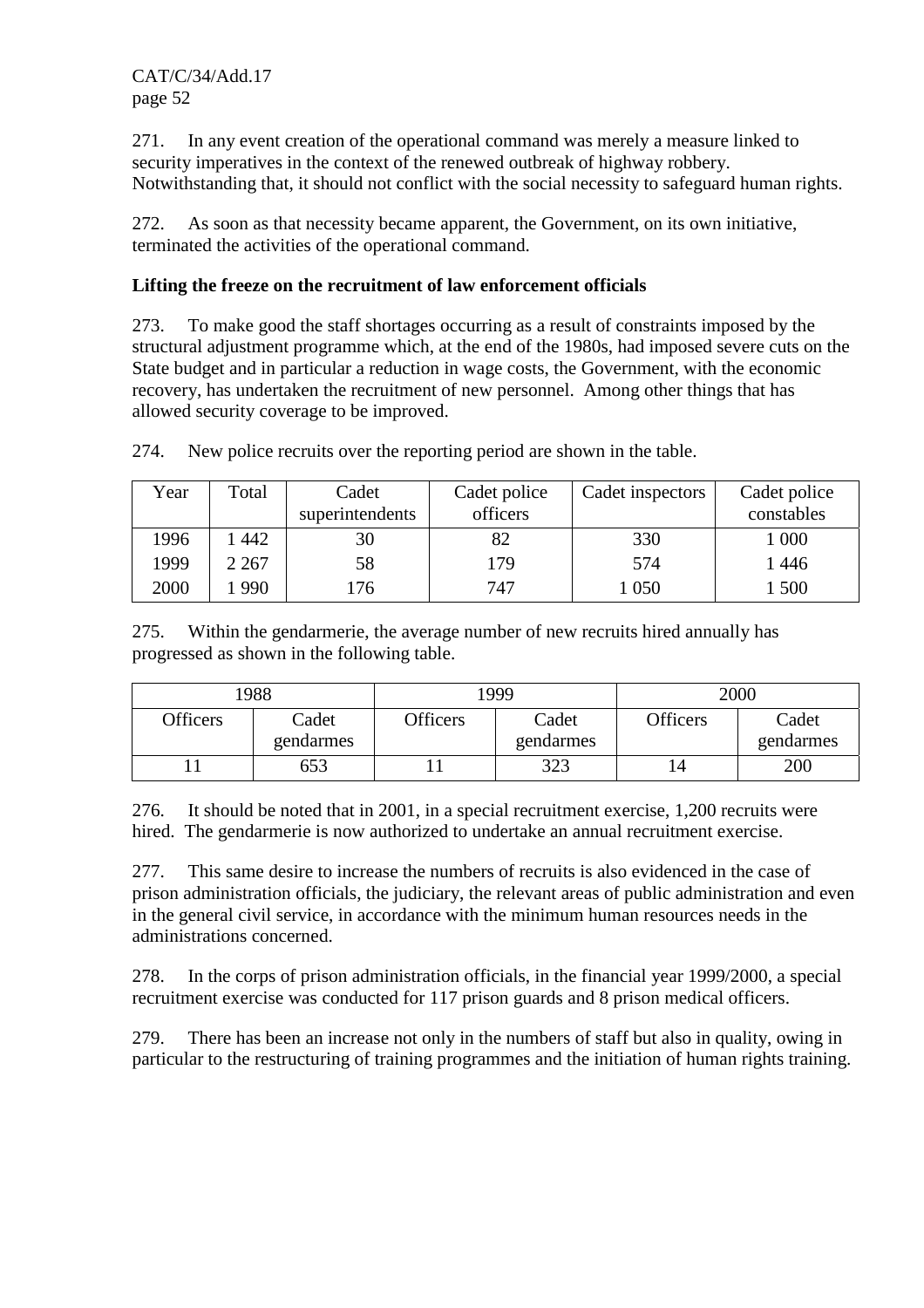280. In this connection the establishment of a criminal investigation police advanced training centre under the Gendarmerie Schools and Training Centres Command exemplifies the Government's determination in this regard. The centre trains gendarmerie units in the use of forensic methods in gathering evidence in investigations, rather than engaging in brutality or other prohibited means to extract confessions from suspects. The same is true with regard to the establishment at Awaé, near Yaoundé, of the law enforcement advanced training centre, which trains members of gendarmerie mobile units in the ethics of maintaining and restoring order.

#### **VII. PURSUE ENERGETICALLY ANY INQUIRIES ALREADY UNDER WAY INTO ALLEGATIONS OF HUMAN RIGHTS VIOLATIONS AND, IN CASES WHICH HAVE YET TO BE INVESTIGATED, GIVE THE ORDER FOR PROMPT AND IMPARTIAL INQUIRIES TO BE OPENED AND INFORM THE COMMITTEE OF THE RESULTS**

281. Certain inquiries under way have led to convictions, others to reappraisal of the evidence or to acquittal of suspects. Decisions for acquittal and financial penalties have been ordered in other cases (see developments in connection with article 2 of the Convention).

## **VIII. ENSURE SCRUPULOUS RESPECT FOR THE HUMAN RIGHTS OF PERSONS ARRESTED IN THE CONTEXT OF EFFORTS TO COMBAT HIGHWAY ROBBERY**

282. The protection of the rights and freedoms of persons arrested in the context of efforts to combat highway robbery is assured by the rigorous monitoring measures and sanctions applied to all those engaged in these efforts. The criminalization of torture (art. 132 bis of the Criminal Code) and reform of the jurisdiction of military courts are of great assistance in making members of the national gendarmerie multi-role unit aware of their obligation to respect human rights.

283. The tables in paragraphs 99 to 109 of the report indicate the sanctions taken against police and gendarmerie personnel for violation of the rights enunciated in the Convention.

## **IX. PURSUE THE TRAINING PROGRAMME FOR LAW ENFORCEMENT PERSONNEL IN HUMAN RIGHTS, WITH PARTICULAR REFERENCE TO THE PROHIBITION OF TORTURE**

284. The information provided in connection with article 10 of the Convention indicates the training and information activities carried out, and emphasizes the importance of international cooperation in this regard.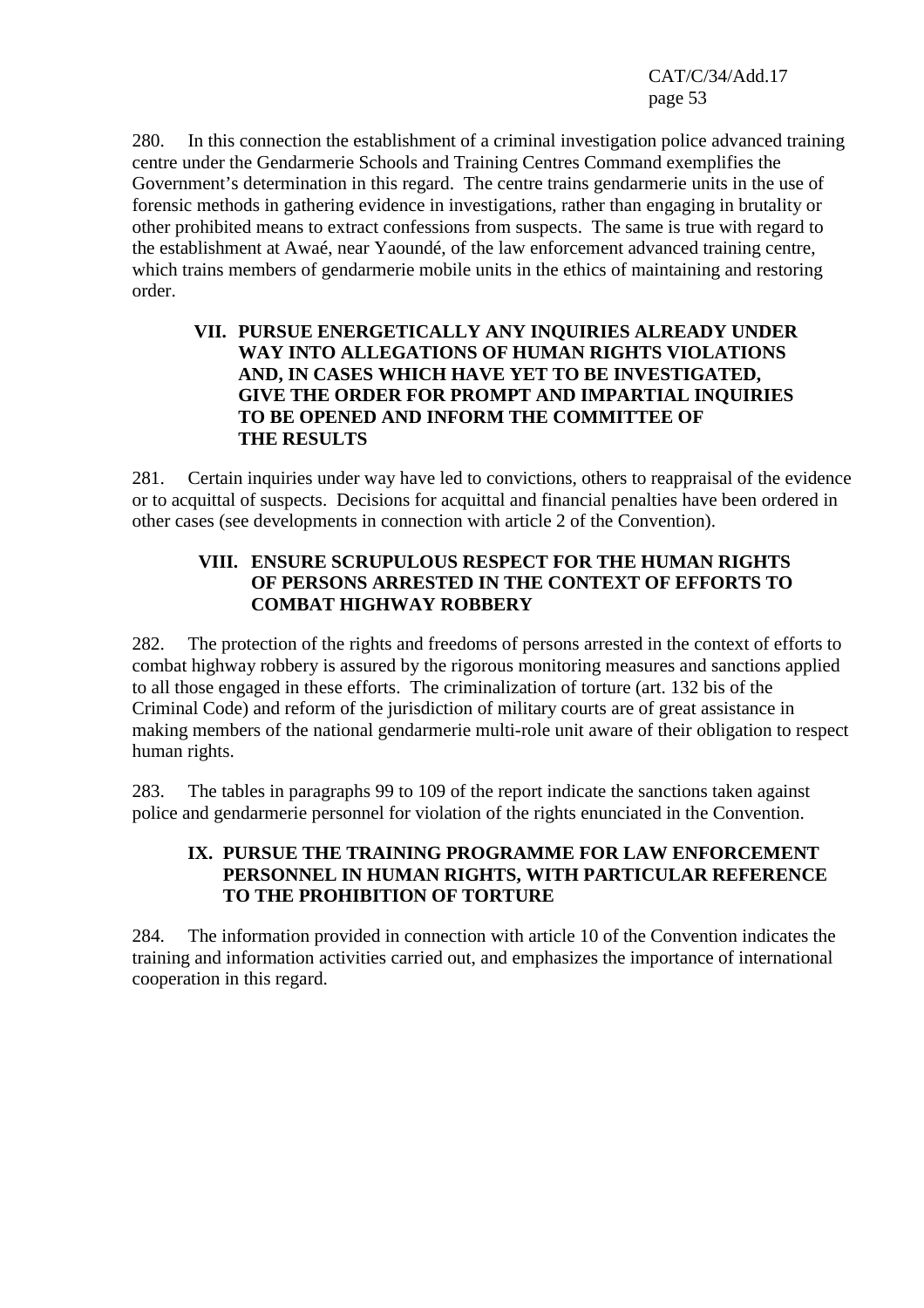## **X. CONSIDER ESTABLISHING A REGULAR SYSTEM TO ASSESS THE EFFECTIVENESS OF THE IMPLEMENTATION OF LEGISLATION ON THE PROHIBITION OF TORTURE, FOR INSTANCE BY MAKING THE BEST USE OF THE NATIONAL COMMITTEE ON HUMAN RIGHTS AND NON-GOVERNMENTAL HUMAN RIGHTS ORGANIZATIONS**

285. The Government notes this recommendation with interest and undertakes to attain this objective. Two measures already taken are relevant:

 (a) The establishment, in July 1998, of the Technical Committee on the Implementation of International Human Rights Instruments;

 (b) The diplomatic negotiations having led to the establishment at Yaoundé of the United Nations subregional centre, whose operational activities began in March 2001.

## **XI. SCRUPULOUSLY MAINTAIN A REGISTRY OF DETAINED PERSONS AND MAKE IT PUBLICLY ACCESSIBLE**

286. The second periodic report (see CAT/C/17/Add.22, para. 20) indicated that police units maintain a custody register in which the following information is entered: the reason for the police custody; its date and time; the individual's overall appearance at the time when he is taken into custody; his condition at the time of his departure (transfer or release); other details concerning property found in his possession. This practice now needs to be systematized throughout all detention centres, and the register made accessible to the public, as rightly recommended by the Committee.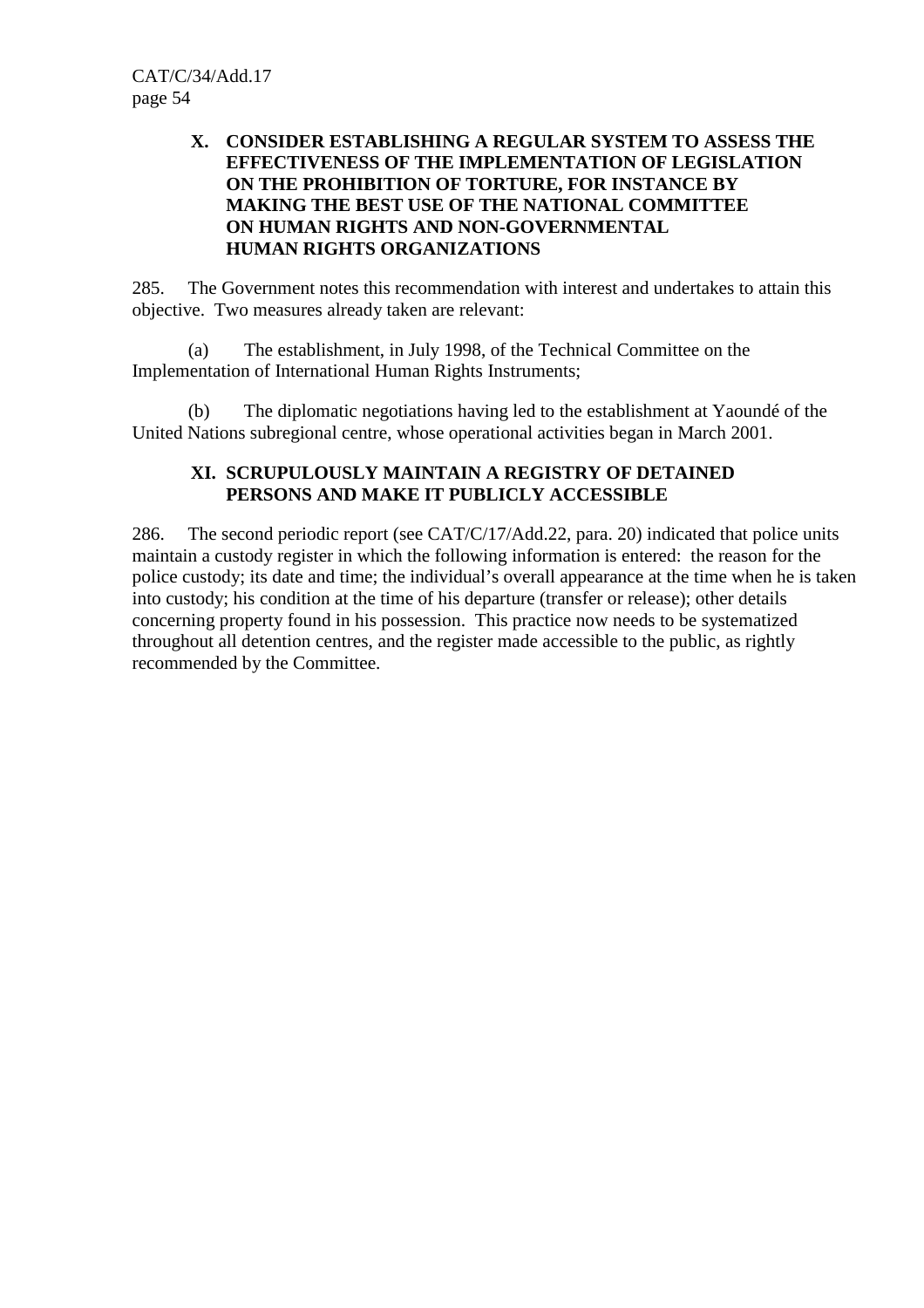#### **List of annexes**

#### **Constitution and laws**

Act No. 96/06 of 18 January 1996 amending the Constitution of 2 June 1972

Act No. 97/009 of 10 January 1997 amending and supplementing certain provisions of the Criminal Code

Act No. 97/010 of 10 January 1997 amending and supplementing certain provisions of the Extradition Act, No. 64/LF/13 of 26 June 1964

#### **Regulations**

Regulation No. 97/01 of 4 April 1997 amending articles 3 and 4 of Act No. 92/008 of 14 August 1992 establishing certain provisions governing execution of judicial decisions (compensation for injury resulting from assault causing bodily harm)

#### **International instruments**

Declaration by Cameroon, dated 12 October 2000, recognizing the competence of the Committee against Torture pursuant to articles 21 and 22 of the Convention

#### **Regulatory and administrative measures**

Decree No. 98/109 of 8 June 1998 establishing a technical committee on the implementation of international human rights instruments

Decree No. 2000/343 of 4 December 2000 establishing an ad hoc technical committee for implementation of the Rome Statute of the International Criminal Court

Order No. 79/A/MINAT/DAPEN/SDPP/SRE of 19 March 1999 by the Minister of Territorial Administration for the recruitment of eight chief prison medical officers

Decision No. 00030/D/MINAT/CAB of 16 February 2001 on the assignment in eight central prisons of chief prison medical officers

Circular No. 02306/CAB/VPMAT of 13 November 1997 on administrative detention procedures

Circular No. 000466/DGSN/CAB of 6 April 2001 from the Minister for National Security to all central and regional senior officials on improvement of conditions of custody

Service note No. 38/S/PCY/SAF/BP of 22 April 1997 from the governor of the Yaoundé central prison concerning the disciplinary sanction applied to a prison guard for gratuitous violence against a prisoner